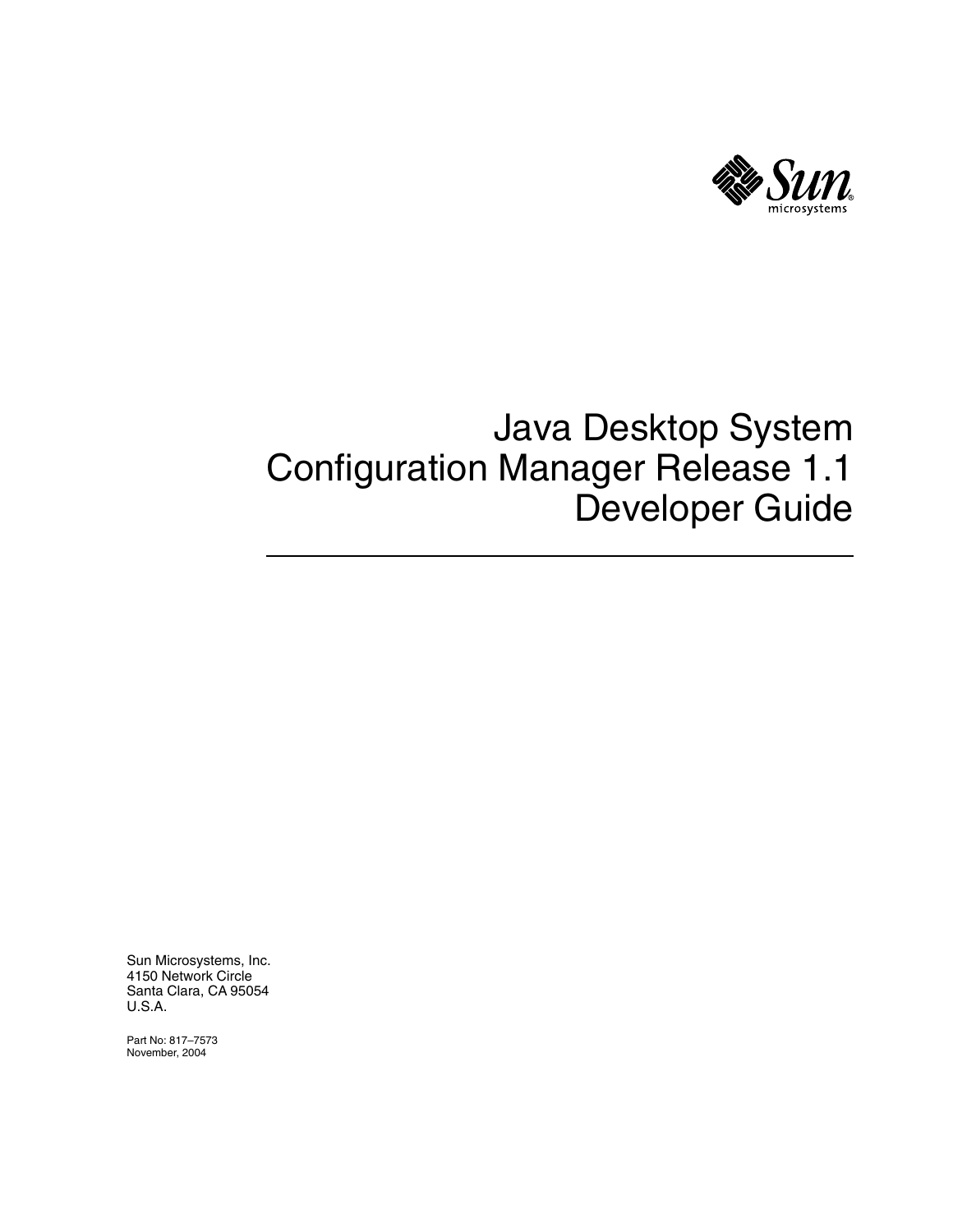Copyright 2004 Sun Microsystems, Inc. 4150 Network Circle, Santa Clara, CA 95054 U.S.A. All rights reserved.

This product or document is protected by copyright and distributed under licenses restricting its use, copying, distribution, and decompilation. No part of this product or document may be reproduced in any form by any means without prior written authorization of Sun and its licensors, if any.<br>Third-party software, including font technology, is copyrighted and licensed

Parts of the product may be derived from Berkeley BSD systems, licensed from the University of California. UNIX is a registered trademark in the U.S. and other countries, exclusively licensed through X/Open Company, Ltd.

Sun, Sun Microsystems, the Sun logo, docs.sun.com, AnswerBook, AnswerBook2, and Solaris are trademarks or registered trademarks of Sun<br>Microsystems, Inc. in the U.S. and other countries. All SPARC trademarks are used under Microsystems, Inc.

The OPEN LOOK and Sun™ Graphical User Interface was developed by Sun Microsystems, Inc. for its users and licensees. Sun acknowledges the pioneering efforts of Xerox in researching and developing the concept of visual or graphical user interfaces for the computer industry. Sun holds a<br>non-exclusive license from Xerox to the Xerox Graphical User Interface, wh and otherwise comply with Sun's written license agreements.

U.S. Government Rights – Commercial software. Government users are subject to the Sun Microsystems, Inc. standard license agreement and applicable provisions of the FAR and its supplements.

DOCUMENTATION IS PROVIDED "AS IS" AND ALL EXPRESS OR IMPLIED CONDITIONS, REPRESENTATIONS AND WARRANTIES,<br>INCLUDING ANY IMPLIED WARRANTY OF MERCHANTABILITY, FITNESS FOR A PARTICULAR PURPOSE OR NON-INFRINGEMENT, ARE<br>DISCLAIM

Copyright 2004 Sun Microsystems, Inc. 4150 Network Circle, Santa Clara, CA 95054 U.S.A. Tous droits réservés.

Ce produit ou document est protégé par un copyright et distribué avec des licences qui en restreignent l'utilisation, la copie, la distribution, et la décompilation. Aucune partie de ce produit ou document ne peut être reproduite sous aucune forme, par quelque moyen que ce soit, sans<br>l'autorisation préalable et écrite de Sun et de ses bailleurs de licence, s'il y en a. L

Des parties de ce produit pourront être dérivées du système Berkeley BSD licenciés par l'Université de Californie. UNIX est une marque déposée aux Etats-Unis et dans d'autres pays et licenciée exclusivement par X/Open Company, Ltd.

Sun, Sun Microsystems, le logo Sun, docs.sun.com, AnswerBook, AnswerBook2, et Solaris sont des marques de fabrique ou des marques déposées, de<br>Sun Microsystems, Inc. aux Etats-Unis et dans d'autres pays. Toutes les marques architecture développée par Sun Microsystems, Inc.

L'interface d'utilisation graphique OPEN LOOK et Sun™a été développée par Sun Microsystems, Inc. pour ses utilisateurs et licenciés. Sun reconnaît<br>les efforts de pionniers de Xerox pour la recherche et le développement du de l'informatique. Sun détient une licence non exclusive de Xerox sur l'interface d'utilisation graphique Xerox, cette licence couvrant également les<br>licenciés de Sun qui mettent en place l'interface d'utilisation graphiqu

CETTE PUBLICATION EST FOURNIE "EN L'ETAT" ET AUCUNE GARANTIE, EXPRESSE OU IMPLICITE, N'EST ACCORDEE, Y COMPRIS DES GARANTIES CONCERNANT LA VALEUR MARCHANDE, L'APTITUDE DE LA PUBLICATION A REPONDRE A UNE UTILISATION<br>PARTICULIERE, OU LE FAIT QU'ELLE NE SOIT PAS CONTREFAISANTE DE PRODUIT DE TIERS. CE DENI DE GARANTIE NE<br>S'APPLIQUERAIT PAS





040914@9495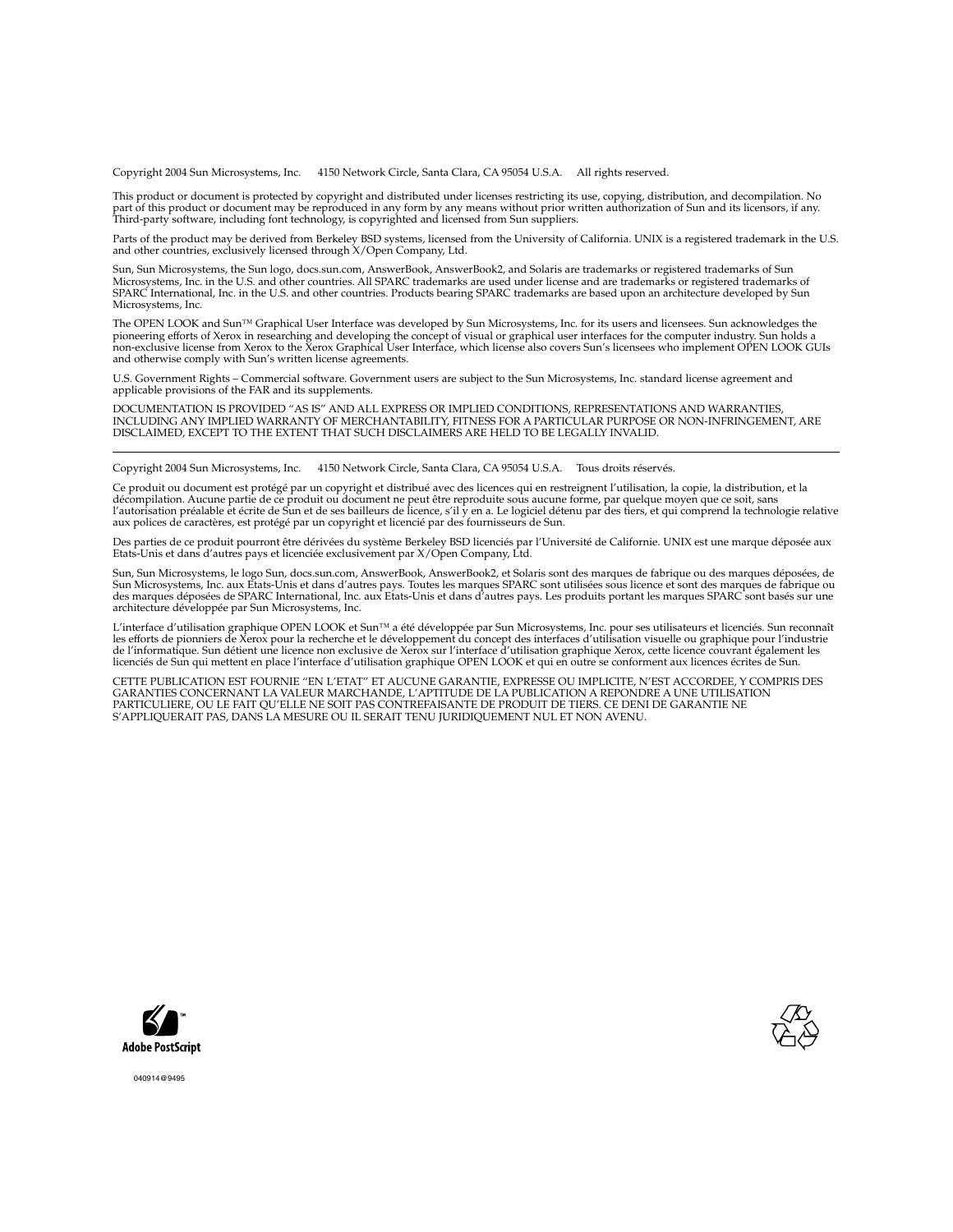# **Contents**

#### **[Preface 7](#page-6-0)**

| 1 | <b>Configuration Manager Overview</b><br>11 |    |
|---|---------------------------------------------|----|
|   | Overview<br>11                              |    |
|   | Configuration Propagation<br>12             |    |
|   | Configuration Management<br>12              |    |
| 2 | <b>Templates</b><br>13                      |    |
|   | The "Hello world!" Template<br>14           |    |
|   | ▼ Creating the "Hello world!" template      | 14 |
|   | Explaining the "Hello world!" Template      | 16 |
|   | Localization<br>17                          |    |
|   | The Policy Package Format<br>19             |    |
|   |                                             |    |
| 3 | <b>Advanced Templates</b><br>23             |    |
|   | Sets<br>23                                  |    |
|   | Action Handlers<br>29                       |    |
|   | Help 30                                     |    |
|   |                                             |    |
| 4 | <b>Design Recommendations</b><br>33         |    |
|   | Guidelines<br>33                            |    |
|   |                                             |    |
|   |                                             |    |

**[5 Configuration Concepts 35](#page-34-0)** [Strata 35](#page-34-0)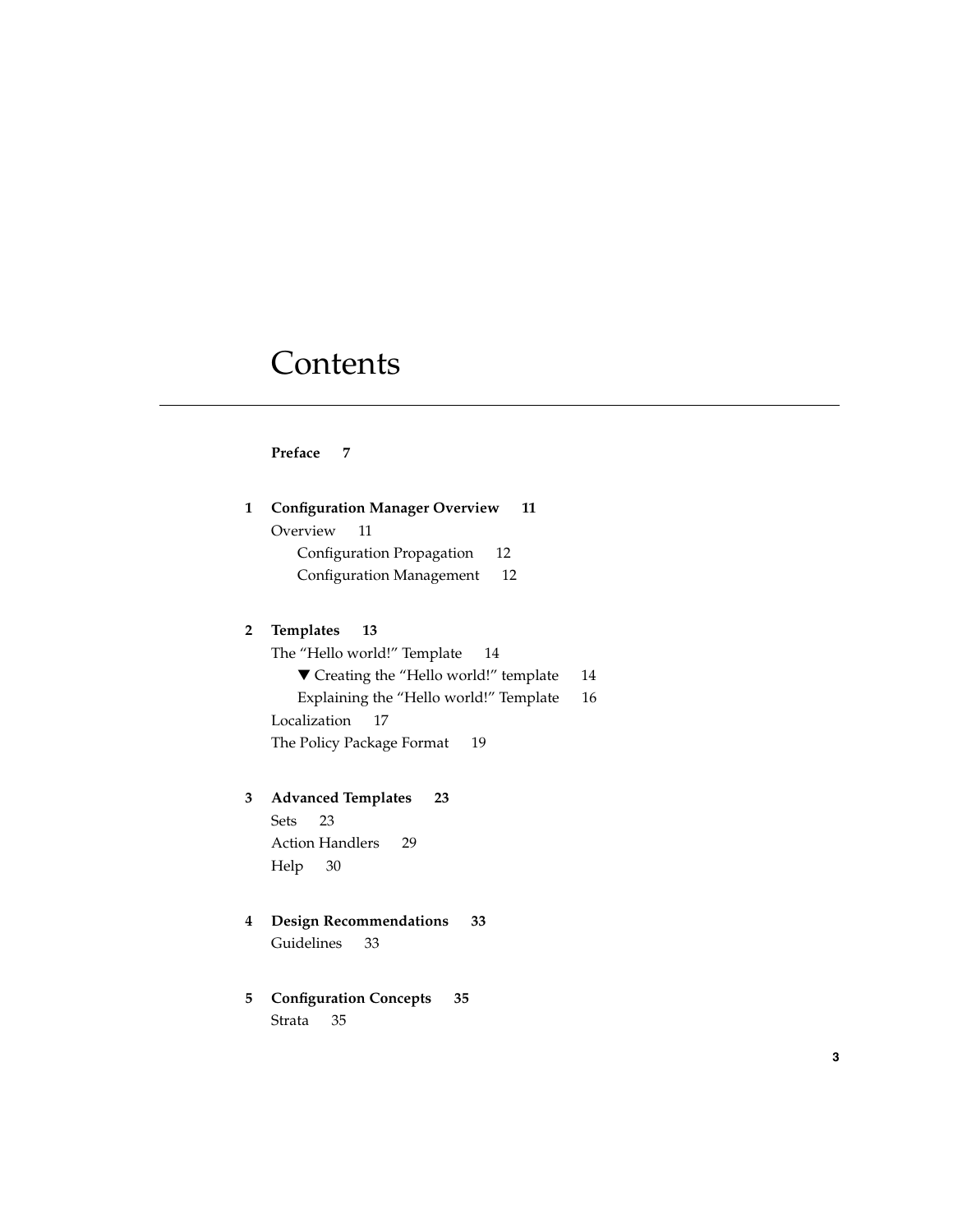[Trees 36](#page-35-0) [Merging 37](#page-36-0) [User-based and Host-based Configuration 39](#page-38-0)

#### **[A Configuration Path Mapping 41](#page-40-0)**

[StarOffice/OpenOffice Registry \(OOR\) 42](#page-41-0) [Gnome Configuration \(GConf\) 42](#page-41-0) [Java Preferences 43](#page-42-0) [Mozilla Preferences 43](#page-42-0)

#### **[B Element Dictionary 45](#page-44-0)**

[Header Elements: apt:template, resImport, helpImport 45](#page-44-0) [Structure Elements: category, page, section 46](#page-45-0) [Basic Data Elements: property, value, constraints 47](#page-46-0) [Dynamic Data Elements: set 53](#page-52-0) [Interaction Elements: xmlHandler, event, action, choose, command 54](#page-53-0)

**[C The Template DTD 57](#page-56-0)**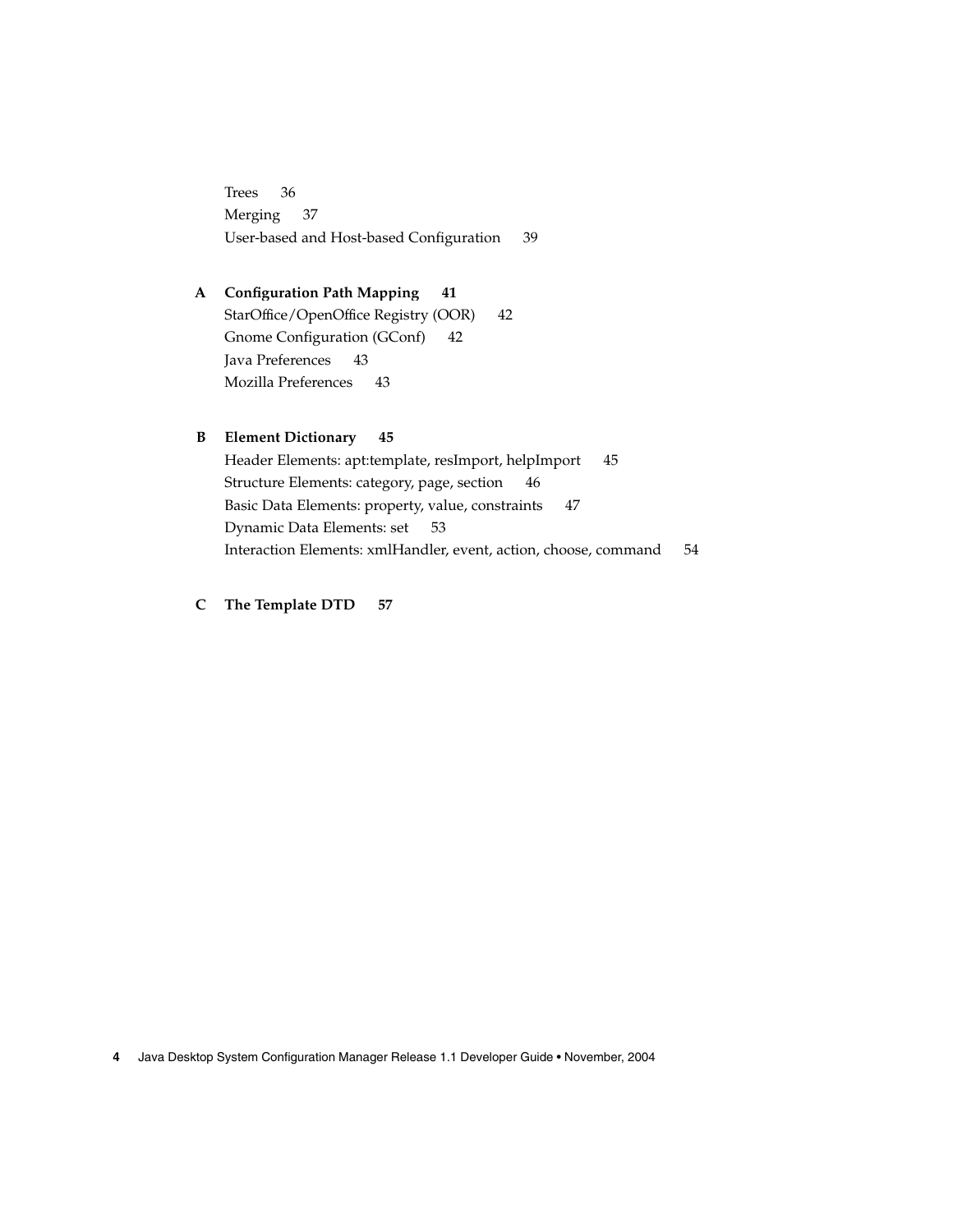# Figures

| FIGURE 1-1 | Client- and server-side components | 11 |
|------------|------------------------------------|----|
| FIGURE 2-1 | Proxy page<br>15                   |    |
| FIGURE 2-2 | HelloWorld Package<br>20           |    |
| FIGURE 3-1 | Dynamic proxy set<br>23            |    |
| FIGURE 3-2 | Proxy set sub-page<br>24           |    |
| FIGURE 3-3 | Proxy Set — "No Proxy For"<br>27   |    |
| FIGURE 5-1 | "Tree of trees"<br>37              |    |
| FIGURE 5-2 | Merge<br>38                        |    |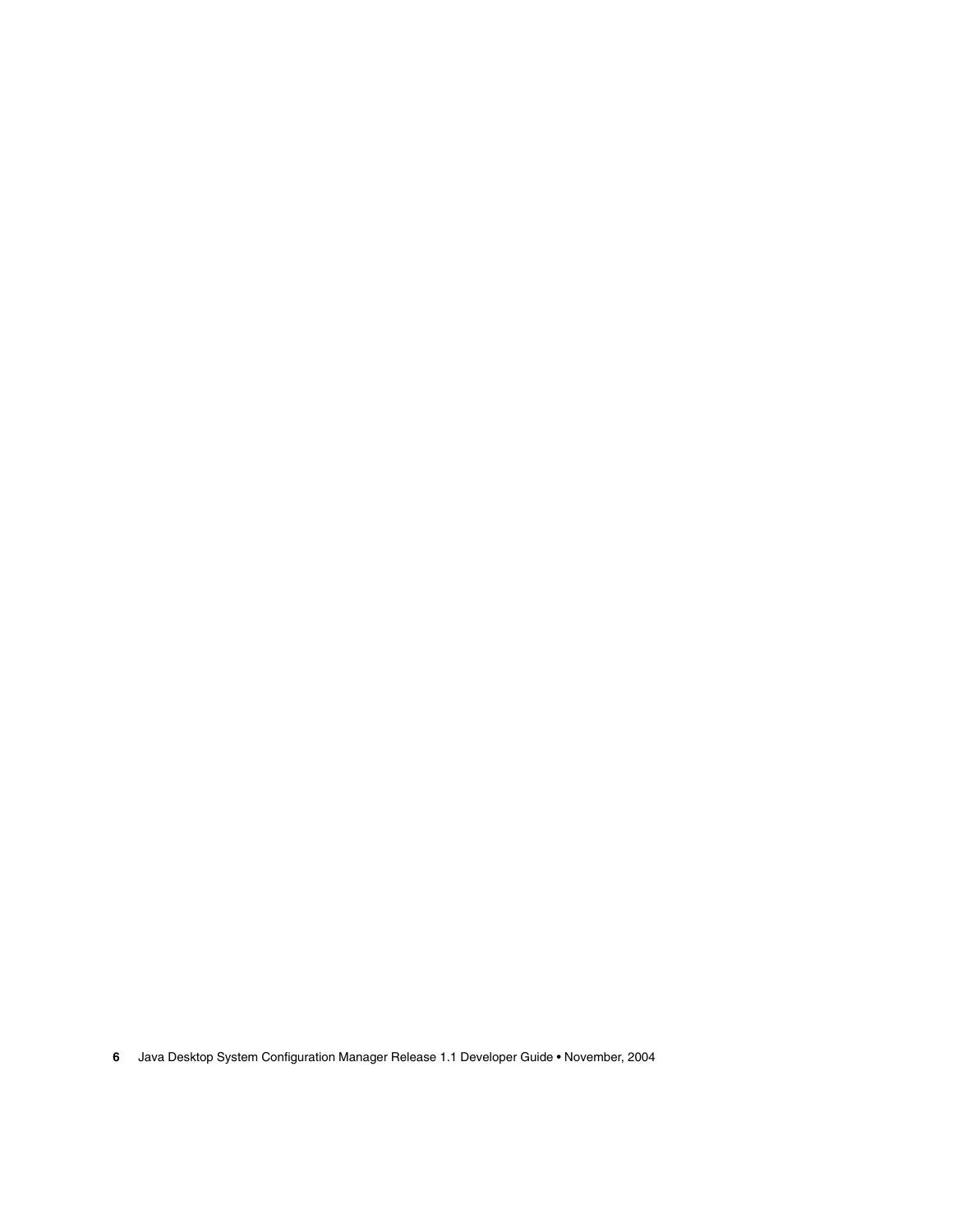## <span id="page-6-0"></span>Preface

The *Java Desktop System Configuration Manager Release 1.1 Developer Guide* provides guidelines for developers who want to enable applications for the Java™ Desktop System Configuration Manager, Release 1.1. It provides the necessary knowledge about how to centrally manage the configuration of software applications that are not recognized by the Java Desktop System Configuration Manager by default.

After you have read this document, you will be able to create and deploy files, called "templates", that contain information about where to store and how to display new configuration settings. This document also provides design recommendations, information about creating advanced templates, and reference information, which will help you to build the templates that you need.

## Who Should Use This Book

The *Java Desktop System Configuration Manager Release 1.1 Developer Guide* is aimed at developers and advanced site administrators who want to extend the Configuration Manager to be able to centrally configure additional applications and settings.

## Before You Read This Book

It is recommended that you read at least Chapter 1, "Concepts," in *Java Desktop System Configuration Manager Release 1.1 Administration Guide*, and have some experience in administering and using the Configuration Manager. Some knowledge of XML is helpful, but not essential.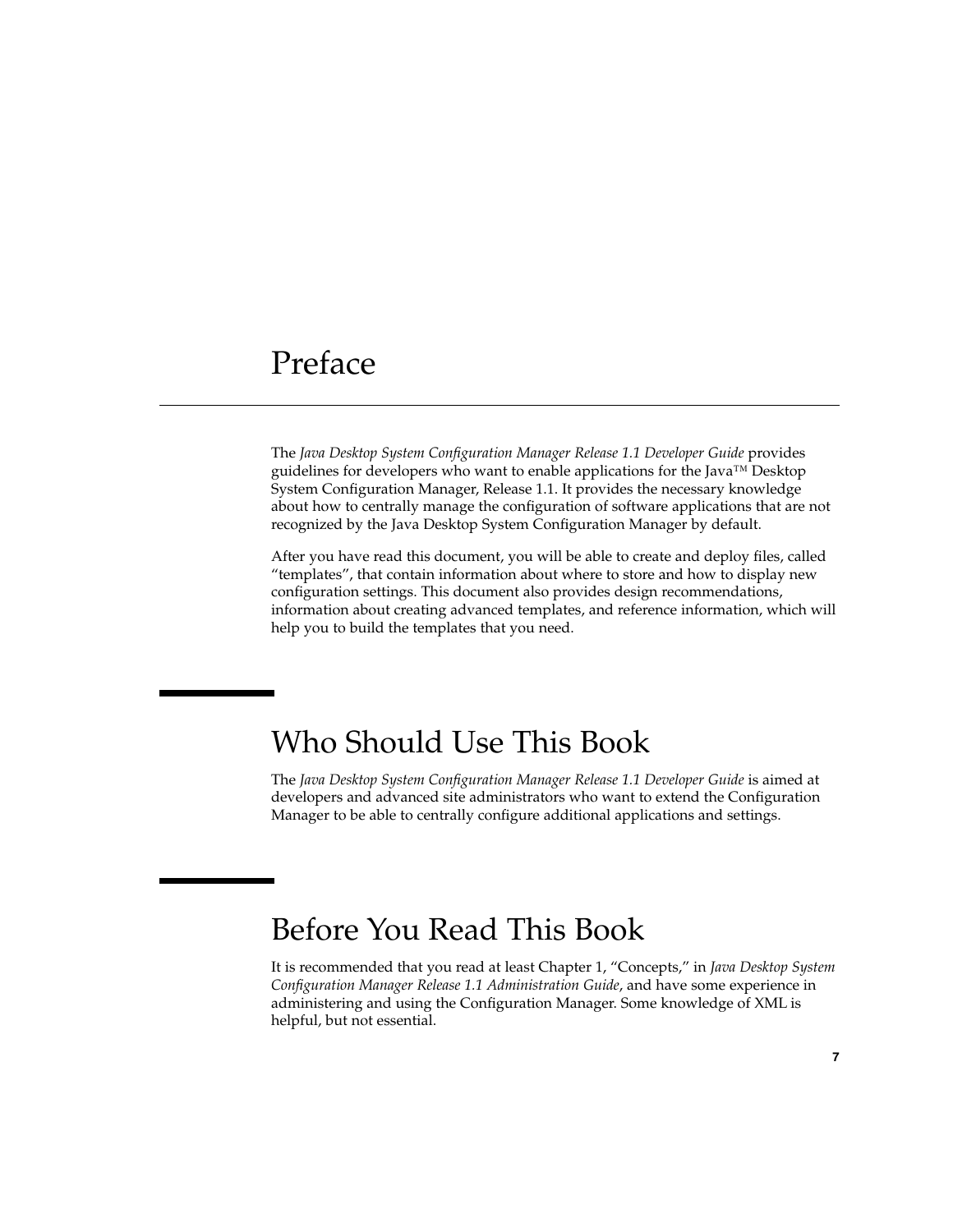## How This Book Is Organized

[Chapter 1](#page-10-0) provides an overview of the Java™ Desktop System Configuration Manager, Release 1.1.

[Chapter 2](#page-12-0) provides an introduction to templates and how to create them.

[Chapter 3](#page-22-0) describes how to create and use more complex templates.

[Chapter 4](#page-32-0) discusses guidelines for design recommendations.

[Chapter 5](#page-34-0) provides information about configuration concepts.

[Appendix A](#page-40-0) provides helpful information about configuration path mapping.

[Appendix B](#page-44-0) provides a reference for template elements and attributes.

[Appendix C](#page-56-0) contains the template DTD.

## Related Books

The following Sun documents are related to this manual and can provide you with additional information:

- *Java Desktop System Configuration Manager Release 1.1 Administration Guide*
- *Java Desktop System Configuration Manager Release 1.1 Installation Guide*

## Accessing Sun Documentation Online

The docs.sun.com<sup>SM</sup> Web site enables you to access Sun technical documentation online. You can browse the docs.sun.com archive or search for a specific book title or subject. The URL is <http://docs.sun.com>.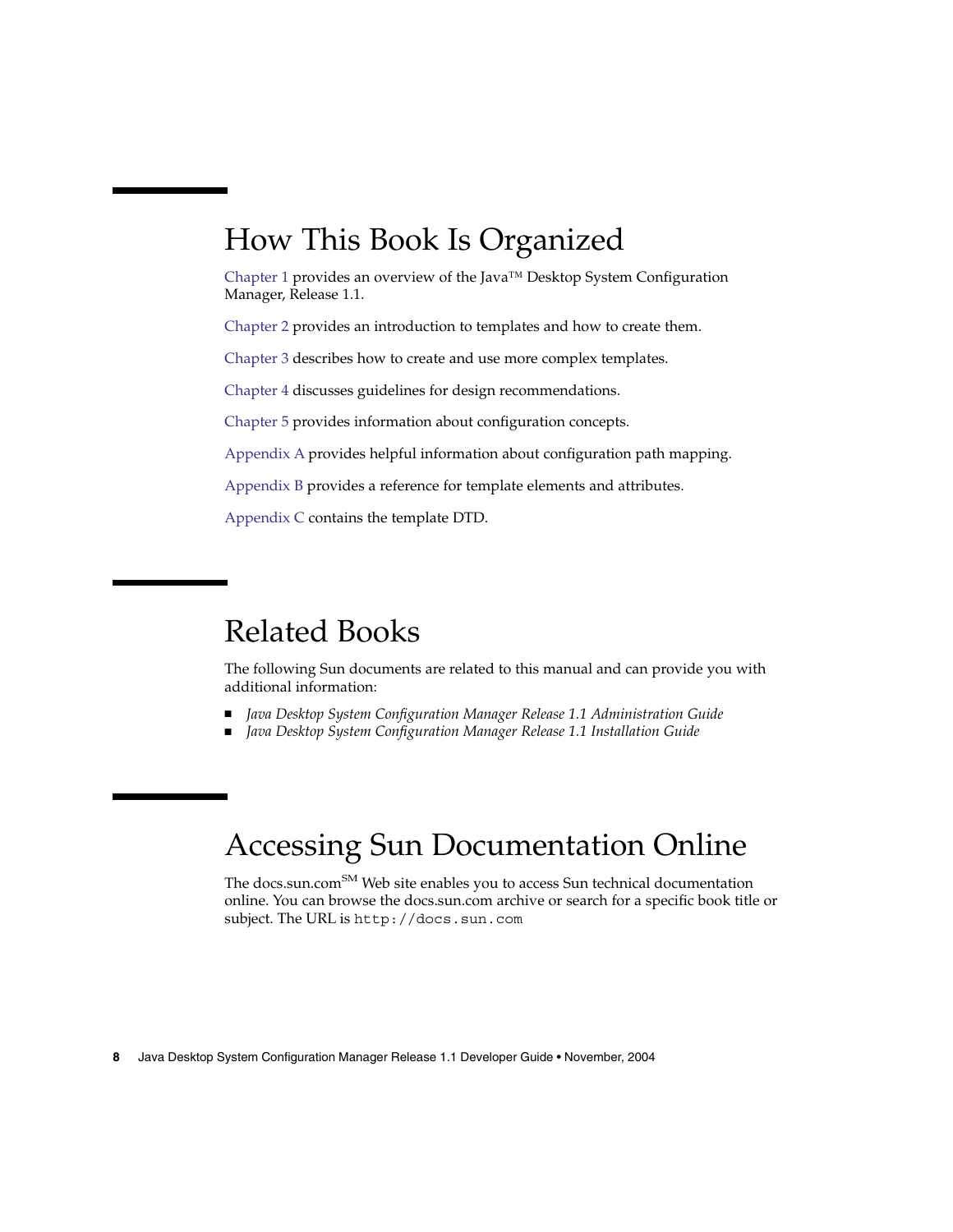# Typographic Conventions

The following table describes the typographic changes that are used in this book.

|  | <b>TABLE P–1</b> Typographic Conventions |  |  |
|--|------------------------------------------|--|--|
|--|------------------------------------------|--|--|

| <b>Typeface or Symbol</b> | <b>Meaning</b>                                                                    | Example                                                                                       |
|---------------------------|-----------------------------------------------------------------------------------|-----------------------------------------------------------------------------------------------|
| AaBbCc123                 | The names of commands, files, and<br>directories, and onscreen computer<br>output | Edit your . login file.<br>Use $1s$ - a to list all files.<br>machine name% you have<br>mail. |
| AaBbCc123                 | What you type, contrasted with onscreen<br>computer output                        | machine name% su<br>Password:                                                                 |
| AaBbCc123                 | Command-line placeholder: replace with<br>a real name or value                    | The command to remove a file<br>is rm filename.                                               |
| AaBbCc123                 | Book titles, new terms, and terms to be<br>emphasized                             | Read Chapter 6 in the User's<br>Guide.                                                        |
|                           |                                                                                   | Perform a <i>patch analysis</i> .                                                             |
|                           |                                                                                   | Do <i>not</i> save the file.                                                                  |
|                           |                                                                                   | [Note that some emphasized]<br>items appear bold online.]                                     |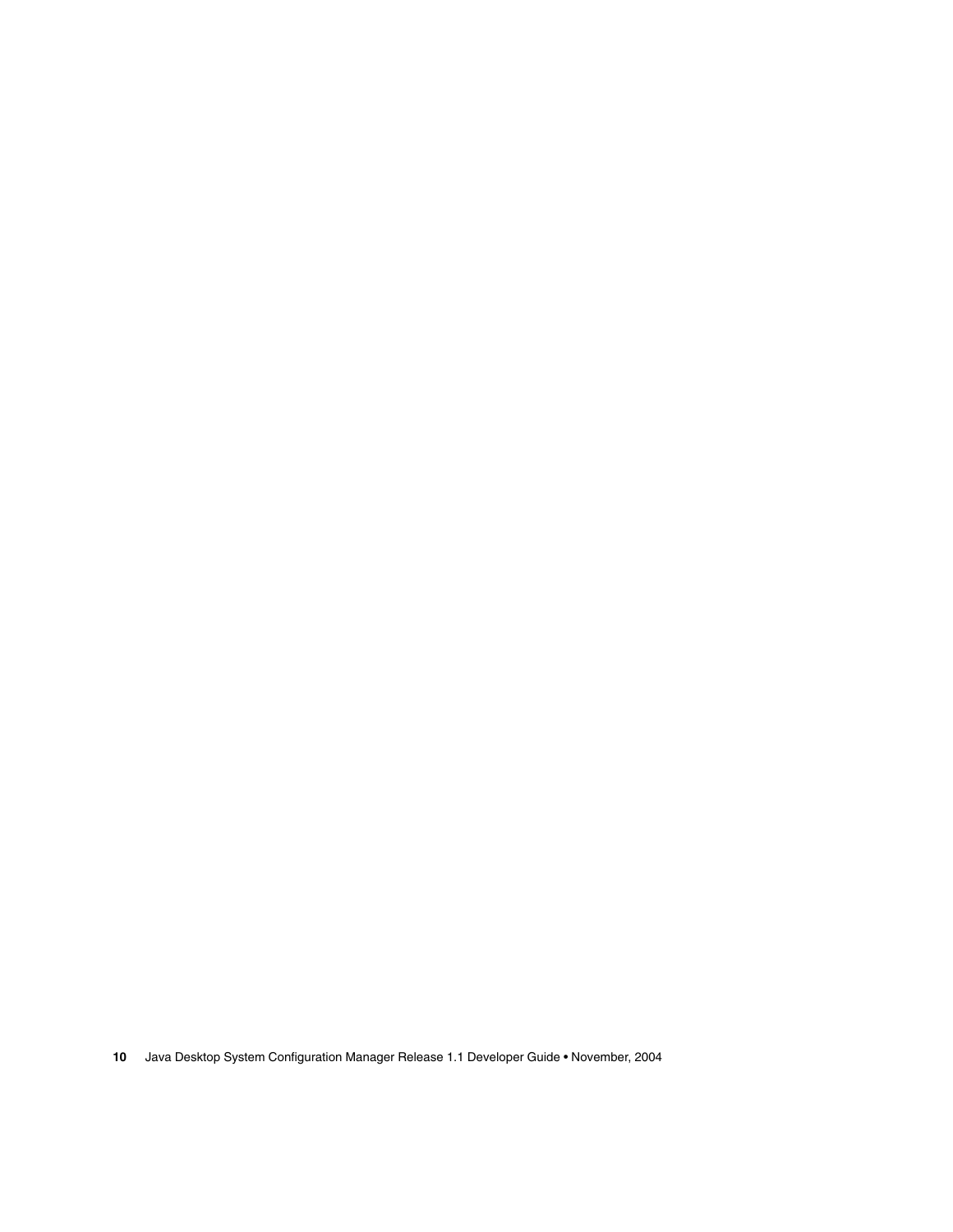### <span id="page-10-0"></span>CHAPTER **1**

# Configuration Manager Overview

This chapter provides an overview of the Java™ Desktop System Configuration Manager, Release 1.1 and an introduction to the concepts needed to create templates for the Configuration Manager.

To introduce a new application to the Configuration Manager, you need to develop templates. You also need to register those templates with the Configuration Manager. *Templates* are files that contain information about where to store and how to display new configuration settings. The Configuration Manager uses these templates to obtain all necessary information about configuration policies.

## **Overview**

The Configuration Manager provides the necessary infrastructure for a centralized configuration of the Java™ Desktop System. Currently, the Configuration Manager consists of the following client- and server-side components: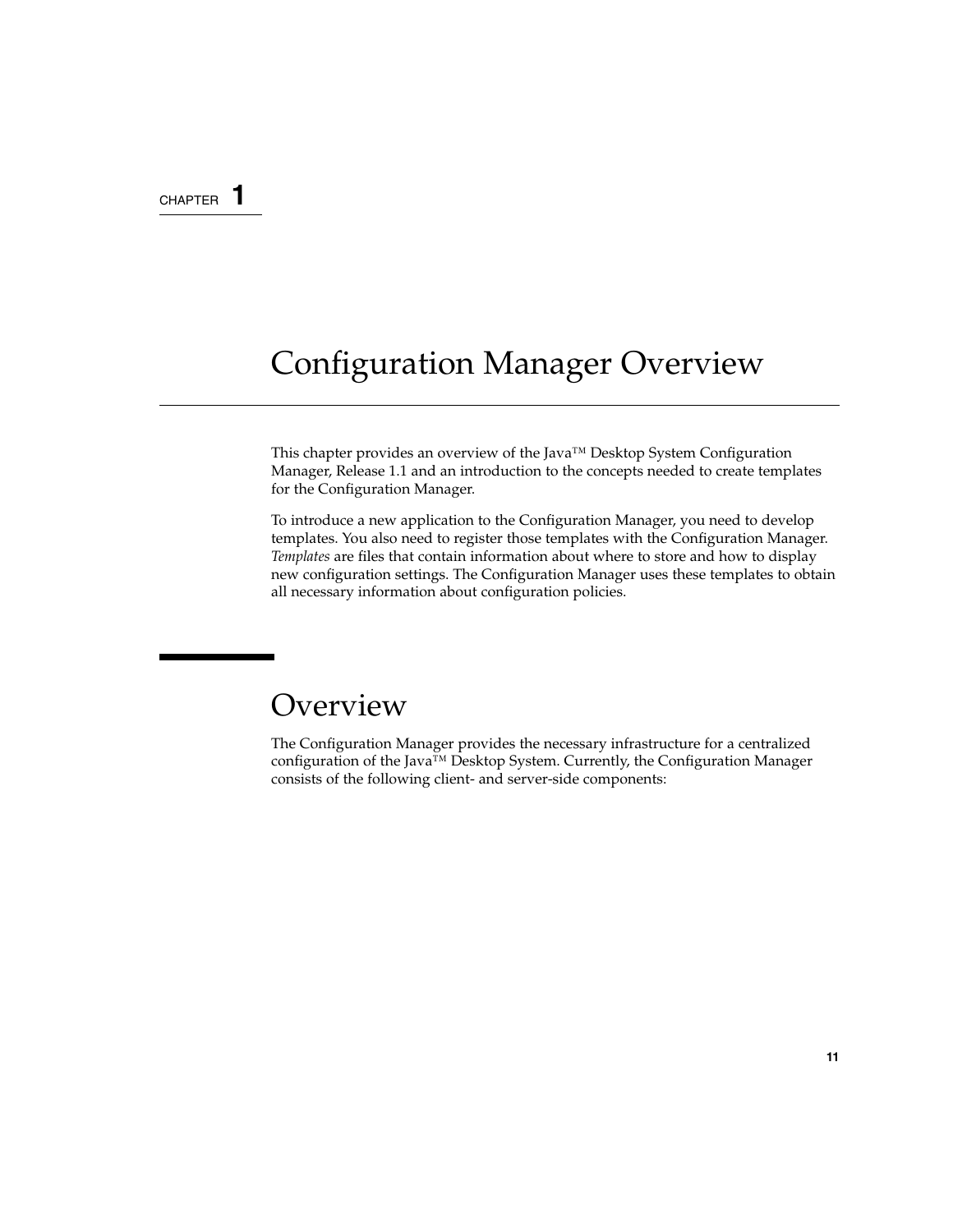<span id="page-11-0"></span>

**FIGURE 1–1** Client- and server-side components

## Configuration Propagation

All policies are stored in a central configuration repository, such as an LDAP server (7). A *policy* is the term for a group of semantically coherent configuration settings. A Configuration Agent (3), running on each client machine, is responsible for retrieving the policy data from the LDAP server, and for caching the data locally (2). The Configuration Agent periodically checks for any changes on the LDAP server, and updates the cache accordingly. Furthermore, the Configuration Agent sends notifications to all interested applications. Desktop applications, such as StarOffice, Mozilla, Evolution or GNOME, read the policies by means of corresponding adapters (1). These adapters encapsulate the necessary communication with the cache and the Configuration Agent.

### Configuration Management

The Configuration Manager (5) is a web-based administration tool that allows you to view, define, and enforce configuration settings on different levels of an organization's hierarchy, such as an organization, group or user level with a web browser. The Configuration Manager is a part of the Java Web Console (4), which provides the necessary infrastructure for all of Sun's administration tools, such as a common web-based graphical user interface (GUI) and single sign-on authentication. The Configuration Manager uses *templates* (6) to view, define, and enforce configuration settings in the configuration repository and to render the GUI for displaying these configuration settings.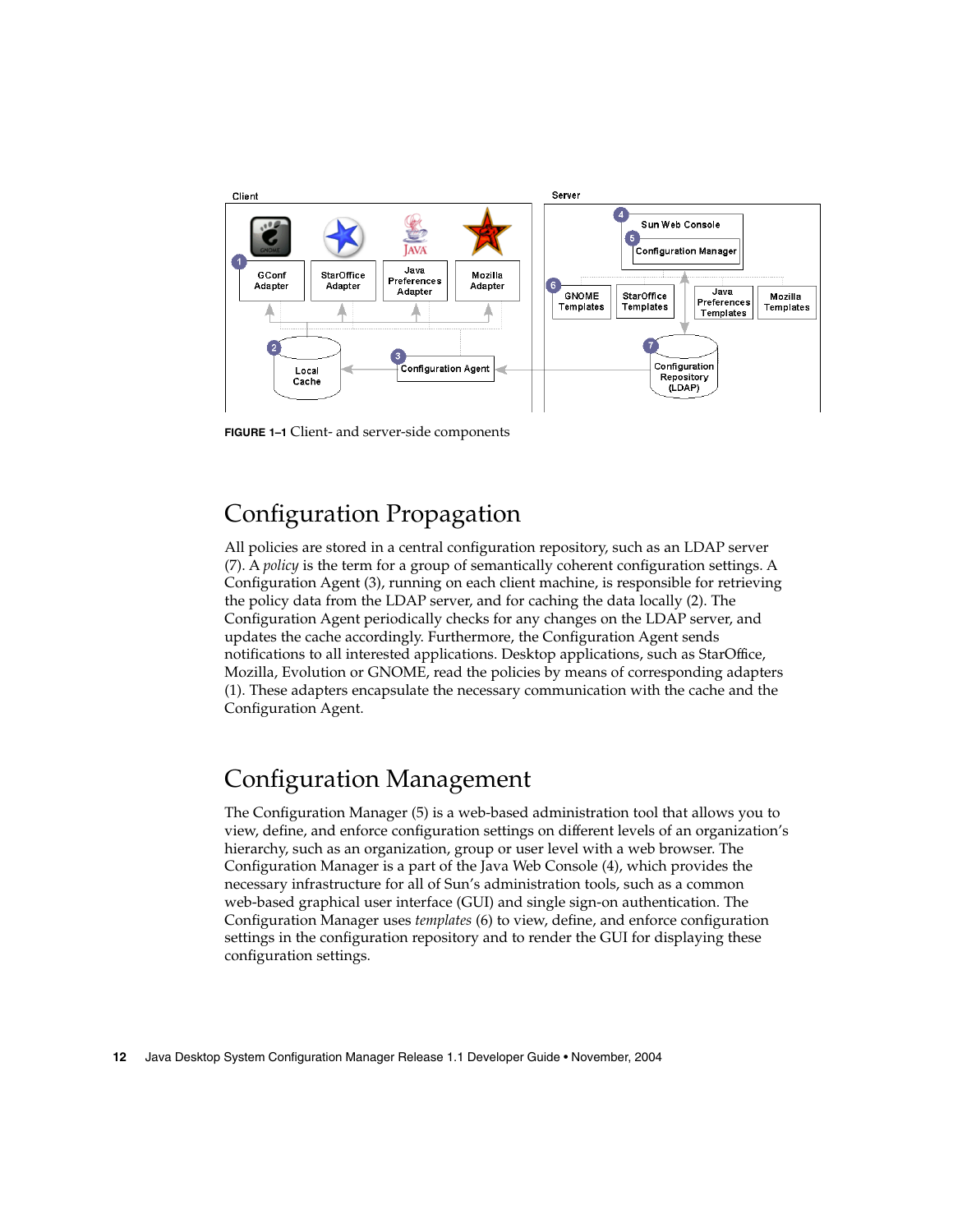### <span id="page-12-0"></span>CHAPTER **2**

## Templates

Configuration Manager templates provide information about the location of every configuration setting in the configuration repository. Templates also provide information about their visual representation in the GUI of the Configuration Manager. Templates are XML files that conform to a document type definition (DTD) file.

**Tip –** If you are not familiar with XML, the following link provides a short introduction:

<http://java.sun.com/webservices/docs/1.0/tutorial/doc/IntroXML.html>

Using XML allows you to create definitions for managing configurations settings that are independent of the GUI rendering engine, the operating system, and the programming language. The GUI is rendered based on the semantic dependencies of the elements specified in the template. Due to its generality, the Configuration Manager template format does not provide solutions for every possible GUI design request. For instance, exact positioning on the screen is not supported.

This chapter contains information about the typical development cycle for templates. Beginning with a currently existing configuration dialog of a desktop application, you will learn how to create a simple template for that dialog. You will also learn how to make that file available to the Configuration Manager, so that the file is displayed in the **Content Area**.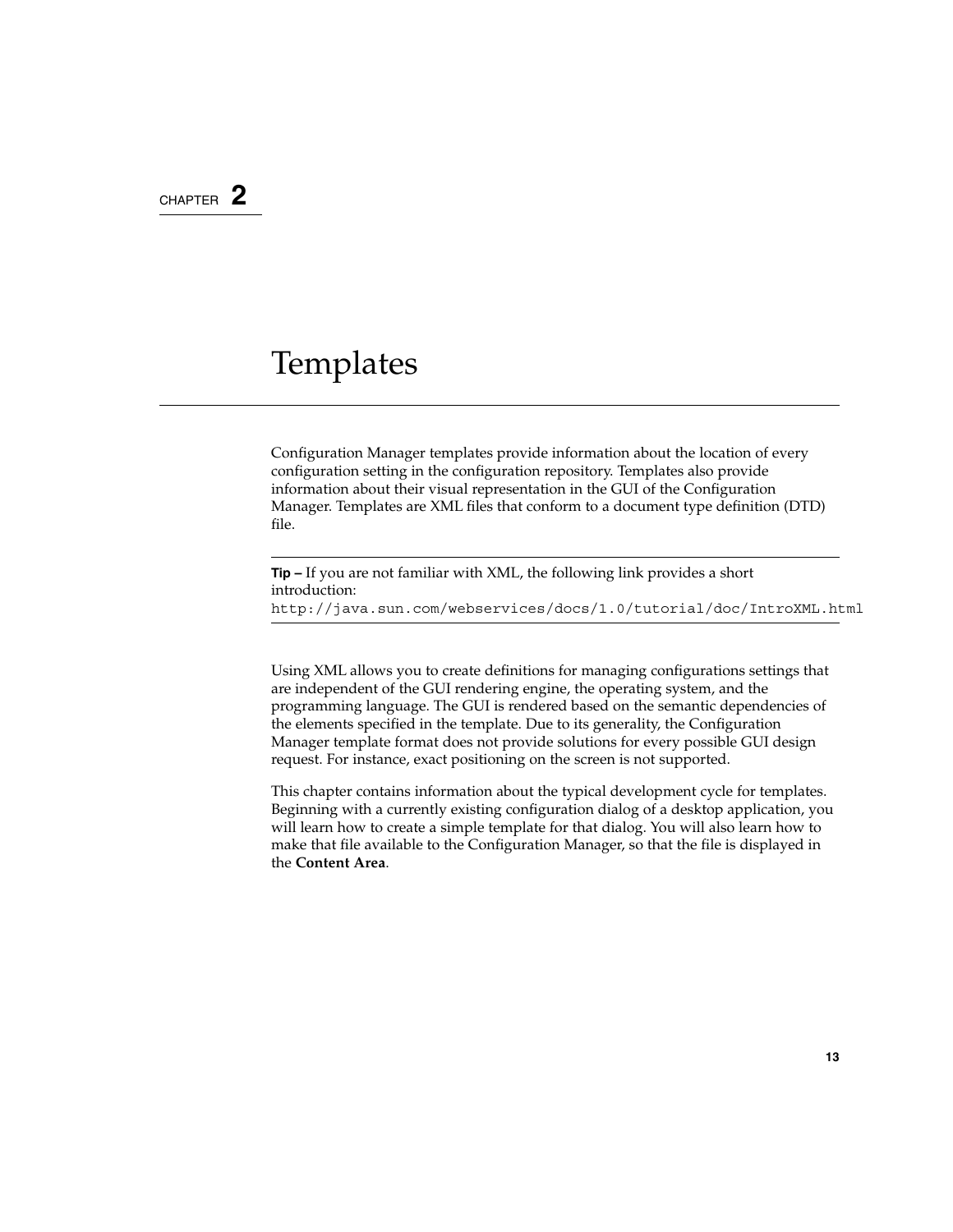## <span id="page-13-0"></span>The "Hello world!" Template

### ▼ Creating the "Hello world!" template

**Before You Begin**

Assume that you want to make the proxy configuration settings of StarOffice available to the Configuration Manager.

| <b>Options - Internet - Proxy</b>                                                                        |                          |                                     |             | ×           |
|----------------------------------------------------------------------------------------------------------|--------------------------|-------------------------------------|-------------|-------------|
| 田<br>Star Office<br>田<br>Load/Save<br>Language Settings<br>⊞<br>Θ<br><b>Internet</b>                     | Settings<br>Proxy server | Manual<br>▼                         |             |             |
| Proxyl<br>Search                                                                                         | HTIP proxy               | so-webcache                         | Port        | 3128        |
| <b>Text Document</b><br>田<br>田<br><b>HTML Document</b>                                                   | ETP proxy                | webcache                            | Port        | 8080        |
| 田<br>Spreadsheet<br>Presentation<br>⊞<br>⊞<br>Drawing<br>田<br>Formula<br>田<br>Chart<br>田<br>Data Sources | No proxy for:            | webcache:8080;pool2;germany.sun.com | Separator ; |             |
|                                                                                                          |                          | 0K<br>Cancel                        | Help        | <b>Back</b> |

The following template provides a first implementation of the GUI:

```
<?xml version="1.0" encoding="UTF-8"?>
<!DOCTYPE apt:template SYSTEM "policytemplate.dtd">
<apt:template>
 <category apt:name="StarOffice" apt:label="StarOffice">
   <category apt:name="Internet" apt:label="Internet">
      <page apt:name="Proxy" apt:label="Proxy">
       <section apt:name="Settings" apt:label="Settings">
          <property apt:name="ProxyServer" apt:label="Proxy Server"
                   apt:dataPath="org.openoffice.Inet/Settings/ooInetProxyType"
                   oor:type="xs:int">
            <visual apt:type="radioButtons"/>
            <constraints>
              <enumeration oor:value="0" apt:label="None"/>
             <enumeration oor:value="2" apt:label="Manual"/>
           </constraints>
          </property>
          <property apt:name="HTTPProxy" apt:label="HTTP Proxy"
```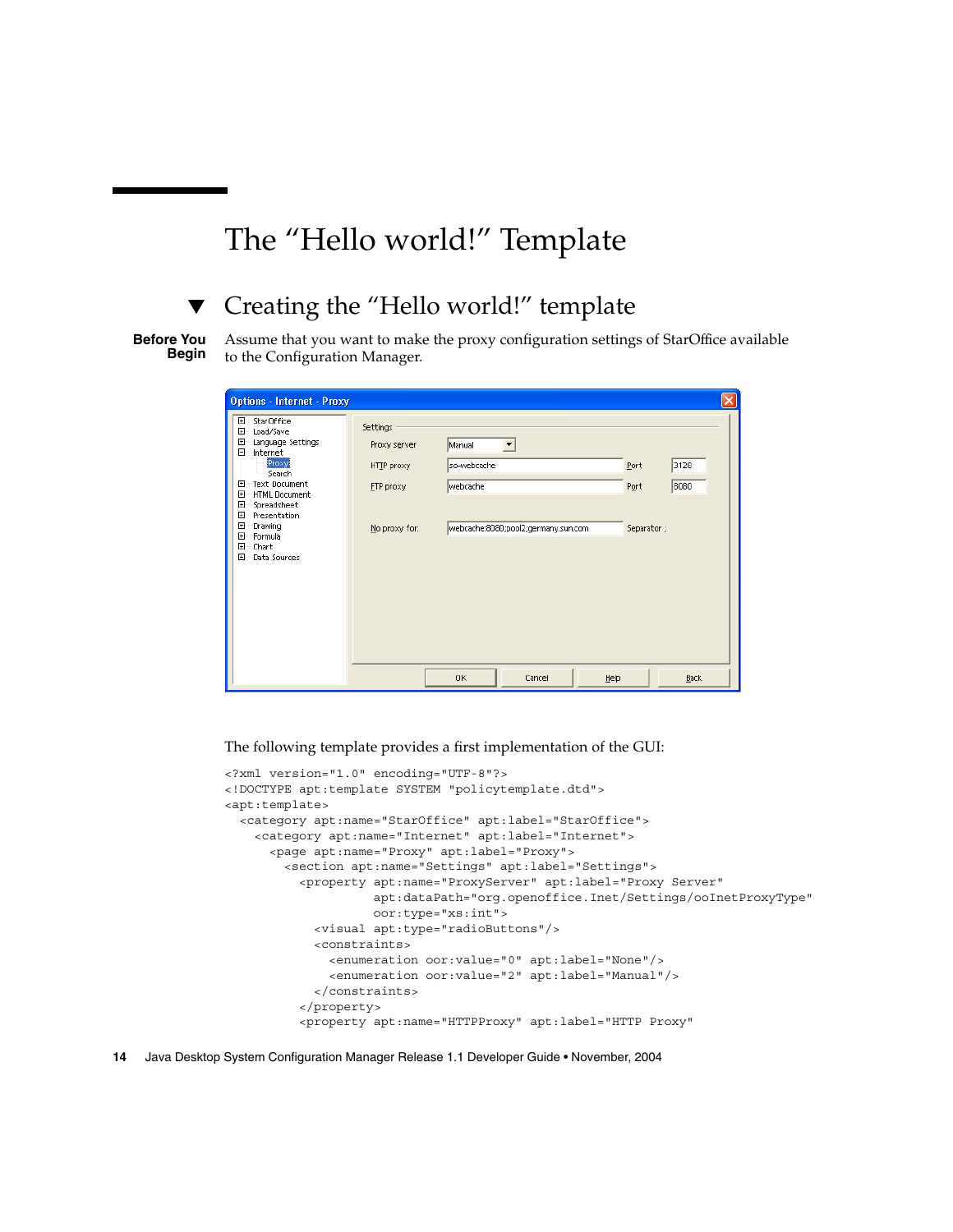```
apt:dataPath="org.openoffice.Inet/Settings/ooInetHTTPProxyName"
                   oor:type="xs:string"/>
          <property apt:name="HTTPPort" apt:label="HTTP Port"
                   apt:dataPath="org.openoffice.Inet/Settings/ooInetHTTPProxyPort"
                   oor:type="xs:int"/>
          <property apt:name="FTPProxy" apt:label="FTP Proxy"
                   apt:dataPath="org.openoffice.Inet/Settings/ooInetFTPProxyName"
                   oor:type="xs:string"/>
          <property apt:name="FTPPort" apt:label="FTP Port"
                   apt:dataPath="org.openoffice.Inet/Settings/ooInetFTPProxyPort"
                   oor:type="xs:int"/>
          <property apt:name="NoProxyFor" apt:label="No Proxy For"
                   apt:dataPath="org.openoffice.Inet/Settings/ooInetNoProxy"
                   oor:type="xs:string"/>
        </section>
     </page>
   </category>
  </category>
</apt:template>
```
The following steps are necessary to announce the new template to the Configuration Manager:

- **1. Login as root to the machine on which you installed the Configuration Manager. Steps**
	- **2. Create a directory that is called HelloWorld/templates/StarOffice/Internet/Proxy under/usr/share/webconsole/apoc/packages.**
	- **3. Create a file called proxy.xml with the XML template content that was listed previously. Copy the file to the Proxy directory.**
	- **4. Grant the user "noaccess" read/execute permission to the Proxy directory.**
	- **5. Grant the user "noaccess" read access to the proxy.xml file.**
	- **6. Execute /usr/sbin/smreg add -a /usr/share/webconsole/apoc.**
	- **7. Restart the webserver with the /usr/sbin/smcwebserver restart command.**

After you log in to the Configuration Manager, you should see a new top-level category that is called "StarOffice". Browsing down that category displays the "Proxy" page that you defined with the template that you created.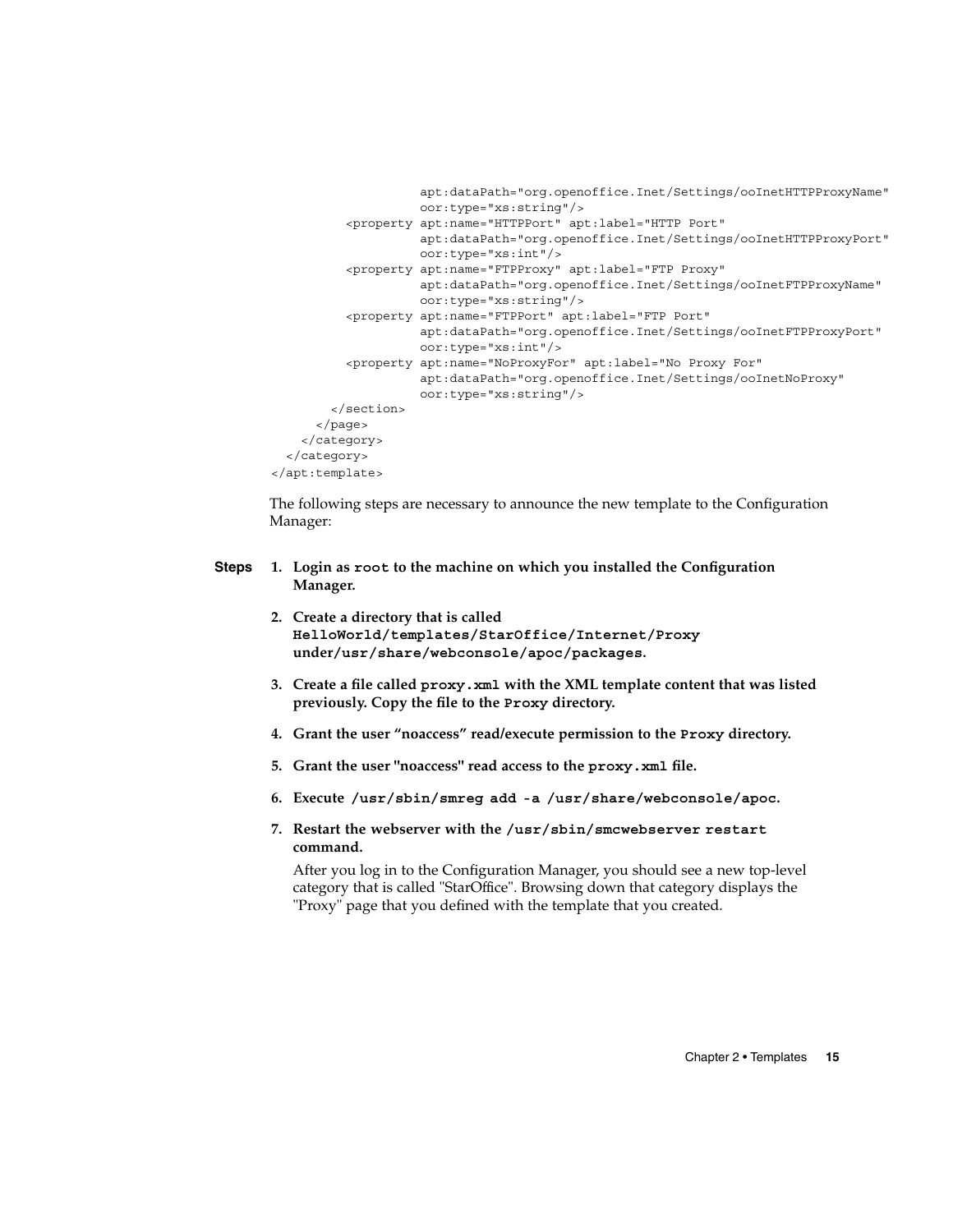<span id="page-15-0"></span>

| Policies > StarOffice > Internet > Proxy |  |  |  |  |  |  |  |  |
|------------------------------------------|--|--|--|--|--|--|--|--|
|------------------------------------------|--|--|--|--|--|--|--|--|

| Create Report             |              | This page lists the configuration policy tree and the configured settings for the seleted entity. |  |
|---------------------------|--------------|---------------------------------------------------------------------------------------------------|--|
| <b>Settings (6 Items)</b> |              |                                                                                                   |  |
| - Policy Actions - V      |              |                                                                                                   |  |
| 2 国<br><b>Status</b>      | Name         | Value                                                                                             |  |
|                           | Proxy Server | $O$ None<br>O Manual                                                                              |  |
| H                         | HTTP Proxy   |                                                                                                   |  |
|                           | HTTP Port    |                                                                                                   |  |
|                           | FTP Proxy    |                                                                                                   |  |
|                           | FTP Port     |                                                                                                   |  |
|                           | No Proxy For |                                                                                                   |  |
|                           |              |                                                                                                   |  |
| ≿ Back to top             |              |                                                                                                   |  |
|                           |              |                                                                                                   |  |

**FIGURE 2–1** Proxy page

### Explaining the "Hello world!" Template

The first two lines of the template are initial XML definitions. The third line contains the root element of the template called apt: template, which encloses the whole definition of the policy made in a template file.

The next four lines contain the main template structure elements. By nesting apt:category elements, you create the nodes of the configuration policy tree. The configuration policy tree represents the visual hierarchy of the policies in the GUI of the Configuration Manager (see "Trees" [on page 36\)](#page-35-0). If you specify an apt: name attribute, the attribute is used to uniquely designate that element. The  $apt:label$ attribute specifies the displayed text as a category in the GUI. If you do not specify the apt:label attribute, the displayed text is defined by the apt:name attribute. Therefore, always specify an apt:label element, because this element is used for localization. See ["Localization"](#page-16-0) on page 17.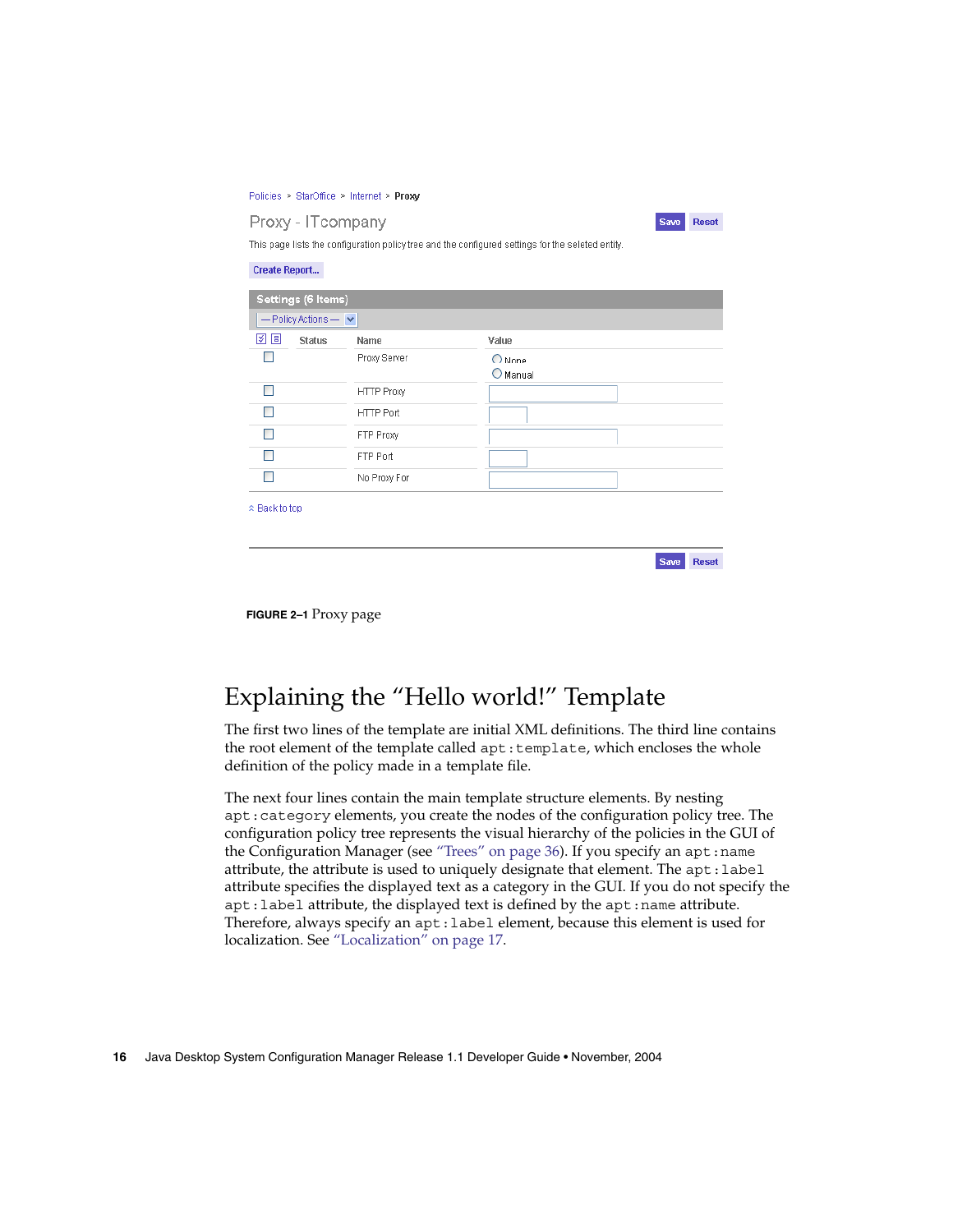<span id="page-16-0"></span>Every apt:category element must contain one or more apt:category elements or an  $apt:page$  element. The  $apt:page$  element represents a leaf in the configuration policy tree. The "Proxy" page that was shown previously is an example of a leaf. The Configuration Manager renders a page as a single HTML page that has to be divided in at least one apt:section. An apt:section element renders all its child elements in a table with a table heading. Using more than one section enables you to group settings on one page.

The apt: section element contains apt: property elements, which represent the configuration settings. The "Hello, world!" template contains six properties: ProxyServer, HTTPProxy, HTTPPort, FTPProxy, FTPPort, and NoProxyFor. Every property contains an apt:dataPath attribute. This attribute is required and specifies the data location in the configuration tree. The configuration tree in turn represents the hierarchy of the configuration settings as it is stored in the configuration repository. See "Trees" [on page 36](#page-35-0) for more information.

The oor: type attribute defines the data type of the configuration setting in the configuration repository. ProxyServer, HTTPPort, and FTPPort are of type xs:int, the other properties are of type xs:string. Integer and string types are displayed as edit fields by default.

The visual element is used to instruct the Configuration Manager how to display the property. Without specifying this element, the property ProxyServer would have been rendered using an edit field instead of a radio button group.

**Tip –** The GUI of the Configuration Manager deviates from the original StarOffice GUI by rendering the two possible integer values as a radio button group instead of using a drop-down list. For visualizing a dual value, improved usability is achieved using radio buttons instead of a drop-down list. An example, for instance, is one click compared with two clicks for changing a value.

The constraints element, in combination with the enumeration sub-element, is used to specify the number of radio buttons rendered and the integer values stored in the back end, depending on which radio button is selected. The apt: label attribute specifies the string rendered on the GUI for every radio button.

## Localization

It is important to localize all strings that are defined in a template. Localized strings are retrieved from resource files. The resImport sub-element of the apt: template element is used to bind one or more resource files to a template. You need to specify the fully qualified path to the resource and its base name, for example: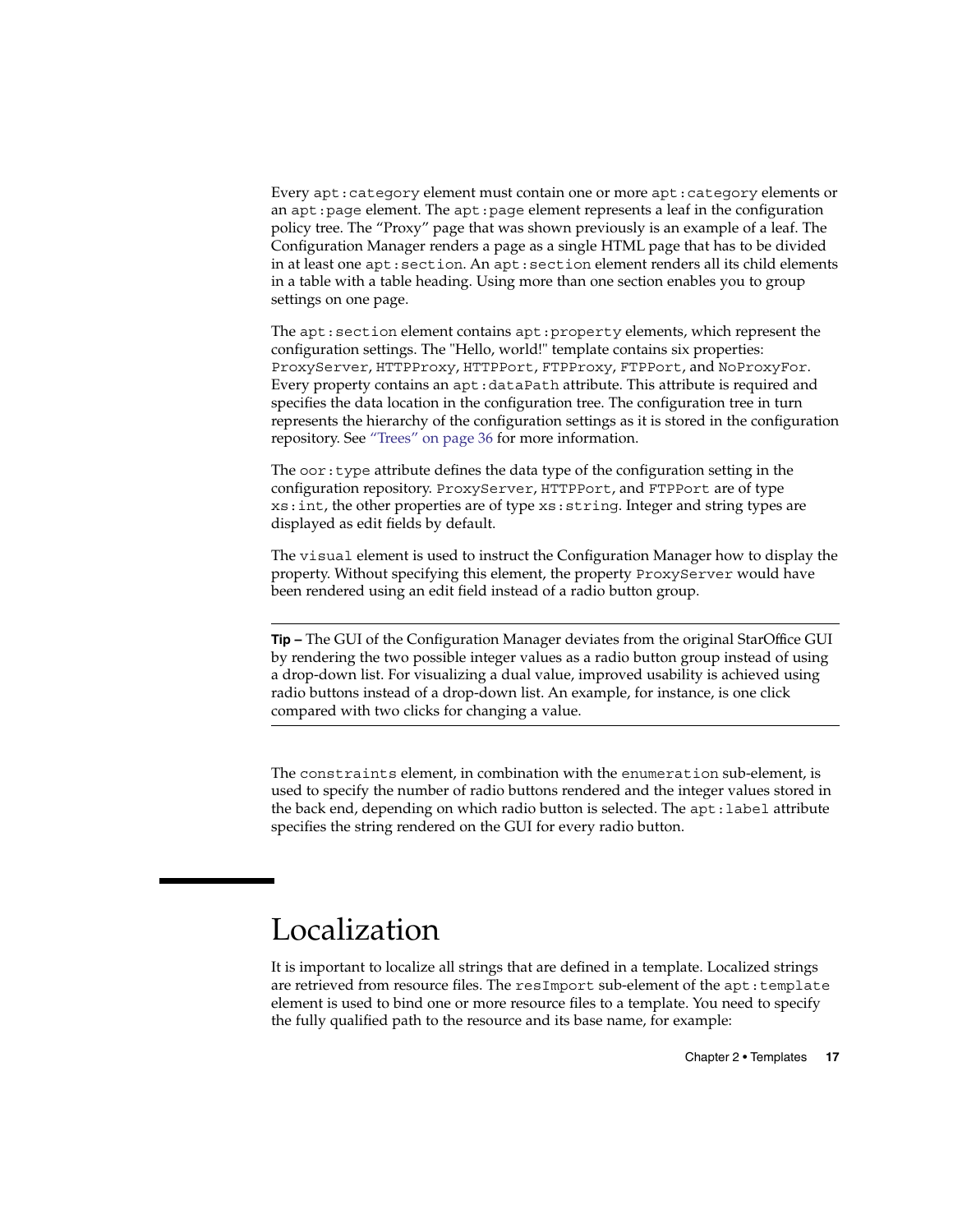```
<apt:template>
<resImport
 apt:packagePath="com.sun.star.apoc.policies.resource.staroffice"/>
```
The resource key to be used is defined by providing the name of the key as value of the apt:label attribute, e.g.

```
<property apt:name="HTTPProxy" apt:label="SO.internet.proxy.name"
         apt:dataPath="org.openoffice.Inet/Settings/ooInetHTTPProxyName"
         oor:type="xs:string">
```
The Configuration Manager searches every resource file bound to a template for the key specified in the apt:label attribute first. If no key is found, the value of the apt:label attribute is displayed. If a key is found, the corresponding value is retrieved from the resource file and is displayed.

The resource file from which the string is retrieved is determined in a similar way to the mechanism defined for Java: the package path specified in the resImport element and the languages selected in the web browser determine the selected resource file. For example, if en\_US is the language for web pages selected in the browser, and the package path specified in the resImport element is com.sun.star.apoc.policies.resource.staroffice, the Configuration Manager searches the following files in the given order for the resource key:

./res/com/sun/star/apoc/policies/resource/staroffice\_en\_US.properties

./res/com/sun/star/apoc/policies/resource/staroffice\_en.properties

./res/com/sun/star/apoc/policies/resource/staroffice.properties

The Configuration Manager searches the files in the local policy package first (see ["The Policy Package Format"](#page-18-0) on page 19). If they are not found, all other packages are searched. This enables strings that are already localized in other packages to be reused, especially for category names.

See the [API specification of the Java ResourceBundle](http://java.sun.com/j2se/1.5.0/docs/api/java/util/PropertyResourceBundle.html) for more details on resource recovery.

**Tip –** All applications of the Java Web Console determine the language during the login. To force any application to use a new language, you must log out. Then log in again after you have changed the language for web pages in your browser.

The online help should also be localized. The Configuration Manager chooses the HTML file according to the same rules that are applied to the resource files, except that only the local policy package is searched for the help file. For example, if you specify /StarOffice/Internet/Proxy as the path to the HTML file, and en\_US in your browser, the Configuration Manager displays the online help file ./web/StarOffice/Internet/Proxy\_en\_US.html.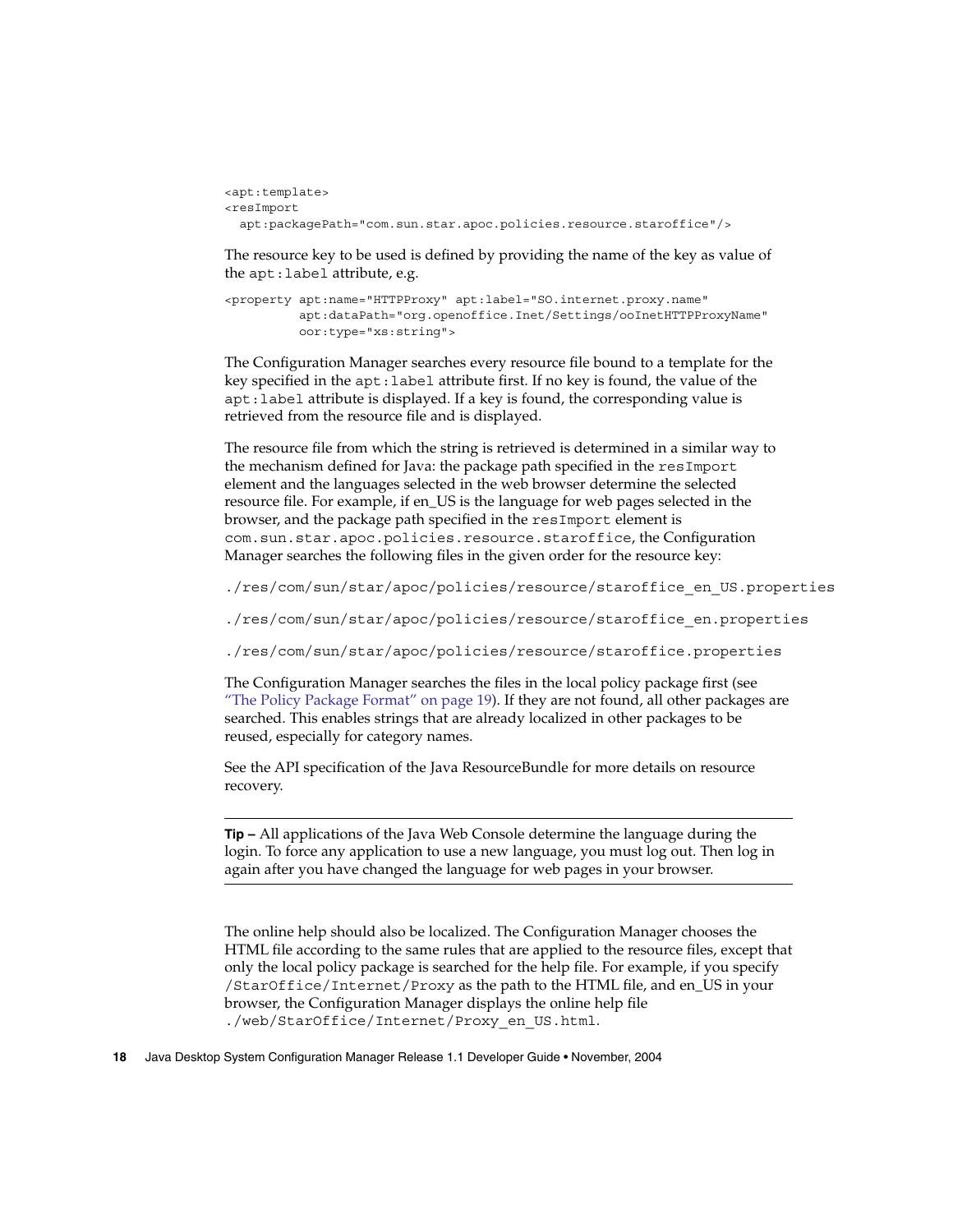## <span id="page-18-0"></span>The Policy Package Format

Templates are embedded into a deployment container, which is similar to a "package" in the Java™ programming language. A package can also contain optional files, such as resource files for GUI localization, HTML files for online help, and arbitrary support files.

The Configuration Manager uses a special directory and a file name format to access the templates and all necessary optional files. This directory and file name structure is called the *policy package format*.

All policy packages are located in a unique subdirectory below the /usr/share/webconsole/apoc/packages directory. For the "Hello, world!" example, HelloWorld was chosen, resulting in a /usr/share/webconsole/apoc/packages/HelloWorld directory.

**Tip –** Use the product name and product version of the software for which you are installing the package. This ensures a unique package directory. For instance, HelloWorld3.1 is a better choice than HelloWorld.

Below the specific package directory, which should not be confused with the packages directory, the following subdirectories are allowed:

| templates | The templates subdirectory must contain all templates of the policy package.<br>Files that have the postfix . xml are considered to be templates. The name of<br>the file must correlate with the value of the apt : name attribute of the page<br>element. Templates can be organized in any way, although they should be<br>located in the same directory hierarchy, as specified by their category hierarchy. |
|-----------|------------------------------------------------------------------------------------------------------------------------------------------------------------------------------------------------------------------------------------------------------------------------------------------------------------------------------------------------------------------------------------------------------------------|
| classes   | The classes subdirectory must contain all class files of the policy package.<br>Files that have the postfix . class are considered to be Java class files. The<br>name of the file has to correlate with the name of the class defined in that file.<br>The files have to be located in the same directory hierarchy as specified by their<br>package hierarchy.                                                 |
| web       | The web subdirectory must contain all HTML help files of the policy package<br>and must contain images referenced by the policy package. Files that have the<br>postfix.html are considered to be HTML files. Correlate the name of the<br>HTML file with the name of the template using the HTML file. Locate HTML<br>files in the same directory hierarchy as the template using the HTML file.                |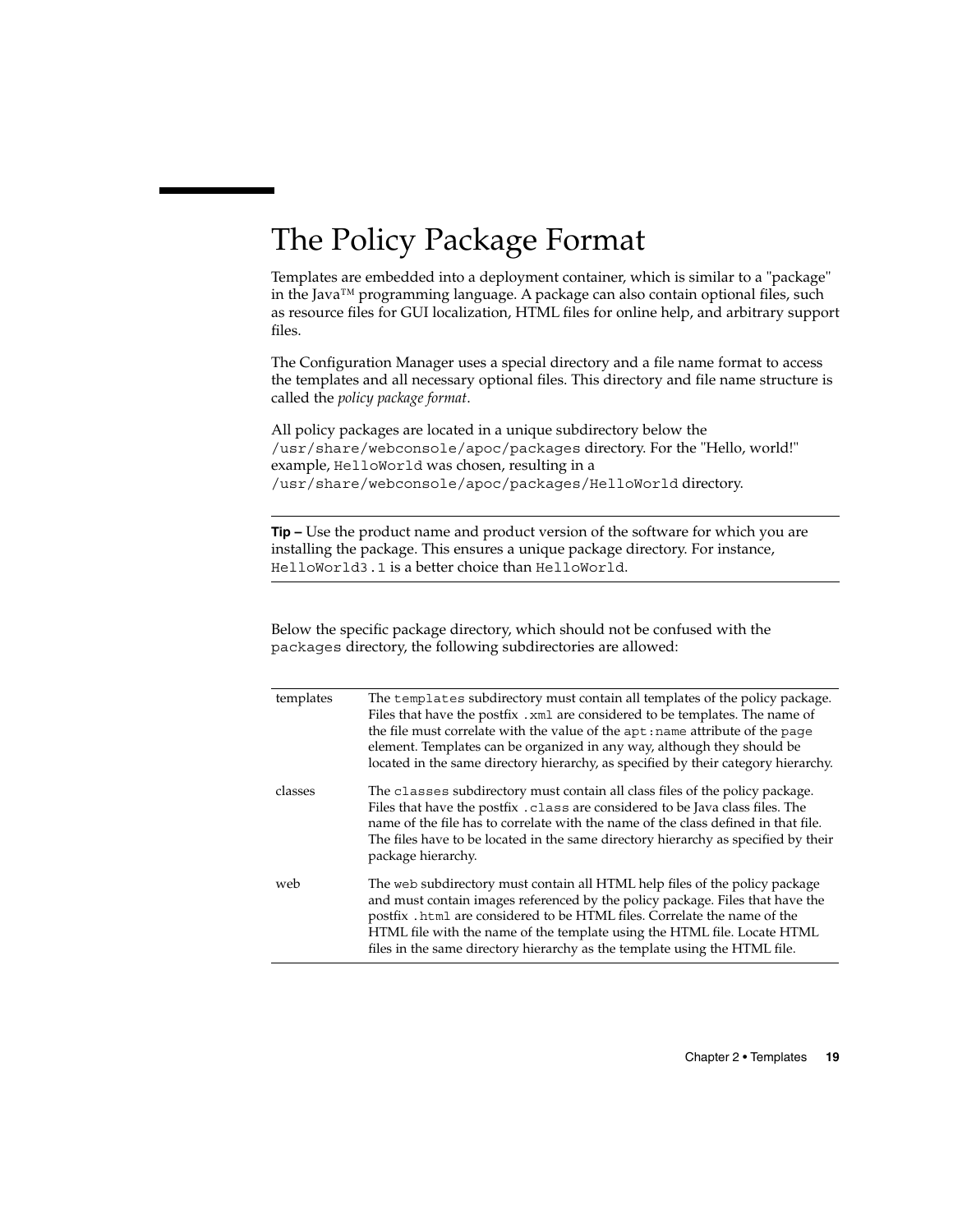<span id="page-19-0"></span>

| res | The res subdirectory must contain all resource files of the policy package. Files<br>that have the postfix . properties are considered to be Java-compliant<br>resource files. You can correlate the names and paths of the resource file with<br>the names and paths of the template files that use them. You can also specify<br>one directory hierarchy containing one resource file for all templates.                                                                                                                               |
|-----|------------------------------------------------------------------------------------------------------------------------------------------------------------------------------------------------------------------------------------------------------------------------------------------------------------------------------------------------------------------------------------------------------------------------------------------------------------------------------------------------------------------------------------------|
| lib | The lib subdirectory must contain all library files of the policy package. Files<br>that have the postfix . jar are considered to be libraries. Libraries are<br>automatically loaded by the Configuration Manager's class loader. Their<br>content is accessed by using the root directory in the jar file as the root<br>directory for absolute paths. The typical use for library files is to act as a<br>container for class or resource files, and for directories that are normally<br>located in the classes and res directories. |

Other file types have no special meaning to the Configuration Manager. Nevertheless, the files types can be placed in the classes or web directories, if they are needed by class or HTML files.

To further illustrate the package format, Figure 2–2 shows a mature HelloWorld package: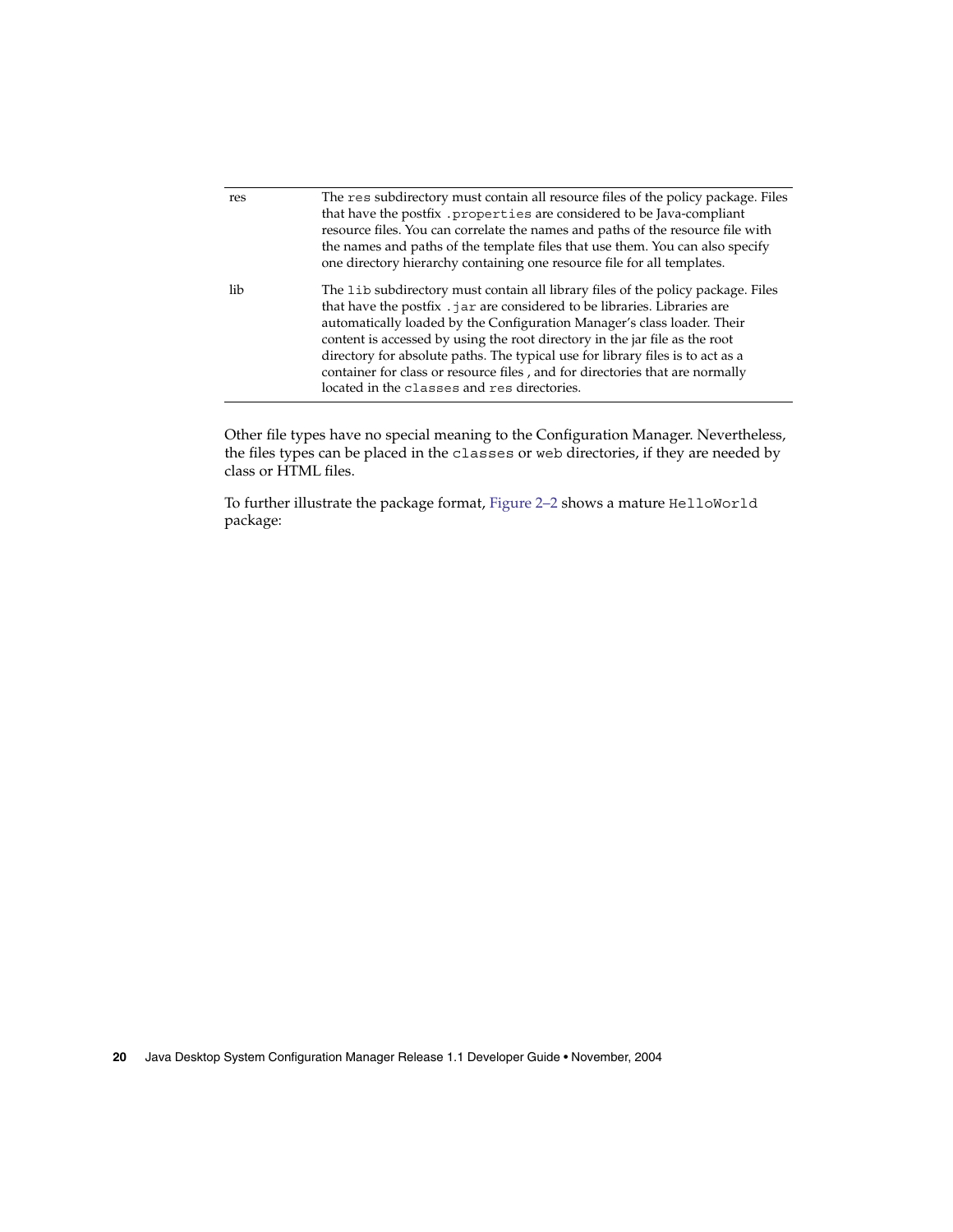

**FIGURE 2–2** HelloWorld Package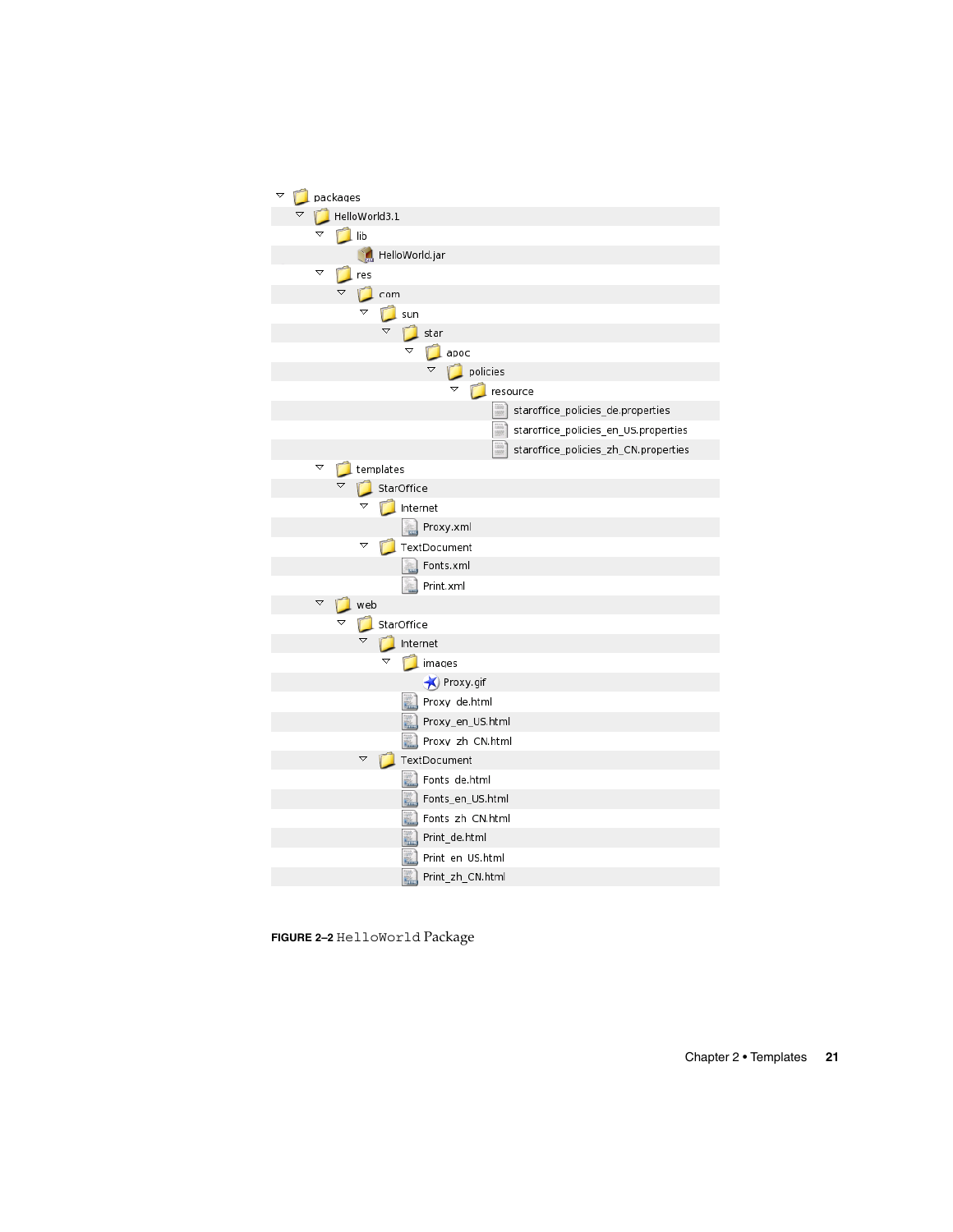The deployment of packages is completely up to the developer of the package, as long as you follow the rules defined previously in this chapter. You can provide a collection of files with instructions about how to copy the files to the correct locations, or you can provide a zip file, or you can use the deployment mechanisms provided by the operating systems, such as .pkg files for Solaris™ or .rpm files for Linux. The last method is recommended, as the enhanced means for maintaining and removing software offered by the corresponding operating system provide better support for the end user.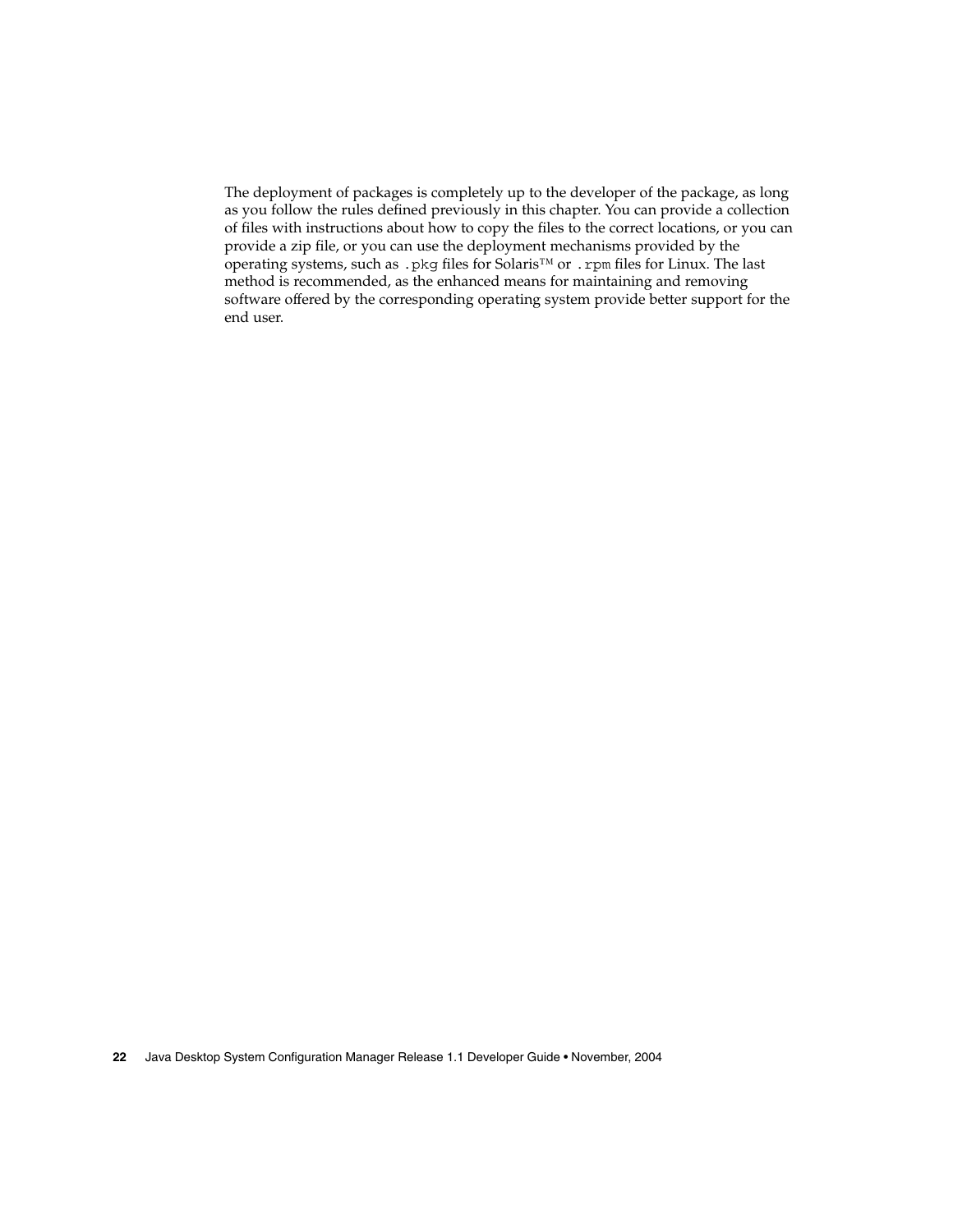### <span id="page-22-0"></span>CHAPTER **3**

## Advanced Templates

The chapter provides information about building and using more complex templates.

### Sets

After creating the "Hello, World!" template presented in [Chapter 2,](#page-12-0) you might need to make the list of configurable proxies dynamic. A dynamic list enables users to add proxies for additional protocols like GOPHER, SOCKS, and SSL . *Sets* enable you to accomplish this task.

**Note –** The use of sets for the proxy page is for demonstration purposes only. Neither StarOffice nor OpenOffice can handle this example, because their implementation expects the original layout of the configuration tree.

Figure Figure 3–1 depicts a dynamic list of proxies instead of using a fixed number of edit fields: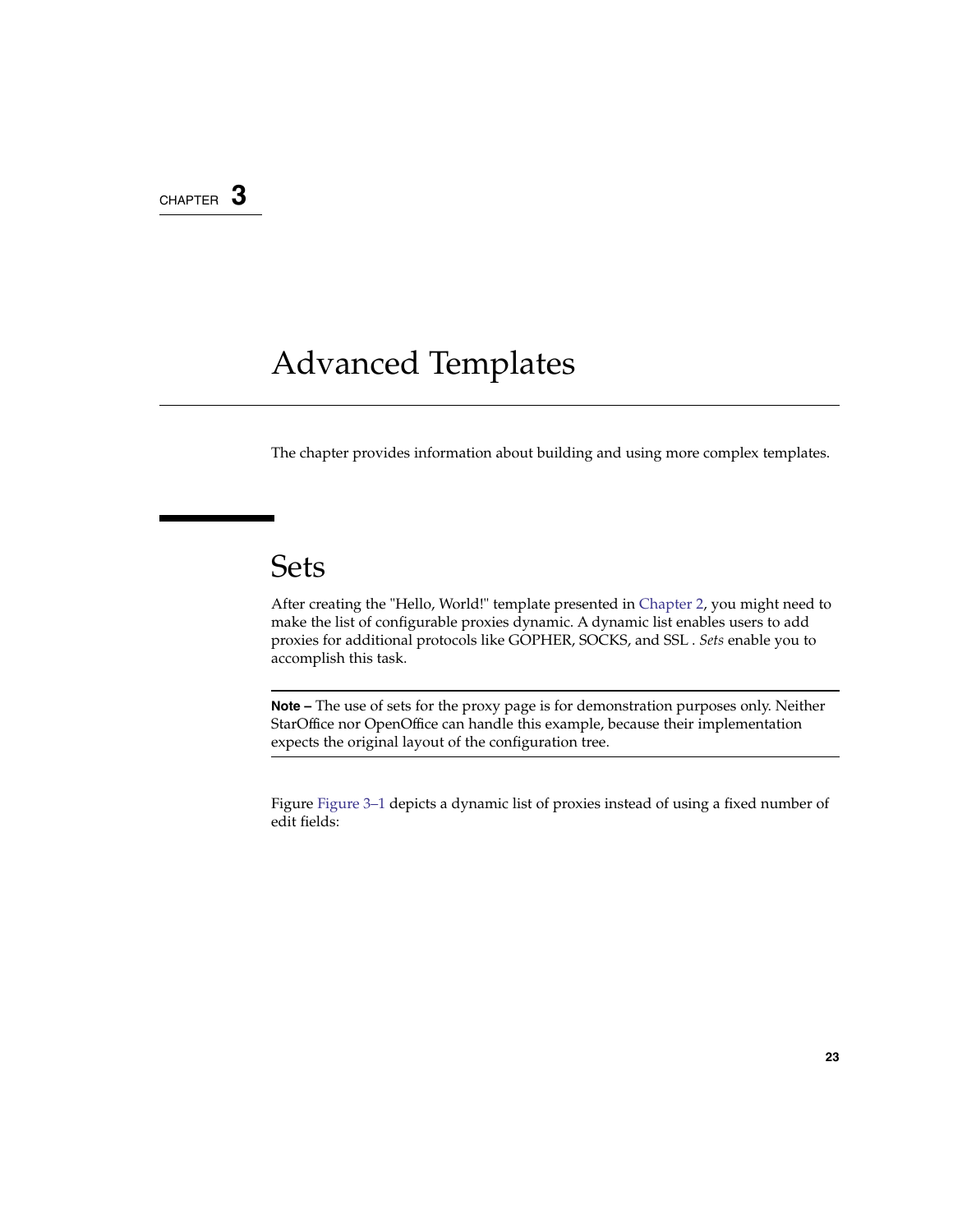#### <span id="page-23-0"></span>Policies > StarOffice > Internet > Proxy

|                | Proxy - ITcompany      |                  | Save                                                                                              | <b>Reset</b> |
|----------------|------------------------|------------------|---------------------------------------------------------------------------------------------------|--------------|
|                |                        |                  | This page lists the configuration policy tree and the configured settings for the seleted entity. |              |
| ≥ Proxy Server |                        | ≥ Proxy List     |                                                                                                   |              |
| Create Report  |                        |                  |                                                                                                   |              |
|                | Proxy Server (2 Items) |                  |                                                                                                   |              |
|                | - Policy Actions - V   |                  |                                                                                                   |              |
| 图              | <b>Status</b>          | Name             | Value                                                                                             |              |
|                |                        | Proxy Server     | $O$ None<br>O Manual                                                                              |              |
|                |                        | No Proxy For     |                                                                                                   |              |
| ≿ Back to top  | Proxy List (2 Items)   |                  |                                                                                                   |              |
| New            | <b>Delete</b>          |                  |                                                                                                   |              |
| 2 日            | <b>Status</b>          | <b>Name</b><br>▲ |                                                                                                   |              |
|                | =                      | <b>FTP</b>       |                                                                                                   |              |
| п              | =                      | <b>HTTP</b>      |                                                                                                   |              |
| ≿ Back to top  |                        |                  |                                                                                                   |              |
|                |                        |                  | Save                                                                                              | <b>Reset</b> |

**FIGURE 3–1** Dynamic proxy set

Proxies are added if you click on the New button. A dialog prompts for the name of the new protocol to use a proxy for. Specify **FTP** the first time, then click New again and type **HTTP** as the name for the second protocol. The result looks lik[eFigure 3–1.](#page-22-0) The two entries are links. If you click on one of the links, the **Content Area** is loaded with the content that you see in Figure 3–2: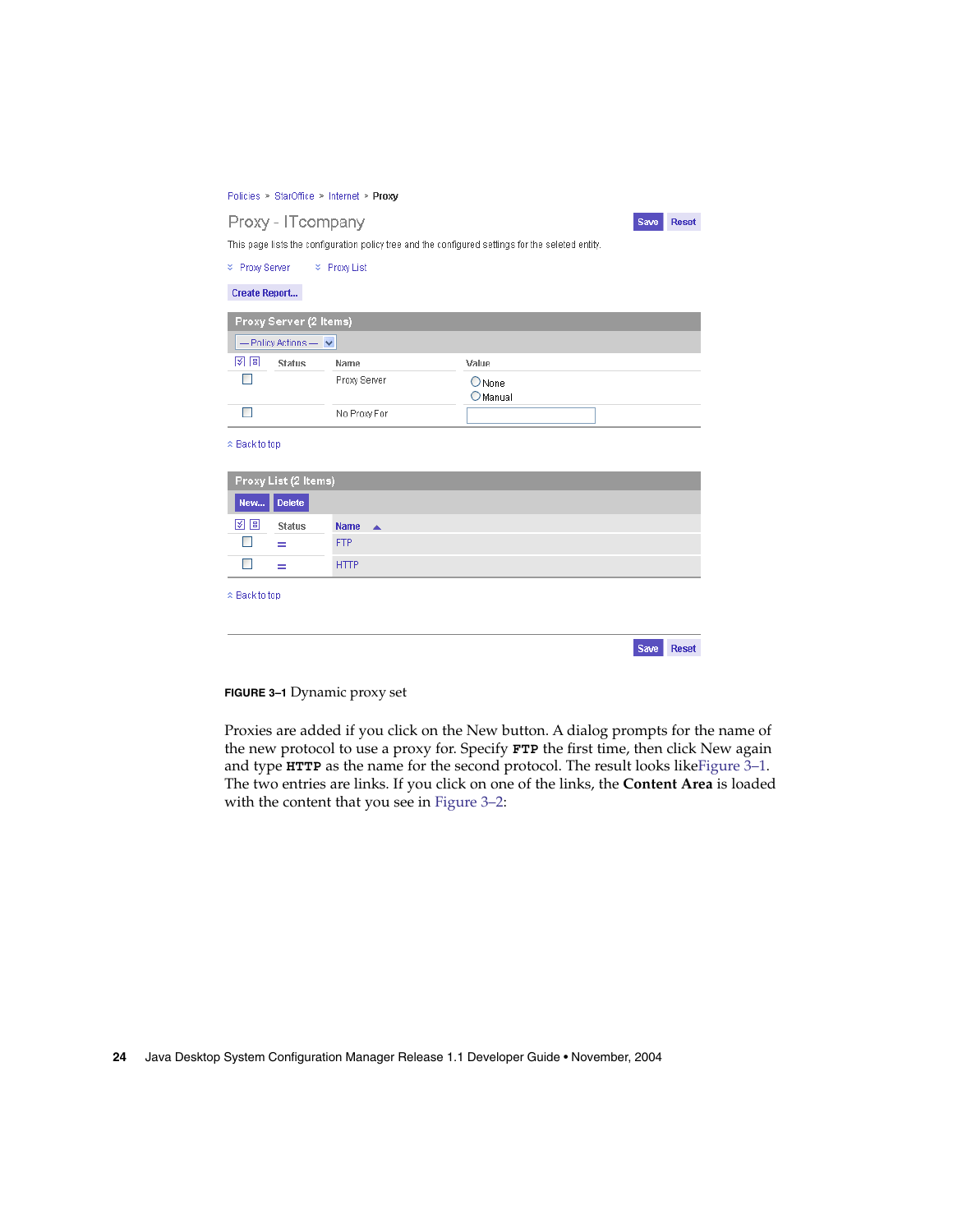Policies > StarOffice > Internet > Proxy > Proxy: FTP

| Proxy - ITcompany    | Save                       | <b>Reset</b> |                                                                                                   |      |              |
|----------------------|----------------------------|--------------|---------------------------------------------------------------------------------------------------|------|--------------|
|                      |                            |              | This page lists the configuration policy tree and the configured settings for the seleted entity. |      |              |
| <b>Create Report</b> |                            |              |                                                                                                   |      |              |
|                      | Host and Port (2 Items)    |              |                                                                                                   |      |              |
|                      | $-$ Policy Actions $ \vee$ |              |                                                                                                   |      |              |
| 图图                   | <b>Status</b>              | Name         | Value                                                                                             |      |              |
|                      | $=$                        | Host Name    | webcache                                                                                          |      |              |
|                      | =                          | Port         | 8080                                                                                              |      |              |
| ≿ Back to top        |                            |              |                                                                                                   | Save | <b>Reset</b> |

**FIGURE 3–2** Proxy set sub-page

The functionality described in the two preceding figures is implemented by modifying the "Hello, world!" example as follows: Delete the four properties HTTPProxy, HTTPPort, FTPProxy, and FTPPort. Then add a set element, as seen in the annotated section in the following code example:

```
<?xml version="1.0" encoding="UTF-8"?>
<DOCTYPE apt:template SYSTEM "policytemplate.dtd">
<apt:template>
  <category apt:name="StarOffice" apt:label="StarOffice">
    <category apt:name="Internet" apt:label="Internet">
      <page apt:name="Proxy" apt:label="Proxy">
        <section apt:name="Settings" apt:label="Proxy Server">
          <property apt:name="ProxyServer" apt:label="Proxy Server"
                    apt:dataPath="org.openoffice.Inet/Settings/ooInetProxyType"
                    oor:type="xs:int">
            <visual apt:type="radioButtons"/>
            <constraints>
              <enumeration oor:value="0" apt:label="None"/>
              <enumeration oor:value="2" apt:label="Manual"/>
            </constraints>
          </property>
          <property apt:name="NoProxyFor" apt:label="No Proxy For"
                    apt:dataPath="org.openoffice.Inet/Settings/ooInetNoProxy"
                    oor:type="xs:string"/>
        </section>
    <!-- Beginning of set element to be added -->
        <set apt:name="ProxyList" apt:label="Proxy List"
             apt:dataPath="org.openoffice.Inet/Settings/ooInetProxyList">
          <page apt:name="ProxyPage" apt:label="Proxy">
            <section apt:name="Proxy" apt:label="Host and Port">
              <property apt:name="HostName" apt:label="Host Name"
                        apt:dataPath="./$queriedId/HostName"
```
The Co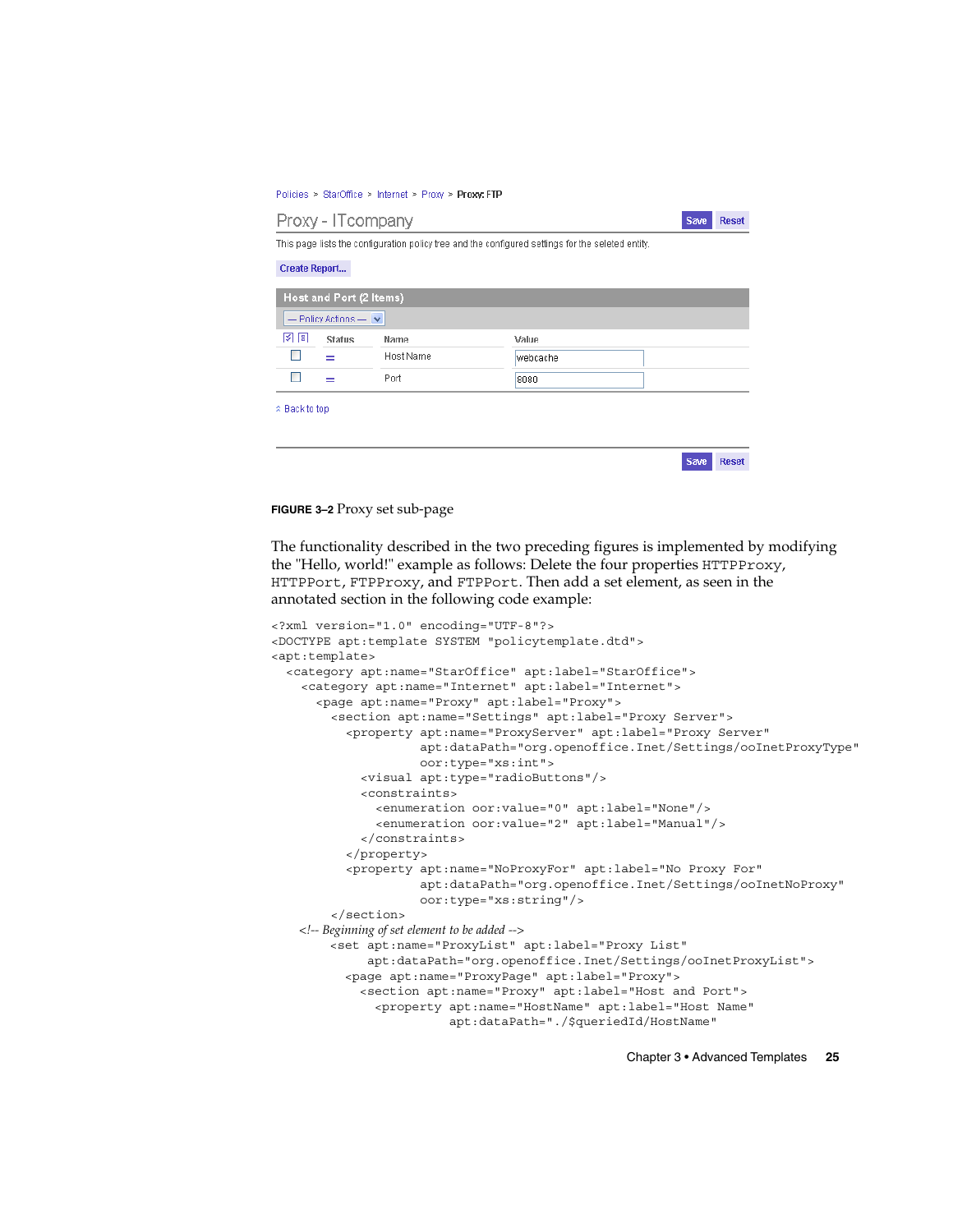```
oor:type="xs:string"/>
               <property apt:name="Port" apt:label="Port"
                         apt:dataPath="./$queriedId/Port"
                         oor:type="xs:string"/>
            </section>
          </page>
        </set>
   <!-- End of added set element -->
      </page>
    </category>
  </category>
</apt:template>
```
The apt:dataPath attribute of the set element points to the place where the set is stored in the back end. The set element contains a page element, which contains a section element, which in turn contains a property element. This hierarchy correlates to the element hierarchy below a category element. It is rendered as a page in the same way, except that it is triggered by clicking the link in the set table.

In comparison to a category page, the set page properties HostName and Port use a special notation for the apt:dataPath. The path begins with a dot, meaning that the path is relative to the first path definition found ascending the element hierarchy. The first parent element with anapt:dataPath is the set element, so the Configuration Manager translates the relative path of, for example, the Port property to org.openoffice.Inet/Settings/ooInetProxyList/\$queriedId/Port. The other peculiarity in this path is the \$queriedId variable. Since all data in the configuration repository needs to be uniquely identified, every element in a dynamic data structure needs to have a unique name. The \$queriedId variable instructs the Configuration Manager to query the user for that name when the Add button is clicked. The resulting set element is stored with the specified name at the position determined by the position of the variable. Therefore, in the case of the FTP set element, the path to its port property is

org.openoffice.Inet/Settings/ooInetProxyList/FTP/Port.

Another example: You can also use sets to display the NoProxyFor property. If the string of host names becomes long, the use of an edit field for this property can be problematic. Users then need to scroll to view the entire string in the edit field. A list of proxy names that are implemented with a set avoids that extra scrolling.

To use a set instead of a string for the NoProxyFor property, delete the NoProxyFor element with all its sub-elements. Then add the set element that is shown in annotated section in the following code example:

```
<?xml version="1.0" encoding="UTF-8"?>
<DOCTYPE apt:template SYSTEM "policytemplate.dtd">
<apt:template>
  <category apt:name="StarOffice" apt:label="StarOffice">
    <category apt:name="Internet" apt:label="Internet">
      <page apt:name="Proxy" apt:label="Proxy">
        <section apt:name="Settings" apt:label="Proxy Server">
          <property apt:name="ProxyServer" apt:label="Proxy Server"
                    apt:dataPath="org.openoffice.Inet/Settings/ooInetProxyType""
```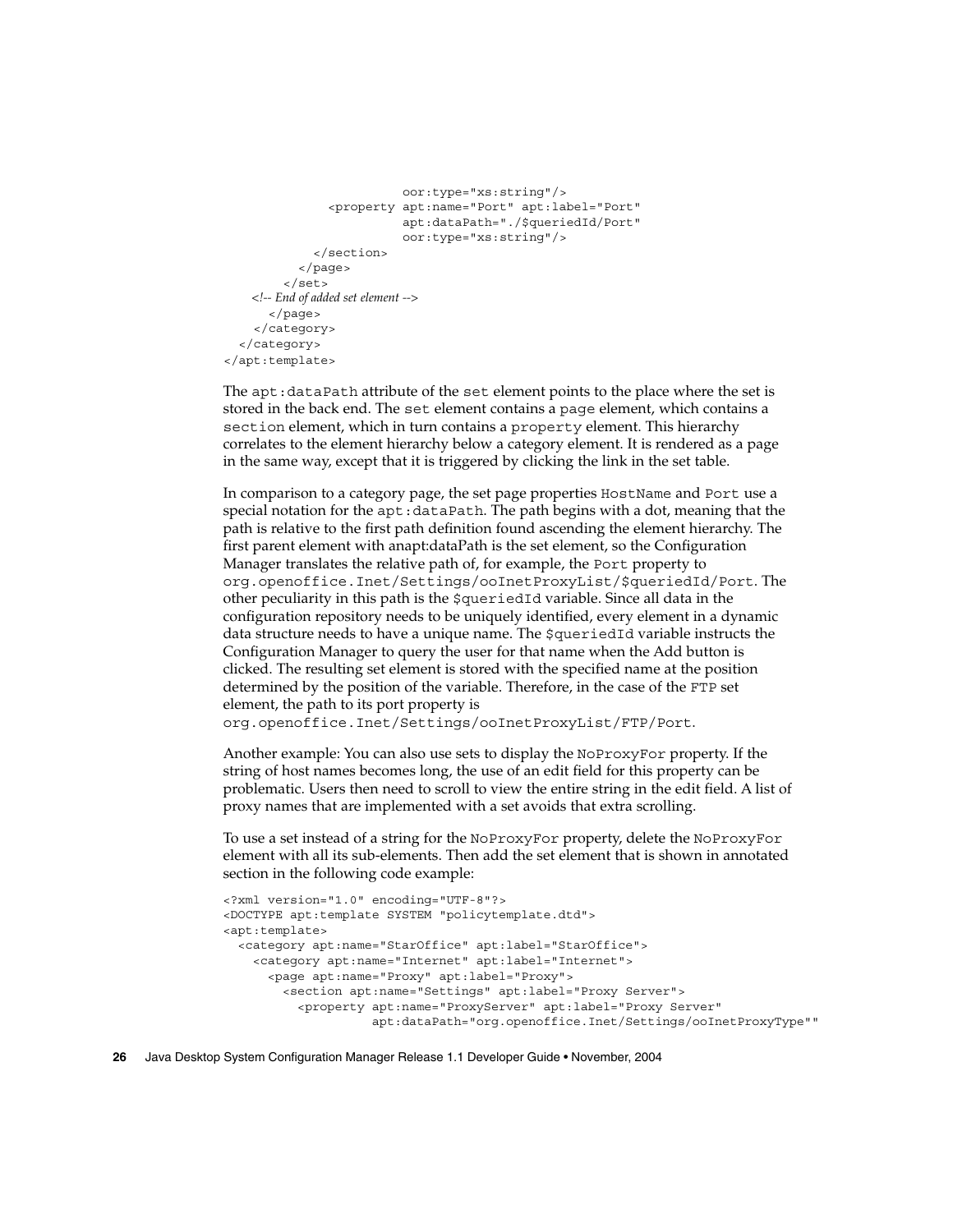```
oor:type="xs:int">
            <visual apt:type="radioButtons"/>
            <constraints>
              <enumeration oor:value="0" apt:label="None"/>
              <enumeration oor:value="2" apt:label="Manual"/>
            </constraints>
          </property>
        </section>
   <!-- Beginning of set element to be added -->
        <set apt:name="NoProxyFor" apt:label="No Proxy For"
             apt:dataPath="org.openoffice.Inet/Settings/ooInetNoProxySet">
          <page apt:name="HostNamePage">
            <section apt:name="HostNameSection">
              <property apt:name="HostNameProp"
                        apt:dataPath="./$queriedId/HostName" oor:type="xs:string"
                        apt:storeDefault="true">
                <visual apt:type="hidden"/>
                <value>$queriedId</value>
              </property>
            </section>
          </page>
        </set>
   <!-- End of set element to be added -->
        <set apt:name="ProxyList" apt:label="Proxy List"
             apt:dataPath="org.openoffice.Inet/Settings/ooInetProxyList">
          <page apt:name="ProxyPage" apt:label="Proxy">
            <section apt:name="Proxy" apt:label="Host and Port">
              <property apt:name="HostName" apt:label="Host Name"
                        apt:dataPath="./$queriedId/HostName"
                        oor:type="xs:string"/>
              <property apt:name="Port" apt:label="Port"
                        apt:dataPath="./$queriedId/Port"
                        oor:type="xs:string"/>
            </section>
          </page>
        </set>
      </page>
    </category>
  </category>
</apt:template>
```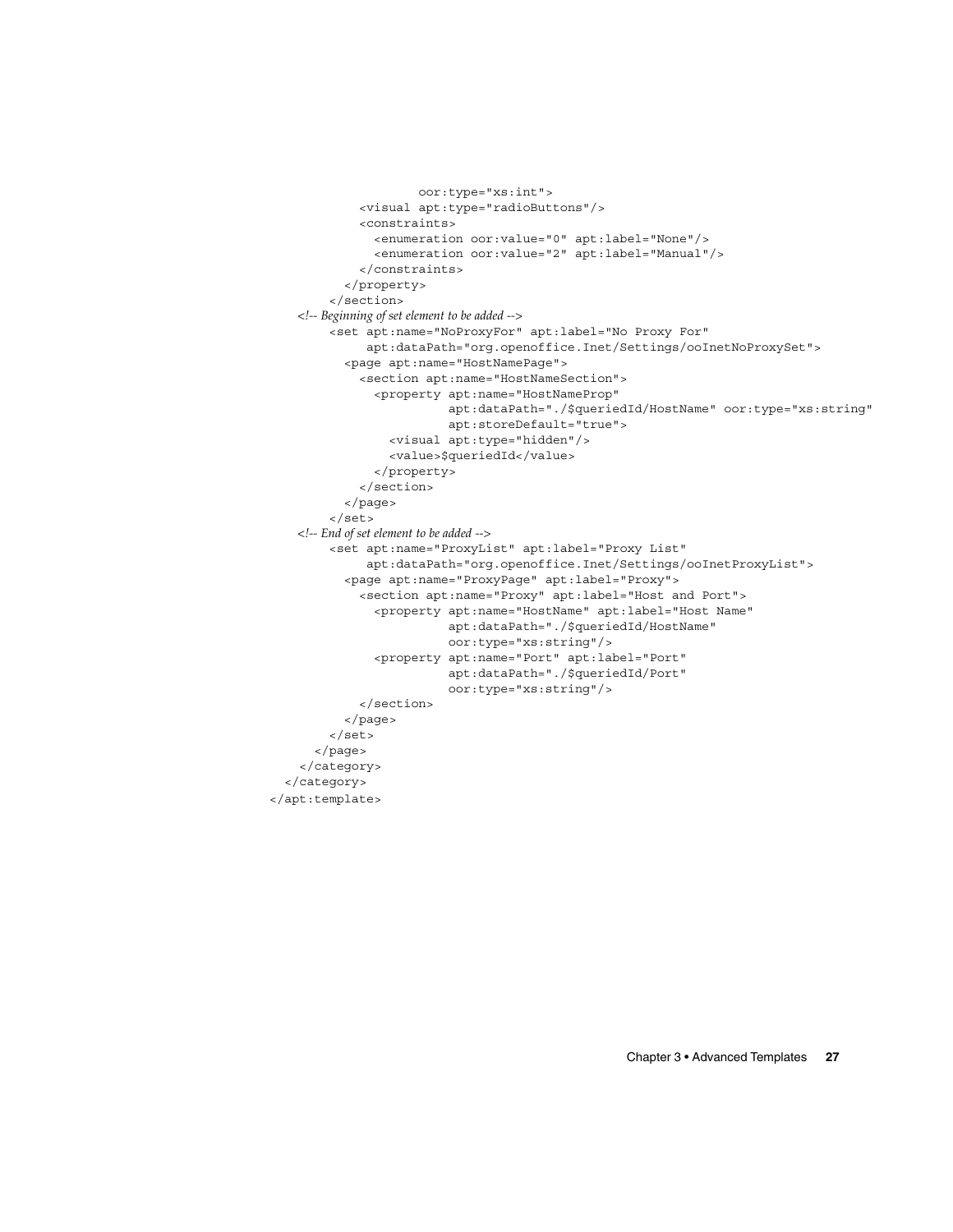#### Policies > StarOffice > Internet > Proxy

| This page lists the configuration policy tree and the configured settings for the seleted entity. |
|---------------------------------------------------------------------------------------------------|
|                                                                                                   |
|                                                                                                   |
|                                                                                                   |
|                                                                                                   |
|                                                                                                   |
|                                                                                                   |
| $O$ None<br>O Manual                                                                              |
|                                                                                                   |
|                                                                                                   |
|                                                                                                   |
|                                                                                                   |
|                                                                                                   |
|                                                                                                   |
|                                                                                                   |
|                                                                                                   |
|                                                                                                   |
|                                                                                                   |
|                                                                                                   |
|                                                                                                   |

**FIGURE 3–3** Proxy Set — "No Proxy For"

The entries in the table are no longer links, but rather the entries represent a flat list of single-valued elements. This is achieved by using the apt:storeDefault attribute and the visual element in combination with the value element. The value element can define a default value for a configuration setting. A default value is not stored in the configuration repository by default. The apt:storeDefault attribute instructs the Configuration Manager to override that default and to automatically store the default value in the back end. In this case, the default value is the value that the user enters in the dialog when a new set element is added. If the apt:type attribute of the visual element is specified as "hidden", the only section in that page is left empty. If a set page is empty, it makes no sense to display the page, so the Configuration Manager does not provide a link.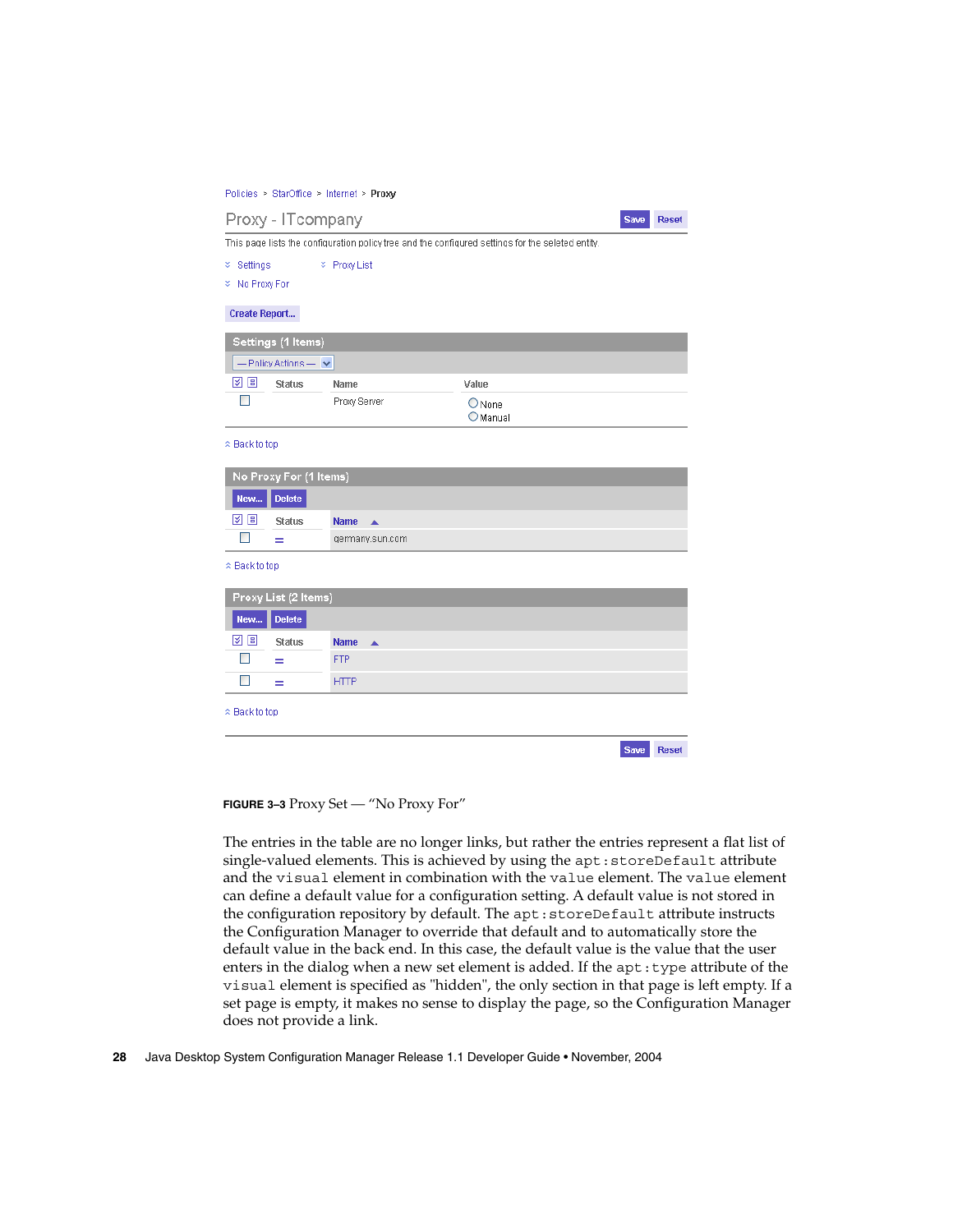## <span id="page-28-0"></span>Action Handlers

An action handler is used to execute user-defined actions whenever an event occurs. At the point, only one action handler is available: the XML handler, which generates JavaScript code in the client-side browser.

The XML handler can be used to implement a feature of the StarOffice/ OpenOffice **Proxy** dialog not yet covered by the templates presented so far: selecting the value "None" for the "Proxy server" setting disables the edit fields.

The annotated areas in the following template show the necessary changes in the original "Hello, world!" template in order to enable or disable the edit fields if the "Proxy server" setting is set to "Manual" or "None":

```
<?xml version="1.0" encoding="UTF-8"?>
<!DOCTYPE apt:template SYSTEM "policytemplate.dtd">
<apt:template>
  <category apt:name="StarOffice" apt:label="StarOffice" >
    <category apt:name="Internet" apt:label="Internet">
      <page apt:name="Proxy" apt:label="Proxy">
        <section apt:name="Settings" apt:label="Settings">
          <property apt:name="ProxyServer" apt:label="Proxy Server"
                    apt:dataPath="org.openoffice.Inet/Settings/ooInetProxyType"
                     oor:type="xs:int"
               <!-- The following line should be added to original "Hello, world!" template -->
                     apt:xmlHandler="switchState">
            <visual apt:type="radioButtons"/>
            <constraints>
              <enumeration oor:value="0" apt:label="None"/>
              <enumeration oor:value="2" apt:label="Manual"/>
            </constraints>
          </property>
          <property apt:name="HTTPProxy" apt:label="HTTP Proxy"
                     apt:dataPath="org.openoffice.Inet/Settings/ooInetHTTPProxyName"
                    oor:type="xs:string"/>
          <property apt:name="HTTPPort" apt:label="HTTP Port"
                    apt:dataPath="org.openoffice.Inet/Settings/ooInetHTTPProxyPort"
                    oor:type="xs:int"/>
          <property apt:name="FTPProxy" apt:label="FTP Proxy"
                    apt:dataPath="org.openoffice.Inet/Settings/ooInetFTPProxyName"
                    oor:type="xs:string"/>
          <property apt:name="FTPPort" apt:label="FTP Port"
                    apt:dataPath="org.openoffice.Inet/Settings/ooInetFTPProxyPort"
                    oor:type="xs:int"/>
          <property apt:name="NoProxyFor" apt:label="No Proxy For"
                    apt:dataPath="org.openoffice.Inet/Settings/ooInetNoProxy"
                    oor:type="xs:string"/>
        </section>
   <!-- Beginning of section to be added to original "Hello, world!" template -->
        <xmlHandler apt:name="switchState">
          <event apt:type="onChange" />
```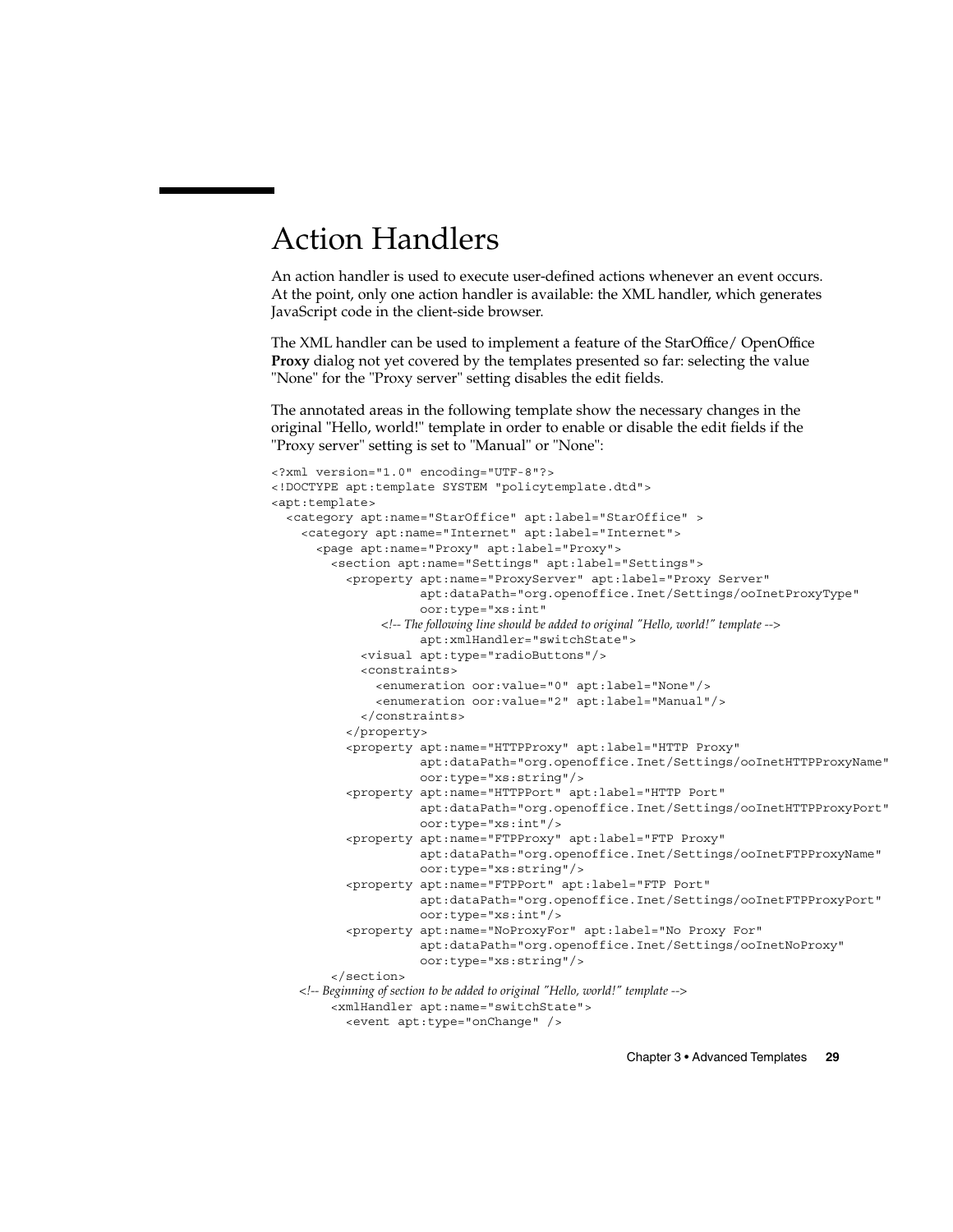```
<action>
            <choose>
              <when apt:test="ProxyServer.value=0">
                <command>HTTPProxy.enabled=false</command>
                <command>HTTPPort.enabled=false</command>
                <command>FTPProxy.enabled=false</command>
                <command>FTPPort.enabled=false</command>
                <command>NoProxyFor.enabled=false</command>
              </when>
              <otherwise>
                <command>HTTPProxy.enabled=true</command>
                <command>HTTPPort.enabled=true</command>
                <command>FTPProxy.enabled=true</command>
                <command>FTPPort.enabled=true</command>
                <command>NoProxyFor.enabled=true</command>
              </otherwise>
            </choose>
          </action>
        </xmlHandler>
   <!-- End of section to be added -->
      </page>
    </category>
 </category>
</apt:template>
```
By adding the apt:xmlHandler attribute to the property ProxyServer, you associate the xmlHandler element with the same name (here: "switchState") to that property.

Action handlers are triggered by events. Which events are considered by an action handler is defined by the  $apt:type$  attribute of the event element. At this point, there is only one event available: the onChange event. This event is thrown when a user enters new data for a property. In the preceding example, the event is used to trigger the XML handler when the value of the ProxyServer property changes.

The action element contains the actions that are executed if any of the events specified by the event element occur. In the preceding example, the first action is to check the value of the ProxyServer property and to change the state of the other edit fields accordingly. This is achieved by using the choose, when and otherwise elements. All edit fields are disabled, if the ProxyServer property is set to "None". The edit fields are enabled, if the ProxyServer property is set to "Manual".

# Help

There are two different types of help: the online help and the inline help.

The online help is a detailed, context-sensitive help that is displayed in a new window when the user clicks the **Help** link in the masthead. If the last action was taken in the **Content Area**, the online help document defined in the template currently displayed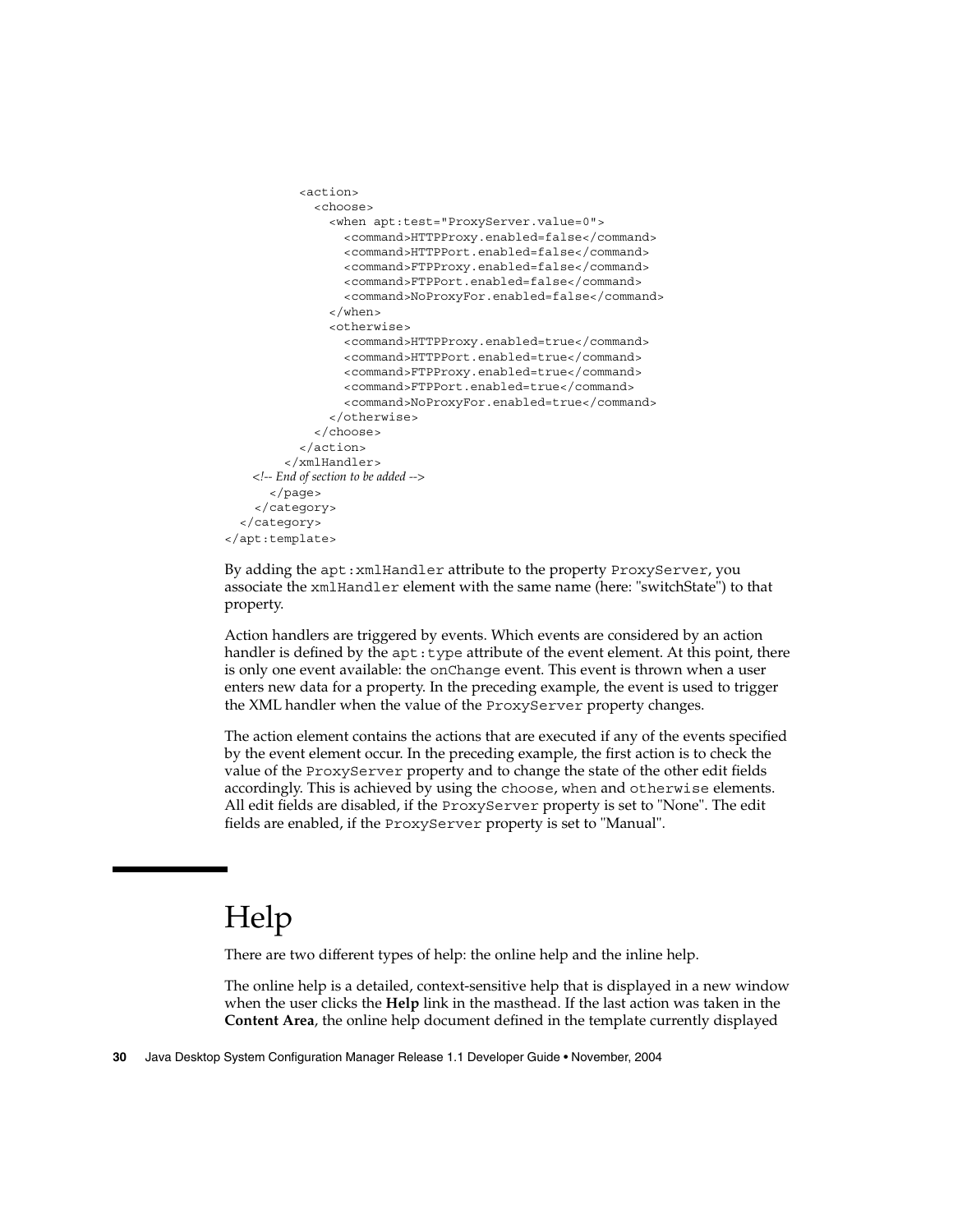in the **Content Area** is shown. If the last action was taken somewhere else, the general online help is shown. The apt:onlineHelp attribute of the page element is used to bind the HTML help file to a template. You need to specify the fully qualified path to the file and its base name, for example,

```
<page apt:name="Proxy">
     apt:label="Proxy"
          <apt:onlineHelp="/StarOffice/Internet/proxy">
```
references ./web/StarOffice/Internet/proxy.html.

You can use absolute and relative paths in HTML files. If you place an image in a directory that is called images, alongside of the HTML file, any of the following notations can be used in the HTML file:

```
■ <img src="/StarOffice/Internet/images/image.gif">
```

```
■ <img src="./images/image.gif">
```
The inline help is a brief text providing additional information for category, page and property pages. The inline help is displayed in the "Comment" column for a category element, below the page title for a page element and below the configuration setting for a property element. The help text is specified by the apt:inlineHelp attribute of any of the three elements category, page or property. For example,

```
<property apt:name="HTTPProxy"
         apt:label="HTTP Proxy"
         apt:inlineHelp="Specify no proxy (None) or a manually defined proxy (manual)."
         apt:dataPath="org.openoffice.Inet/Settings/ooInetHTTPProxyName"
         oor:type="xs:string"
```
</property>

You should provide resource keys for the label to facilitate localization.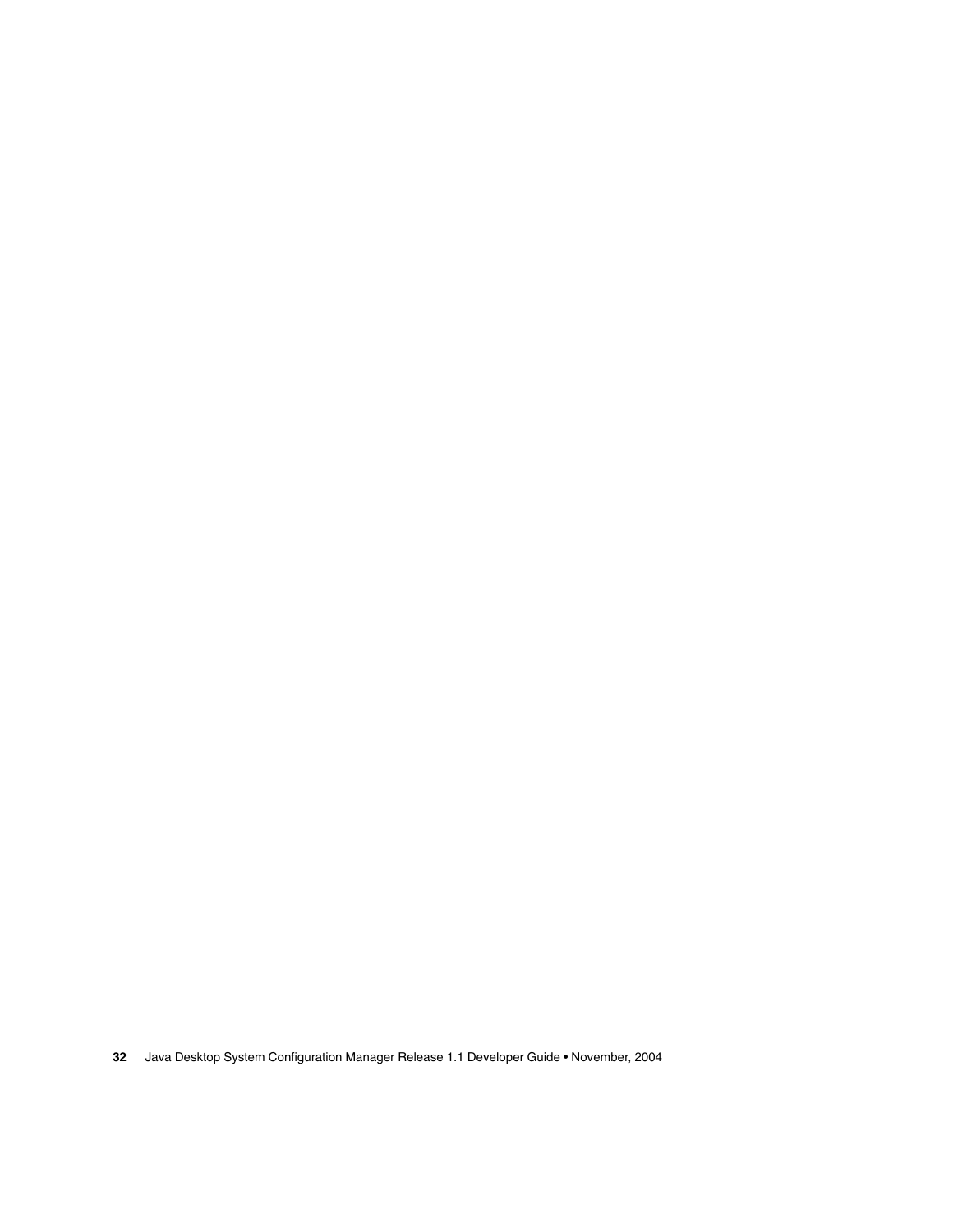#### <span id="page-32-0"></span>CHAPTER **4**

## Design Recommendations

Before you create templates for your application, you need to determine which configuration settings are to be centrally managed by the Configuration Manager. The most simple solution is to create templates containing every possible configuration setting, but this approach may create an unnecessary amount of work and often results in settings being displayed by the Configuration Manager that are never used.

## Guidelines

Which settings to choose while creating templates depends heavily on the application in question, but the following list may provide some guidelines which settings to use:

- Settings that deal with security.
- Settings that deal with lockdown.
- Settings that reference resources, such as hosts, ports, URLs, paths, and so on.
- Settings that are used to define corporate identity, such as fonts or colors

The concrete names of the categories and pages are completely up the template developer. There are only two rules to obey:

- The names must be unique for every level in the tree so that a unique path can be created, and
- The first category must uniquely identify the application and its version, for example, "StarOffice 6.0" .

Choosing an apt:section element or an apt:page element should depend on the following two requirements: You should try to avoid scrolling in the **Content Area** by restricting the amount of configuration items per page to no more than six. If you are mapping an already existing GUI to the Configuration Manager GUI, you should try to map the application GUI to the Configuration Manager GUI as precisely as possible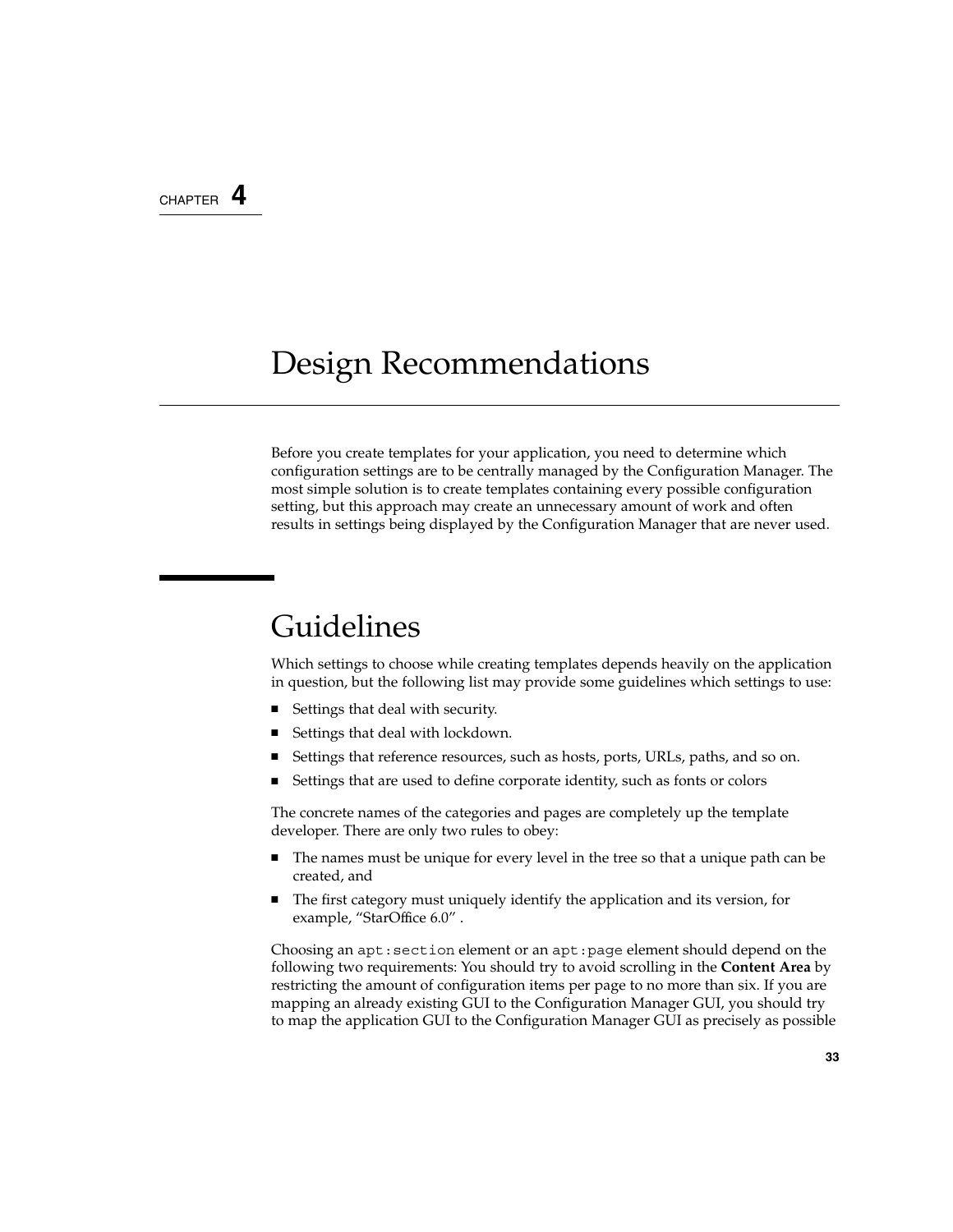to optimize usability by recognition. If these two requirements contradict, choose the latter one. If you are considering a deviation in the Configuration Manager GUI from an application GUI, it should be a small one.

Every text displayed on the GUI should present a consistent look. Apply the following capitalization guidelines for text that appears in GUI design elements:

- Use sentence capitalization for the inline help and the online help. Capitalize only the first word of each sentence, unless the text contains proper nouns, abbreviations, or acronyms that are always capitalized.
- Observe proper punctuation within and at the end of full sentences.
- Avoid the use of long phrases that are not full sentences. If you must use a phrase that is not a full sentence, no punctuation is required at the end.
- Use headline capitalization for labels, titles, checkbox text, menu and list items. To apply headline capitalization, capitalize every word except articles ("a", "an", and "the"), coordinating conjunctions (for example, "and", "or", "but", "so", "yet", and "nor"), and prepositions with fewer than four letters (such as "in"). The first and last words are always capitalized, regardless of what they are.
- A label should not be concluded with a semicolon.
- Be consistent within your application.

In general, the packages are self-contained. There are only two exceptions: You can reuse resources of other packages (see ["Localization"](#page-16-0) on page 17) and you can reuse chooser definitions of other packages with the apt:extendsChooser attribute (see ["Basic Data Elements: property, value, constraints"](#page-46-0) on page 47). Use this kind of references sparsely and deliberately. References to other packages introduce a dependency to that package and you cannot guarantee that every installation of the Configuration Manager contains the packages that you depend on.

As the Configuration Manager potentially scans every installed package for resource recovery, every resource key should be unique - not only inside your package, but also compared to the other packages. Either use the category hierarchy to prefix the local resource key or create your own hierarchical prefix, for example, by using a structure akin to the Java package structure or by using your product name.

The online help should be designed akin to the HTML files already provided in the standard packages. Include the following lines to allow for proper browser detection and CCS definitions:

```
<script type="text/javascript" src="/com_sun_web_ui/js/browserVersion.js">
</script>
<script type="text/javascript" src="/com_sun_web_ui/js/stylesheet.js">
/com_sun_web_ui/js/stylesheet.js"></script>
```
Use the styles "help-header-1", "help-header-2" and "help-header-3" for title layout.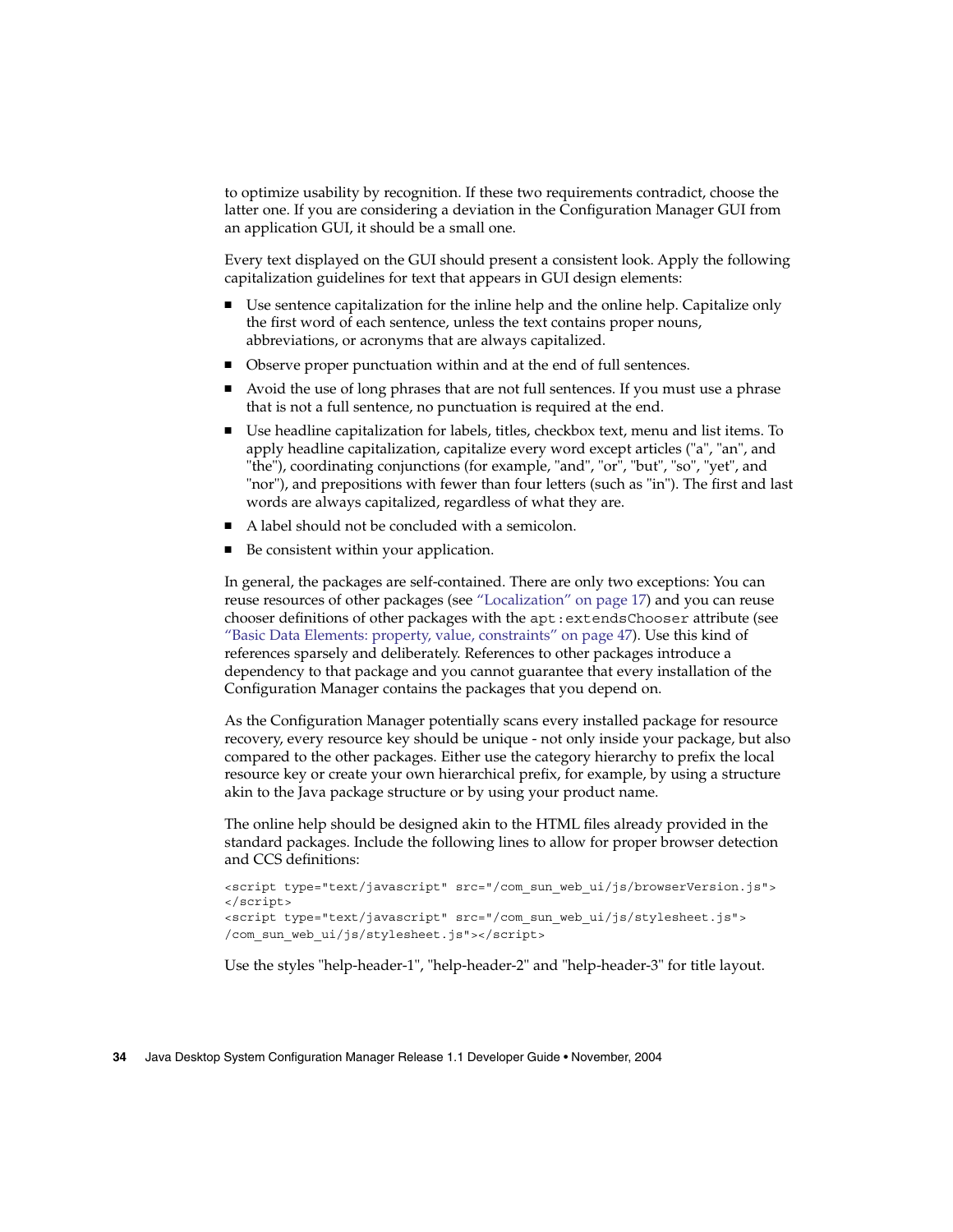### <span id="page-34-0"></span>CHAPTER **5**

## Configuration Concepts

The presentation of the different trees in this document differs from what is covered in the administration guide. The administration guide does not mention the configuration tree because knowledge of the two different configuration and configuration policy trees is not necessary to use the Configuration Manager.

## Strata

From the client point of view, the applications get configuration data from three separate data sources or *strata*. These strata are the default stratum, the user stratum and the policy stratum.

The user stratum and default stratum are the existing data sources that client applications currently deal with. The default stratum is deployed with the application and is mostly unchanged throughout its lifetime. It is stored locally alongside the application. The user stratum stores the changes made by a given user to the application settings. It is stored either locally or in a shared location.

The policy stratum is stored centrally in the configuration repository, which contains configuration settings that are managed by the Configuration Manager. These settings are associated on the server with entities such as organizations, roles, users, and hosts. They are accessed on behalf of a given user or host and are read-only for the user or host.

The Configuration Manager is able to read or write the configuration settings of the policy stratum only. The content of the default or user stratum cannot be accessed by the Configuration Manager. The client application configuration system is in charge of the retrieval and the combination of the values gathered from all strata. See ["Merging"](#page-36-0) [on page 37.](#page-36-0)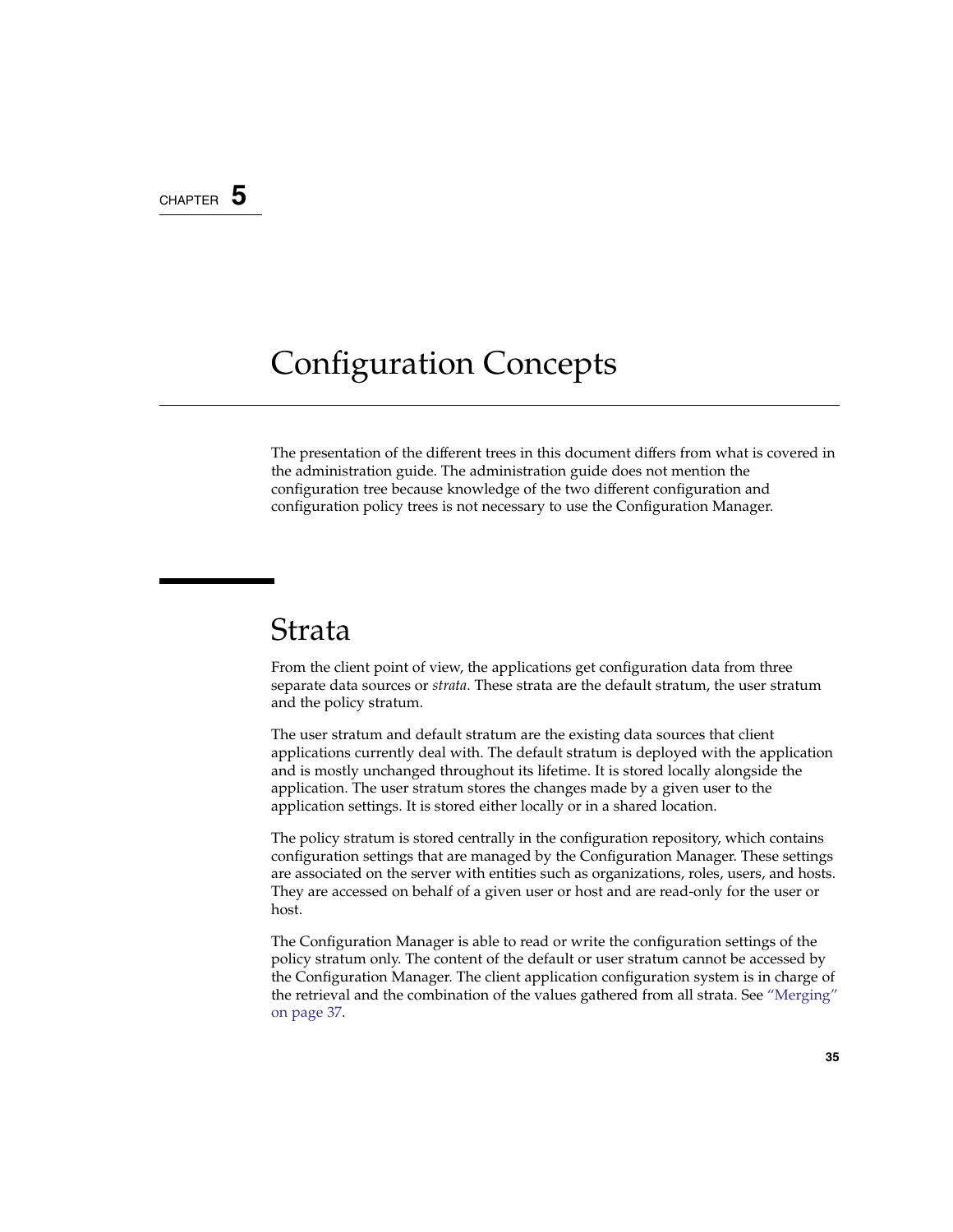## <span id="page-35-0"></span>Trees

The Configuration Manager deals with four different hierarchical structures, also known as *trees*. To understand how the Configuration Manager works, it is important to distinguish these trees.

The first tree is the *organization tree*, the gray area i[nFigure 5–1,](#page-36-0) which represents the relationships between organizational units. The first level of the tree represents the organization itself. Subsequent levels can represent, for instance, departments and sub-departments. The last level can represent the members of these departments.

The second tree is the *domain tree*, which represents relationships between elements of the network such as domains or hosts. The first level of the tree represents the overall network. Subsequent levels can represent, for instance, the various subnets, and the last level the actual hosts in these subnets.

In the Configuration Manager, these two trees are currently obtained by interpreting the contents of an LDAP server, which is the typical repository for corporate structures. Each location within the tree in LDAP is called an *entity*. Entries in a LDAP server are mapped to the entities recognized by the Configuration Manager, namely "Organization", "Role", "User", "Domain" and "Host".

The third tree is the *configuration tree*, which are represented by the blue areas in [Figure](#page-36-0) [5–1.](#page-36-0) The configuration tree hierarchically groups configuration settings in the back end. At the highest level of the configuration tree are components. Components comprise configuration settings that configure one software component. All elements below a component are either nodes or properties. Nodes can contain nodes or properties. Properties contain configuration settings. Each configuration setting can be referred to by a path. For example,

org.openoffice.Office.Common/ExternalMailer/Program is referring to the "Program" configuration setting, which is in the "External Mailer" node under the "Common" component.

Each entity in the organization or domain tree can have its own configuration tree, resulting in two "trees of trees", one being an organization tree containing configuration trees and the other a domain tree containing configuration trees.

The fourth tree is the *configuration policies tree*, which is represented by the yellow area of [Figure 5–1.](#page-36-0) The configuration policies tree is used to visually organize the configuration settings in order to conveniently browse and edit them. This is done by defining a hierarchy that is completely independent from the hierarchy in the configuration tree. The concrete values that are displayed in the configuration policy tree are obtained by referencing the location of the configuration settings in the configuration tree. See the arrows in [Figure 5–1.](#page-36-0) This allows for the separation of the different design requirements for GUI and back-end data. For example, the position of a configuration setting changes more rapidly on the GUI than in the back end.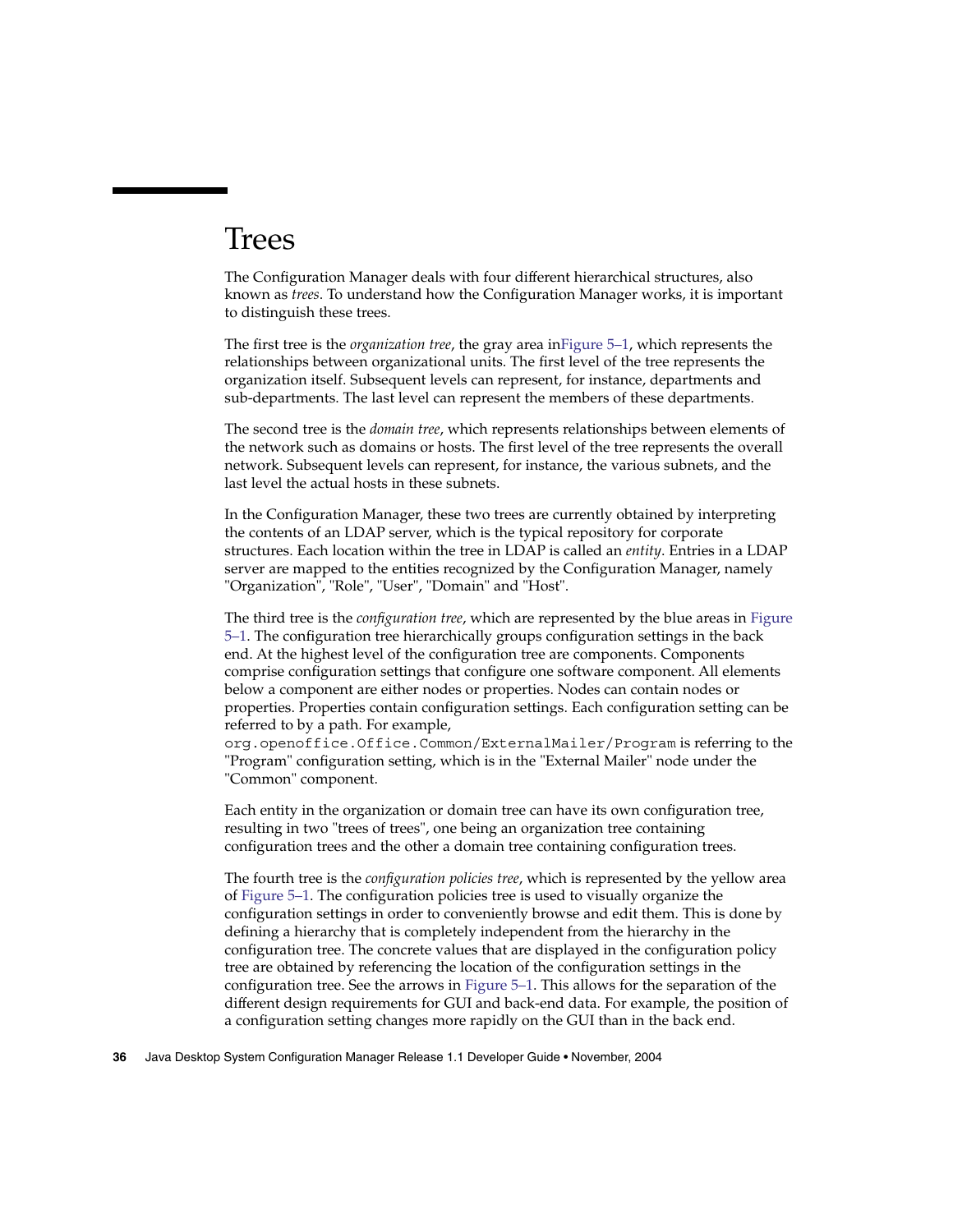<span id="page-36-0"></span>At the highest level of the configuration policy tree, there are applications with subsequent levels corresponding to various modules and sub-modules of that application, the last level being the actual configuration settings. A similar presentation can be seen in configuration systems dealing with many settings, such as the settings from StarOffice™ or Mozilla, where, for instance, the HomeUrl setting would be found under Mozilla/Navigator/HomeUrl in the **Preferences** dialog.

**Note –** The presentation of the different trees in this document differs from the presentation in the *Java Desktop System Configuration Manager Release 1.1 Administration Guide*. The administration guide does not mention the configuration tree because a knowledge of the two different configuration and configuration policy trees is not necessary to use the Configuration Managerr.



**FIGURE 5–1** "Tree of trees"

# Merging

The configuration settings that are finally used for a given entity is determined by merging the configuration settings of that entity and those of its parent entities on the client side. For instance, the settings for a user take into account the policies assigned to that user and those assigned to the organizations that the user belongs to. The

Chapter 5 • Configuration Concepts **37**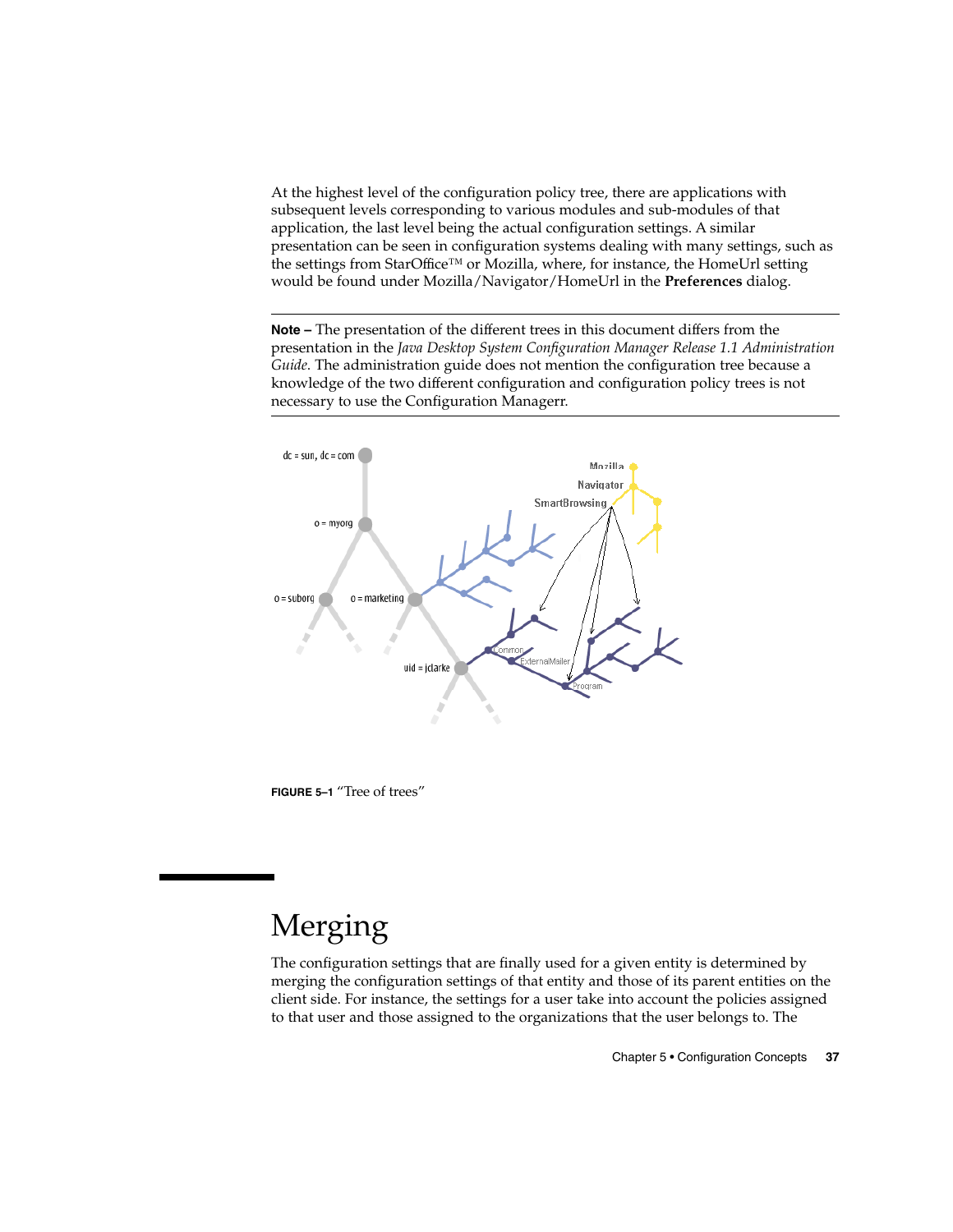<span id="page-37-0"></span>merging works by inheritance, that is, the user inherits the settings specified in the upper levels of the organization structure. This process is illustrated in Figure 5–2, which shows how the settings of the "marketing" organization are inherited by one of its members, user "jclarke". The configuration settings of user "jclarke" override some of the inherited settings.





The three strata are merged to form the final set of configuration settings in the same way that the configuration settings are merged in the policy stratum. The user stratum takes precedence over the policy stratum, which in turn takes precedence over the default stratum. It is possible to mark configuration settings in the policy stratum so that configuration settings in the user stratum are no longer considered during the merge process, so that users not allowed to override settings made by an administrator with the Configuration Manager on their own client machines. This is called *protection*.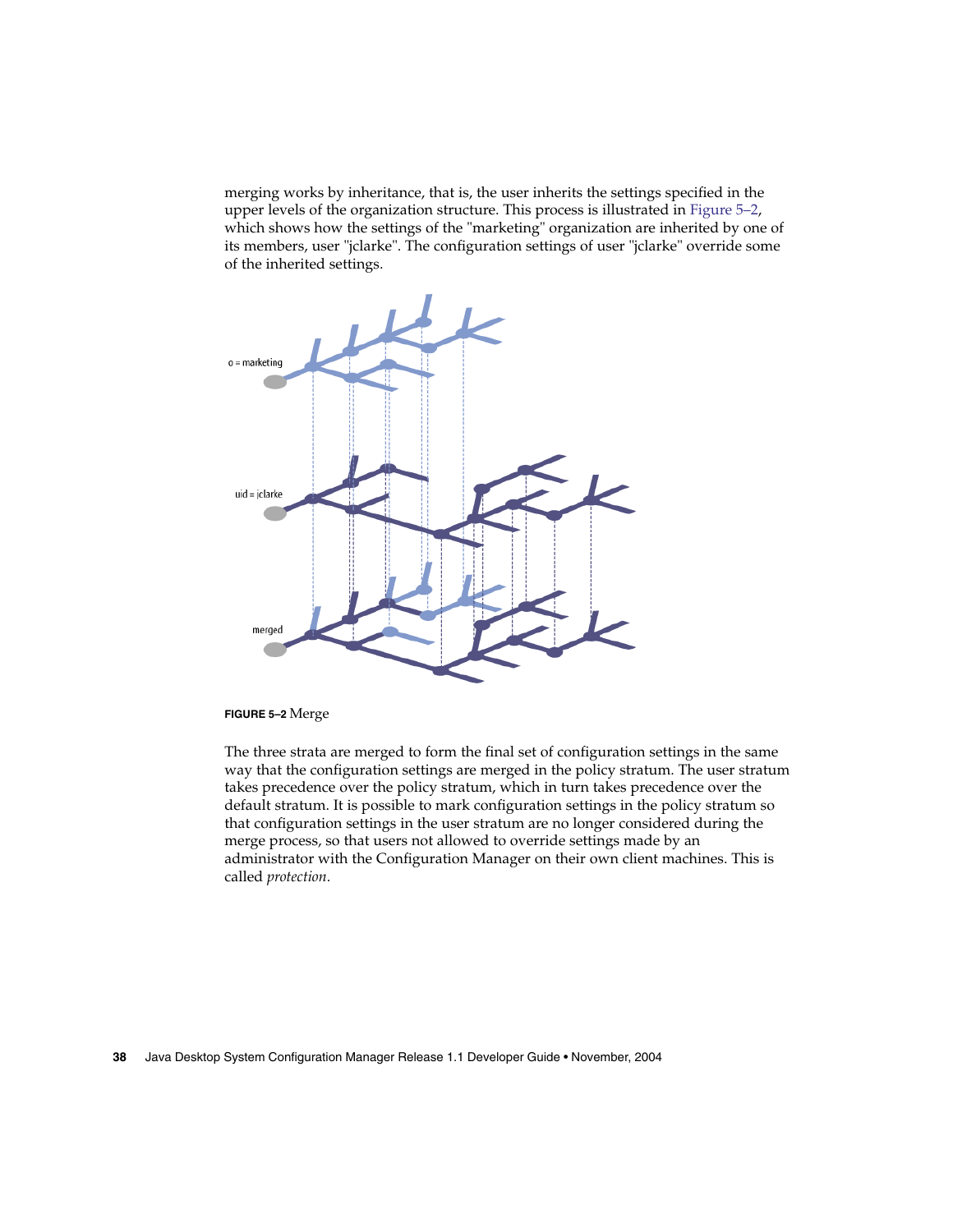## <span id="page-38-0"></span>User-based and Host-based Configuration

The concepts for working with the organization tree and the domain tree are the same. The main difference between the two is that the organization tree consists of users and the domain tree consists of hosts. Having users and hosts in two separate trees enables the Configuration Manager to provide user-based and host-based configuration.

On the client side, the user-based configuration settings are fetched from the organization tree based on the user name. The host-based configuration settings are fetched from the domain tree based on the IP or the host name of the host the user is working on. The user settings are merged after the host settings, which means that the user settings take precedence over the host settings. For example, by offering these two types of configuration, roaming users can have one user-based configuration but nevertheless can make use of the optimal proxy configuration, depending on the host they are on.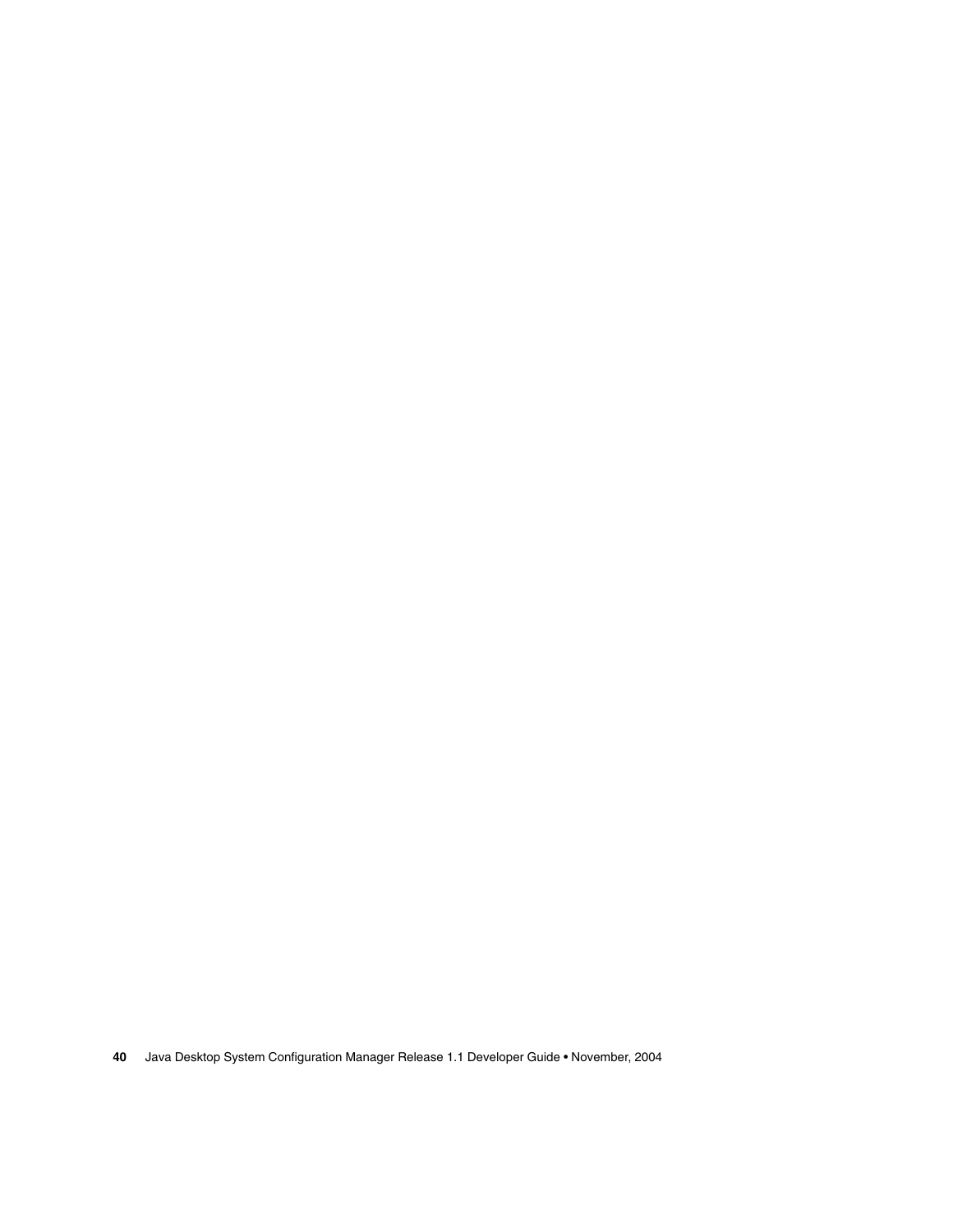<span id="page-40-0"></span>APPENDIX **A**

## Configuration Path Mapping

One of the central design alignments of the Configuration Manager configuration repository is to be as flexible as possible to be able to act as repository for configuration data of as many other already existing configuration formats as possible.

The configuration format that is used in the repository partitions configuration data into *components*. Components are collections of configuration settings. The settings that belong to a component are typically used together and may be interrelated. Often they are associated with a particular client application, software module or application domain. Components are identified by their name and grouped into a hierarchy of packages by using structured names, for example org.openoffice. Inet

Each component has a hierarchical structure. This structure is composed of *nodes* and *properties*. A node is a structural element that serves as container for other nodes and properties. A property is a leaf element of the hierarchy. It contains one or more values. Nodes and properties are identified by their name, which must be unique within their parent node. That allows it to reference any node or property by its component and path, for example,

org.openoffice.Inet/Settings/ooInetProxyType

Other configuration systems have different configuration formats. The configuration data of other configuration systems is stored in the configuration registry using the APOC configuration format, but it has to be presented in the configuration format that the applications expect. A one-to-one mapping of the APOC format to the format expected by the applications is needed. The syntax mapping is silently done by the according APOC adapters. The only task remaining for template developers is to use the correct configuration path mappings when storing the configuration data in the configuration policy tree. These mappings are necessary to separate the config settings of the various client configuration systems in the central configuration repository. There are concrete mappings defined and considered by the adapters for the following configuration systems:

- StarOffice/OpenOffice Registry (OOR, used for StarOffice and OpenOffice.org)
- Gnome Configuration (GConf, used for Gnome applications)
- Java Preferences (used for Java programs)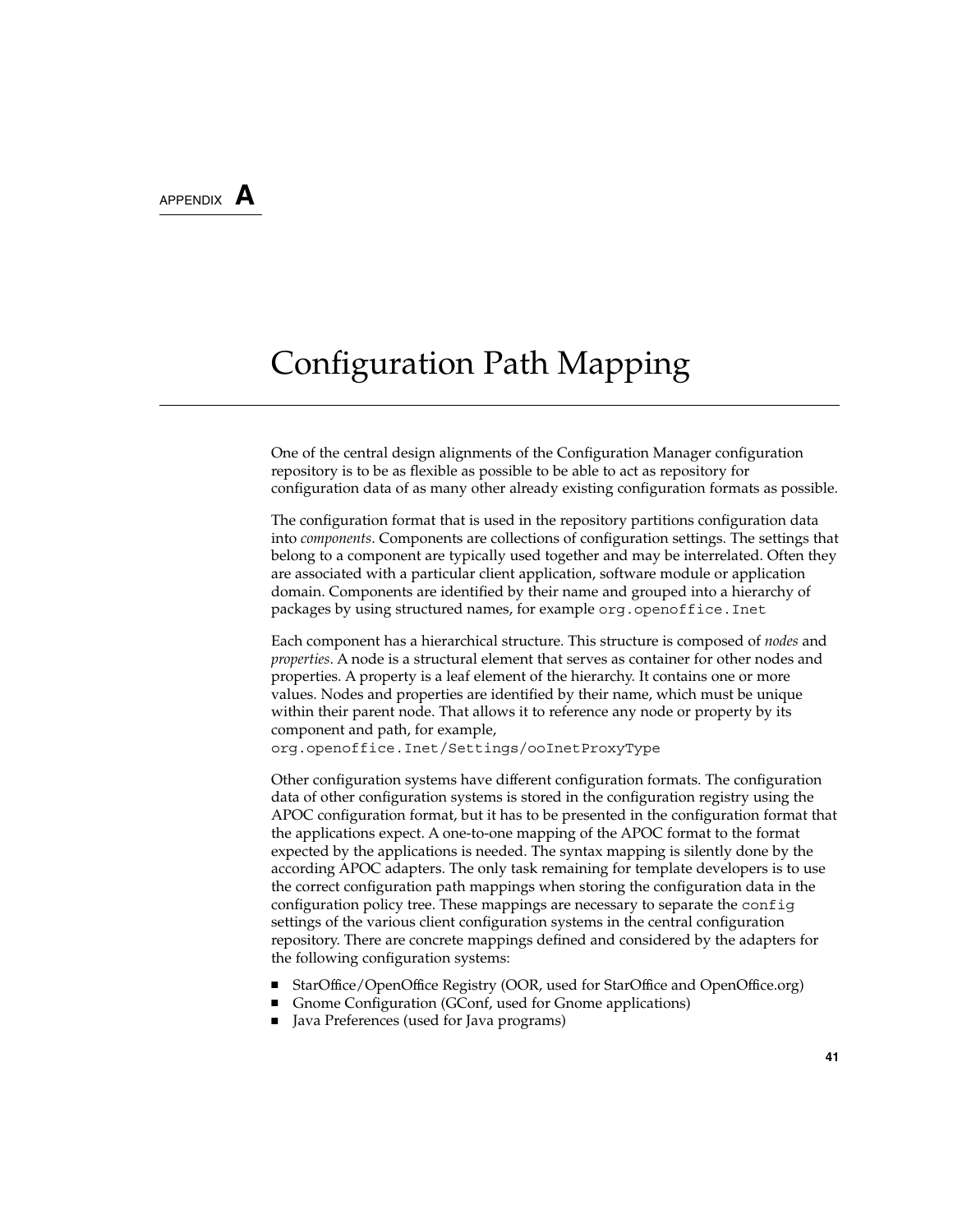<span id="page-41-0"></span>■ Mozilla Preferences (used for Mozilla)

## StarOffice/OpenOffice Registry (OOR)

The OOR key naming scheme is the scheme used for the APOC configuration repository, therefore, no adaptation work is necessary for this configuration system.

## Gnome Configuration (GConf)

To transform a GConf configuration element into an APOC component and path, the following mappings are performed:

- All GConf related components are prefixed with org.gnome.
- /apps/<subdir>/... is mapped to the component suffix apps.<encoded subdir>.
- $\blacksquare$  /desktop/<subdir>/... is mapped to the component suffix desktop.<encoded subdir>.
- /system/<subdir>/... is mapped to the component suffix system.<encoded subdir>.
- /extra/<subdir>/... is mapped to the component suffix extra.<encoded subdir>.
- $/$ extra/<keyname> $/$ ... is mapped to the component suffix extra.
- Keys not following the naming conventions are mapped to the component suffix ooc.<encoded subdir> if they feature a subdir and ooc otherwise.
- /schemas/<keypath> is mapped to the component part schemas, and then the above rules apply for the rest of the key.
- GConf key subdirs mapped to component parts are encoded to comply with component parts restrictions.

#### **EXAMPLE A–1** Gnome Configuration

- /apps/myapplication/sampleSub.Dir/sampleSetting becomes org.gnome.apps.myapplication/sampleSub.Dir/sampleSetting,
- /desktop/sampleDir/sampleSub.Dir/sampleSetting becomes org.gnome.desktop.sampleDir/sampleSub.Dir/sampleSetting,
- extra/sampleSetting becomes org.gnome.extra/sampleSetting,
- /sample.Dir/sampleSetting becomes org.gnome.ooc.sample.Dir/sampleSetting,
- **42** Java Desktop System Configuration Manager Release 1.1 Developer Guide November, 2004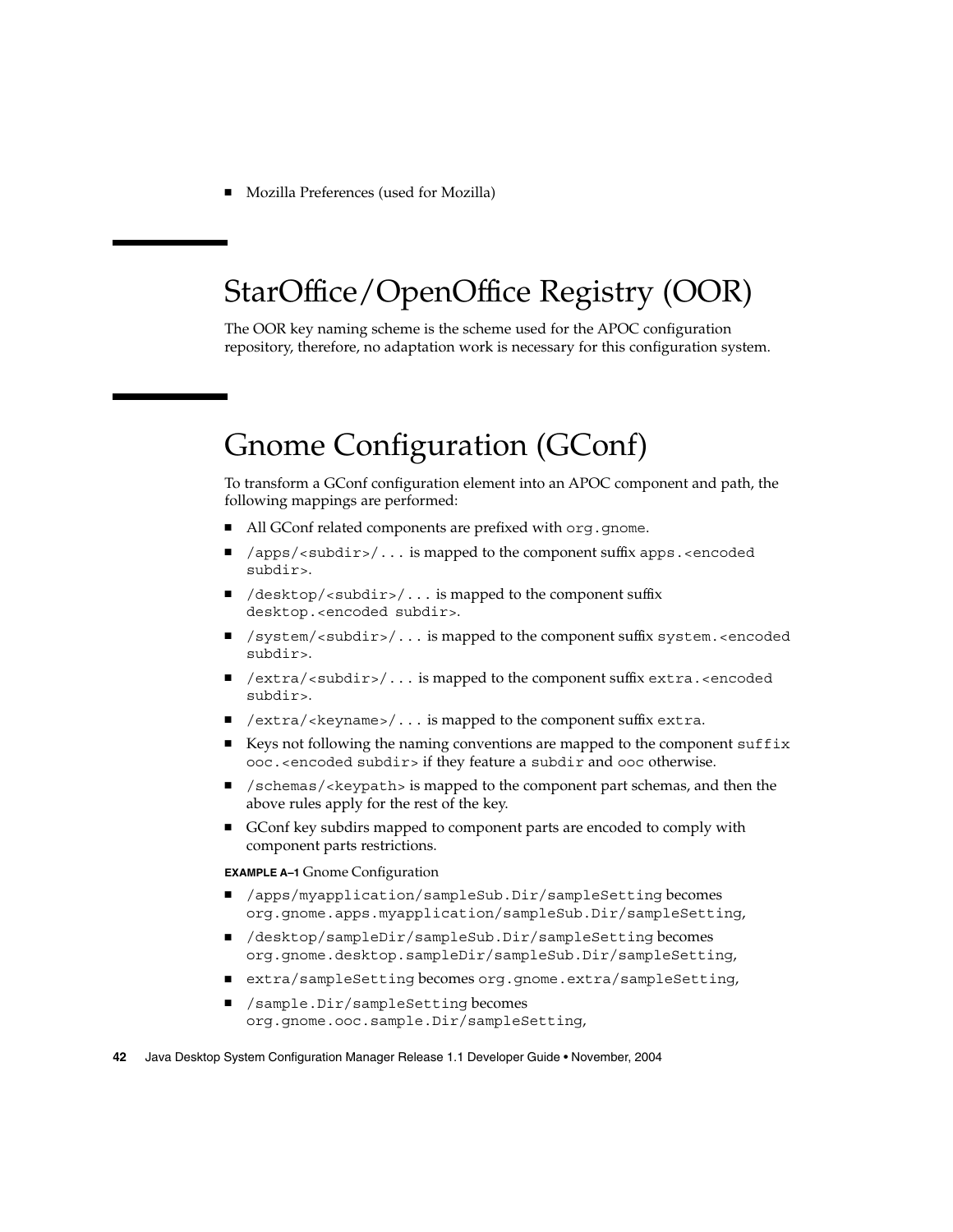<span id="page-42-0"></span>**EXAMPLE A–1** Gnome Configuration *(Continued)*

■ /schemas/apps/gnome-setting/sampleSubDir/sampleSetting becomes org.gnome.schemas.apps.gnome-setting/sampleSubDir/sampleSetting.

## Java Preferences

To transform a Java Preferences node/key pair into an APOC component and path, the first three node path elements (or all node path elements if less than three are present) will be appended to java.prefs to form a component name and the remainder of the node path elements and the key will form the path. Only user preferences are considered.

#### **EXAMPLE A–2** Java Preferences

- node /com/sun/star/configuration, key someKey becomes java.prefs.com.sun.star/configuration/someKey,
- node /com/acme/widget, key someKey becomes java.prefs.com.acme.widget/someKey,
- node /sample.Dir, key someKey becomes java.prefs.sample.Dir/someKey.

## Mozilla Preferences

To transform a Mozilla configuration element into an APOC component and path, the first element (assuming the name contains more than one) is appended to org.mozilla to form a component name, and the rest of the name is used as a node path. Preferences with only one element are stored in org.mozilla.ooc under their respective names.

#### **EXAMPLE A–3** Mozilla Preferences

- mail.server.default.isSecure becomes org.mozilla.mail/server/default/isSecure,
- sampleSetting becomes org.mozilla.ooc/sampleSetting.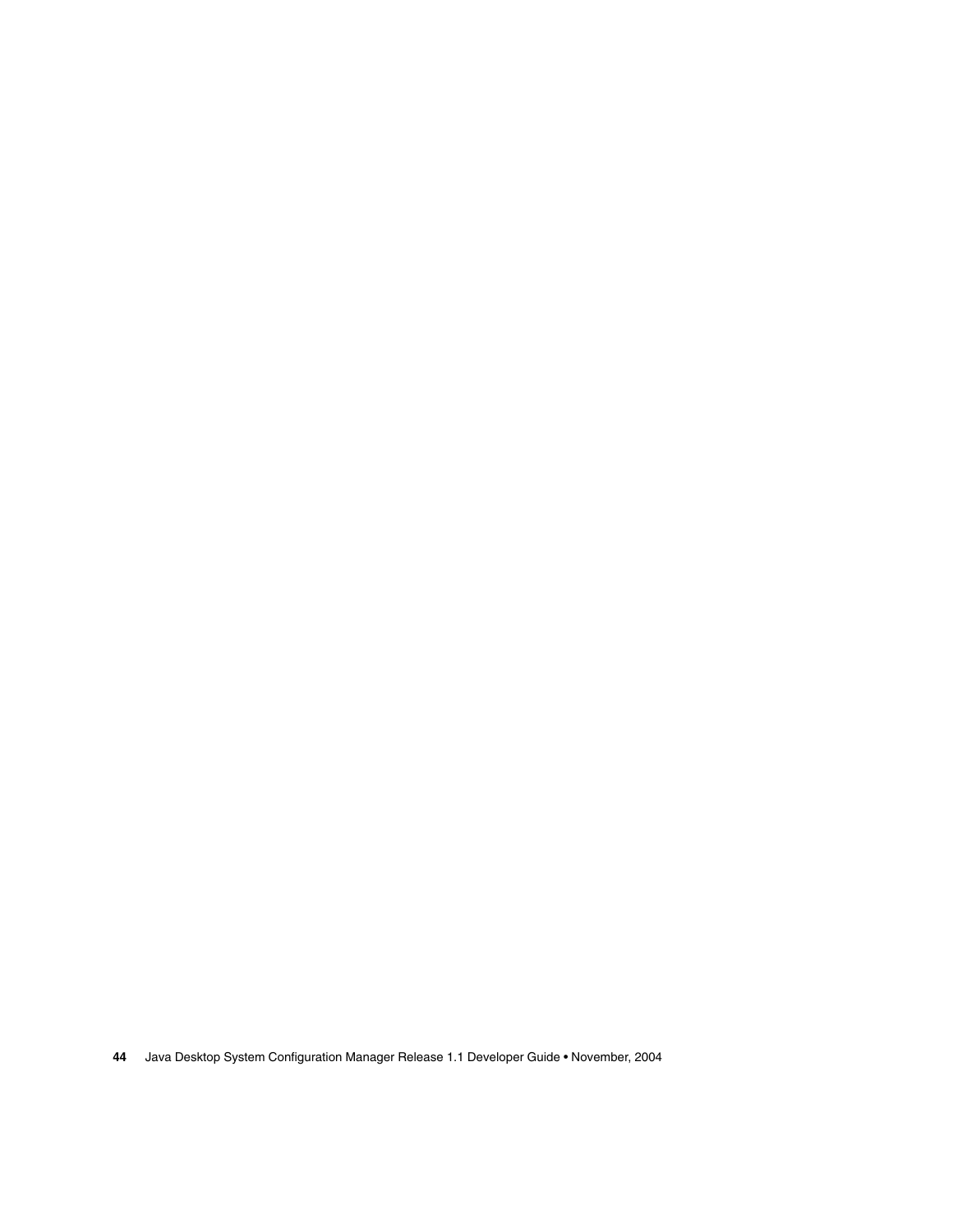<span id="page-44-0"></span>APPENDIX **B**

## Element Dictionary

This appendix provides a reference description for every element and attribute possible in a template.

## Header Elements: apt:template, resImport, helpImport

```
<!ELEMENT apt:template (resImport*, category)>
<!ATTLIST apt:template
   xmlns:apt CDATA #FIXED "http://www.sun.com/jds/apoc/2004/template"
   xmlns:oor CDATA #FIXED "http://openoffice.org/2001/registry"
   xmlns:xs CDATA #FIXED "http://www.w3.org/2001/XMLSchema"
   xmlns:xsi CDATA #FIXED "http://www.w3.org/2001/XMLSchema-instance"
>
<!ELEMENT resImport EMPTY><!ATTLIST resImport
   apt:packagePath NMTOKEN #REQUIRED
>
```
The root element template has two sub-elements: resImport and category, which are described in ["Structure Elements: category, page, section"](#page-45-0) on page 46.

The resImport element is used to import resource files. All resource keys of the imported resource bundle are announced to the template. You have to import the resource to use its resource keys in, for example, the apt:label attributes. See ["Structure Elements: category, page, section"](#page-45-0) on page 46. The apt: packagePath attribute specifies the location of the resource file using a path. The delimiter is a dot ("."). The file postfix (.properties) must not be specified, as well as the ISO language code (ISO-639) and the ISO country code (ISO 3166). The root directory of the path is the res directory located below the package directory. See also ["Localization"](#page-16-0) on page 17.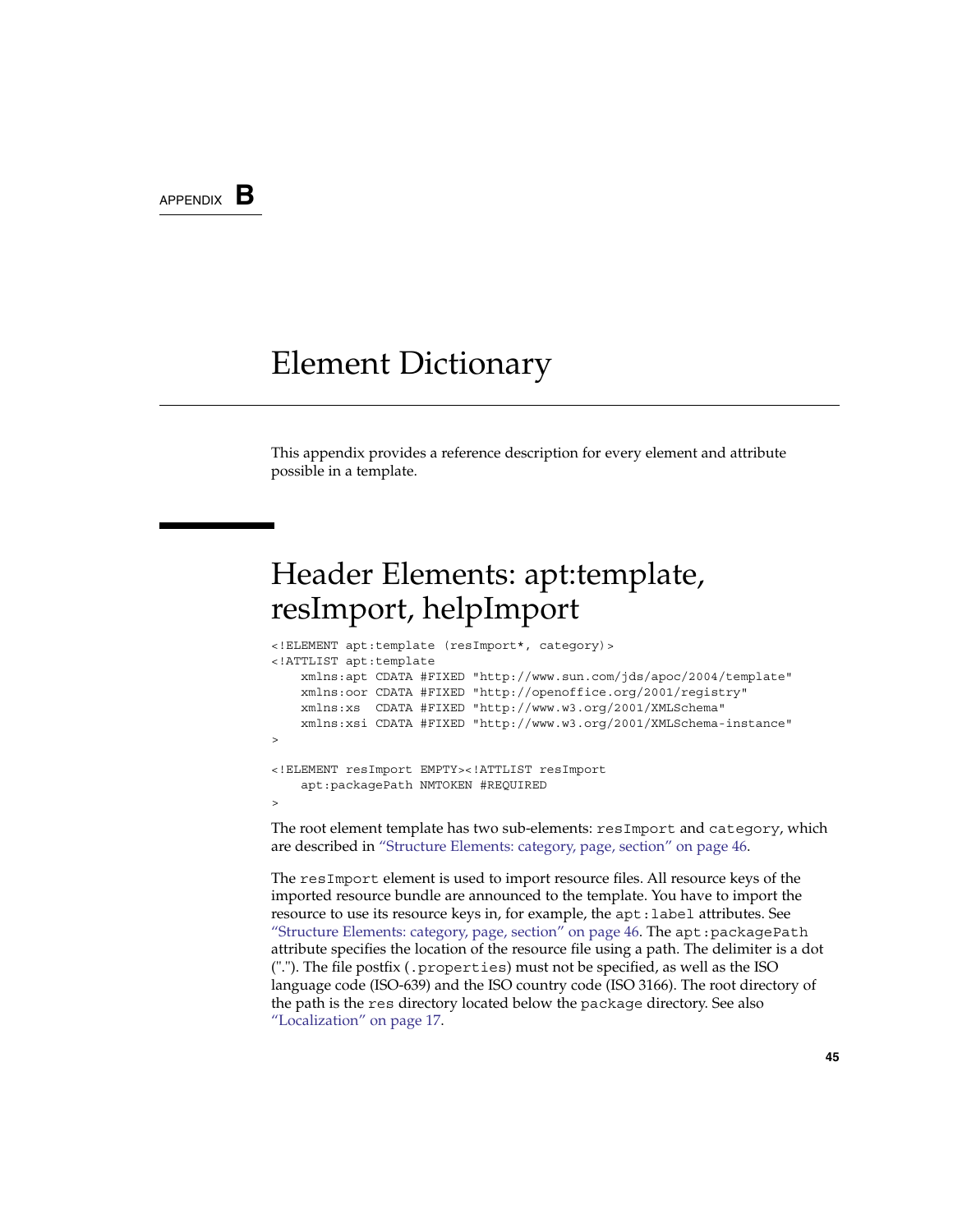## <span id="page-45-0"></span>Structure Elements: category, page, section

```
<!ELEMENT category (category | page)>
<!ATTLIST category
   apt:name ID #REQUIRED
    apt:scope (user | host | global) #IMPLIED
   apt:label NMTOKEN #IMPLIED
   apt:inlineHelp NMTOKEN #IMPLIED
\overline{\phantom{a}}<!ELEMENT page ((section | set)+, xmlHandler*)><!ATTLIST page
    apt:name ID #REQUIRED
    apt:scope (user | host | global) #IMPLIED
   apt:label NMTOKEN #IMPLIED
   apt:inlineHelp NMTOKEN #IMPLIED
   apt:onlineHelp CDATA #IMPLIED
>
<!ELEMENT section (property+)>
<!ATTLIST section
   apt:name ID #REQUIRED
    apt:scope (user | host | global) #IMPLIED
    apt:label NMTOKEN #IMPLIED
>
```
The category element is used to define the unique position of a page in the configuration policy tree. Its first attribute is the  $apt:name$  attribute. The name attribute is used to define a unique name for an element. It facilitates better orientation in large templates and referencing elements.

The second attribute of the category element is apt:scope. The scope attribute specifies to which tree the configuration setting can be applied. If the scope is "user", the configuration setting is applied to the organization tree only. If the scope is "host", the configuration setting is applied to the domain tree only. If the scope is "global", the configuration setting is applied to both trees. The default setting is "global". The elements inherit the scope from their parent elements, except if an element defines its own scope. If an element has a "user" scope and a configuration policy tree attached to a domain tree is displayed in the **Content Area**, that element is not displayed to the user. The same holds true if an element has "host" scope and a configuration policy tree attached to an organization tree is displayed.

The third attribute of the category element is apt:label. The label attribute specifies the name of the element displayed to the user and supports localization. The string specified by the label attribute is searched in the resource bundles first. If a key matching the string is found, its value is displayed on the GUI. If the string has no matching key in any of the resource bundles, the string itself is displayed on the GUI. If no label attribute is specified, the string specified by the name attribute is rendered in the GUI. If both attributes are not defined, no output is rendered.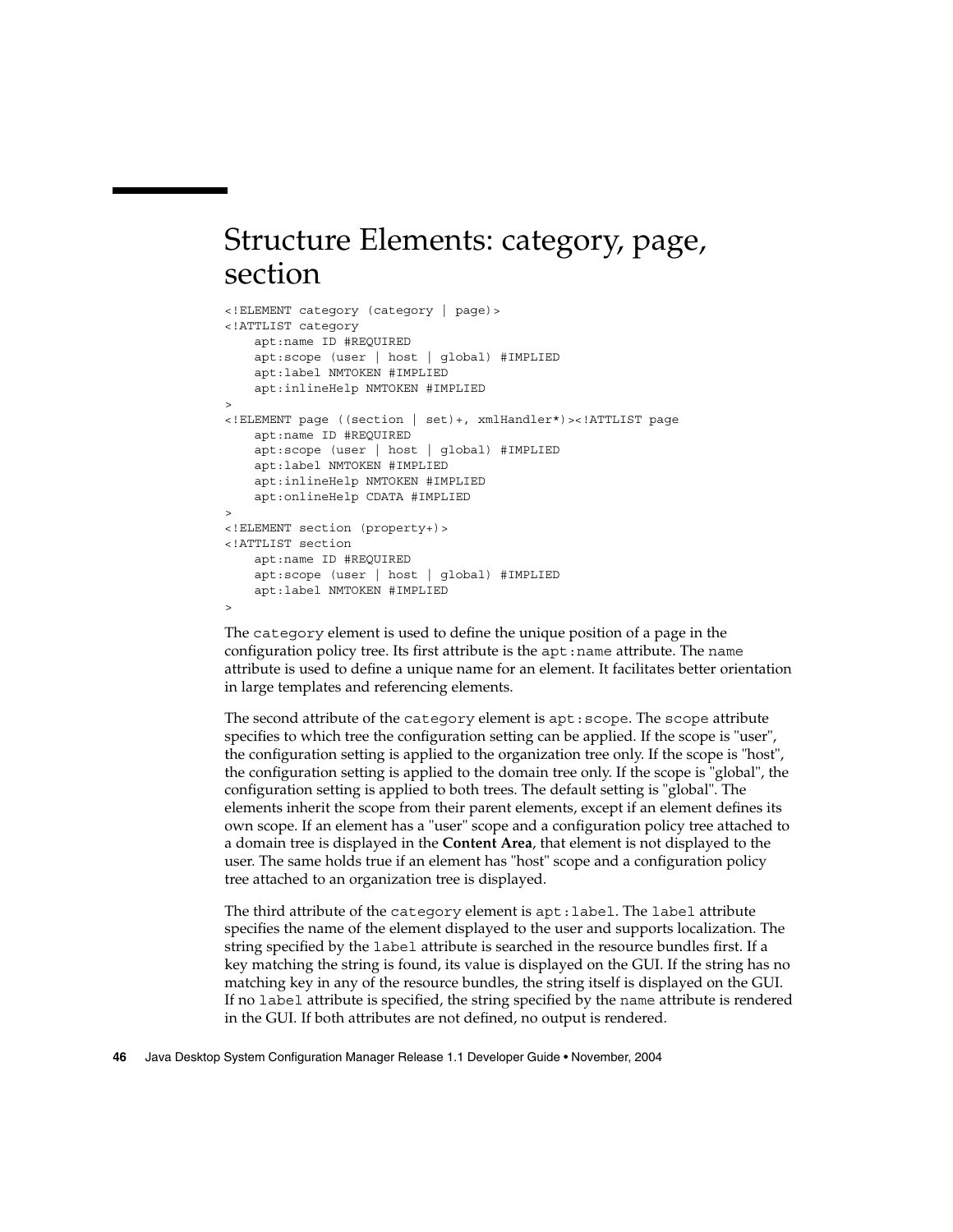<span id="page-46-0"></span>The fourth attribute of the category element is apt:inlineHelp. The inlineHelp attribute specifies the help text displayed on the GUI. The help is displayed to the right of the category names in the "Comment" column. It supports localization in the same manner as the label attribute described in the preceding paragraph.

There is exactly one page element at the end of a category hierarchy. This element represents one option page. It contains four attributes recognized by the category element: name, scope, label, and inlineHelp. The value of the inlineHelp attribute is displayed below the page title. The value of the label attribute is displayed as the page title. The category and page names define the unique location and name of a page in the configuration policy tree.

The apt:onlineHelp attribute is used to make the HTML file containing the online help available to the Configuration Manager. The HTML page referred to by this element is displayed as context-sensitive help if the user clicks the **Help** link in the masthead of the Configuration Manager. The apt:filePath attribute specifies the location of the help file using a path. The delimiter is a forward slash ("/"). The file postfix (.html) must not be specified, as well as the ISO language code (ISO-639) and the ISO country code (ISO 3166). The root directory of the path is the web directory located below the package directory. See also ["Localization"](#page-16-0) on page 17.

A page can contain an arbitrary number of sections or sets, followed by an optional list of xmlHandlers. Thus the page element contains the sub-elements section, set (see ["Dynamic Data Elements: set"](#page-52-0) on page 53) and xmlHandler (see ["Interaction](#page-53-0) [Elements: xmlHandler, event, action, choose, command"](#page-53-0) on page 54).

The section element creates a visual group of all its property sub-elements in a table-like layout. It contains four attributes recognized from the category element: name, scope, and label. The value of the label attribute is displayed as the section title.

## Basic Data Elements: property, value, constraints

```
<!ELEMENT property (constraints?, value*, visual)>
<!ATTLIST property
   apt:name ID #REQUIRED
   apt:scope (user | host | global) #IMPLIED
   apt:label NMTOKEN #IMPLIED
   apt:inlineHelp NMTOKEN #IMPLIED
   apt:dataPath CDATA #REQUIRED
   oor:type (xs:boolean | xs:short | xs:int | xs:long | xs:double |
             xs:string | xs:hexBinary |
             oor:any | oor:boolean-list | oor:short-list | oor:int-list |
```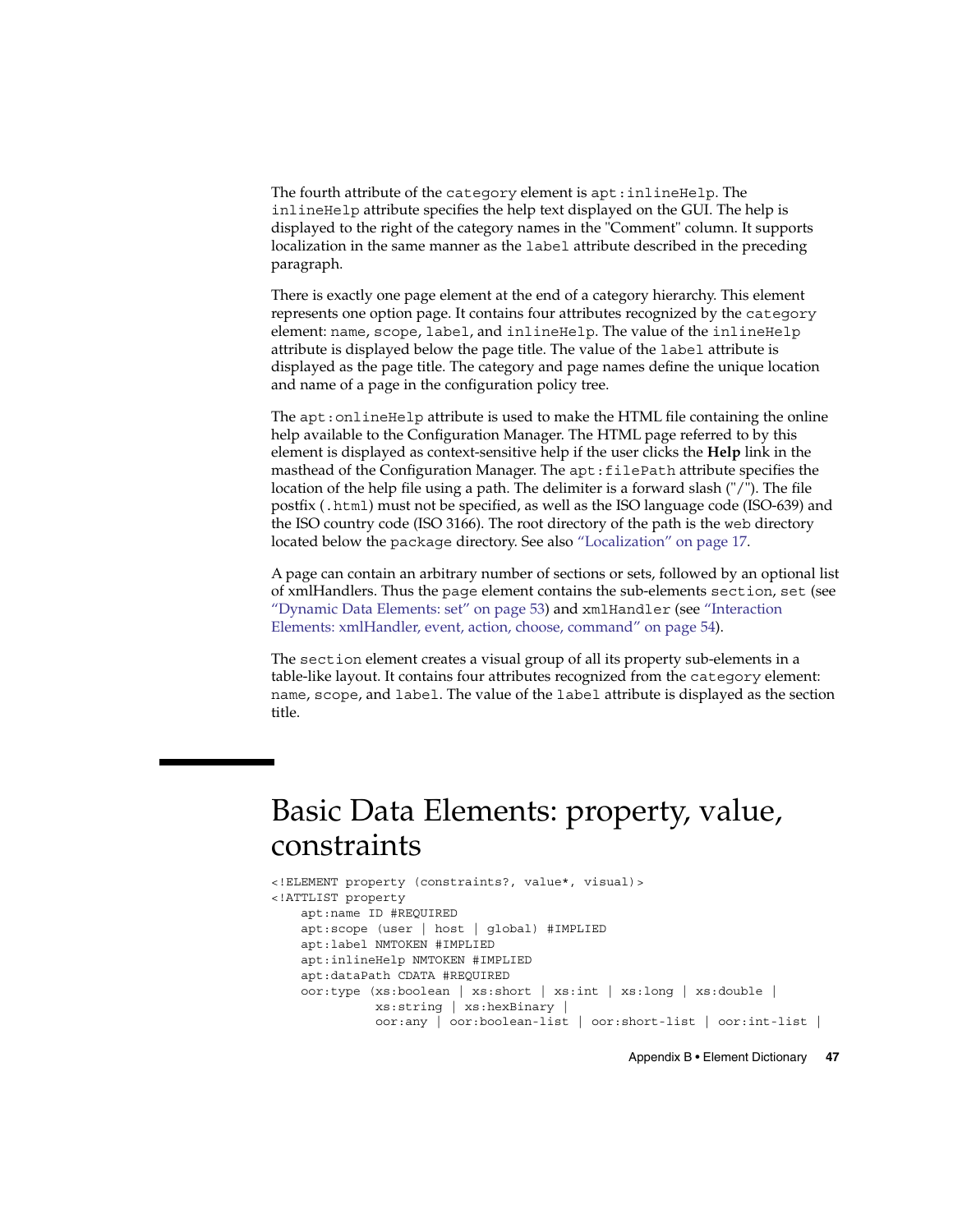```
oor:long-list | oor:double-list | oor:string-list | oor:hexBinary-list)
              #IMPLIED
    apt:storeDefault (true | false) #IMPLIED
    apt:xmlHandler IDREF #IMPLIED
   apt:extendsProperty CDATA #IMPLIED
>
<!ELEMENT visual (checkBox | chooser)?>
<!ATTLIST visual
apt:type (textField | password | textArea | radioButtons | comboBox | stringList |
          colorSelector | hidden) #IMPLIED
>
<!ELEMENT checkBox EMPTY>
<!ATTLIST checkBox
apt:labelPost NMTOKEN #IMPLIED
>
<!ELEMENT chooser EMPTY>
<!ATTLIST chooser
apt:labelPopup NMTOKEN #IMPLIED
apt:listDataPath CDATA #IMPLIED
apt:extendsChooser CDATA #IMPLIED
>
<!ELEMENT constraints (enumeration*, length?, minLength?, maxLength?, minInclusive?,
                      maxInclusive?, minExclusive?, maxExclusive?)>
<!ELEMENT enumeration EMPTY>
<!ATTLIST enumeration
   oor:value CDATA #REQUIRED
   apt:label NMTOKEN #IMPLIED
>
<!ELEMENT value (#PCDATA)>
<!ATTLIST value
   xsi:nil (true | false) #IMPLIED
    oor:separator CDATA #IMPLIED
>
```
The property element provides the visualization of configuration settings by way of GUI elements, such as checkboxes, radio buttons, and edit fields. It contains four attributes recognized by the category element: name, scope, label and inlineHelp. The inline help is displayed below the input fields (or in non-editable appearance below the value string) in the "value" column. The value of the label attribute is displayed as the label of the GUI elements. The category, page, section and property names define the unique location and name of a page in the configuration policy tree.

The attribute apt:dataPath defines a path that points to the location in the data back end that stores the value of the property. The value of the dataPath attribute is an absolute component path, for example,

org.openoffice.Office.Common/ExternalMailer/Program. See [Appendix A.](#page-40-0) The dataPath attribute of a property element must point to a data back-end property. Pointing to a data back-end node yields a runtime error.

The  $apt:type$  is used to specify the type of the repository configuration data. The following types are defined: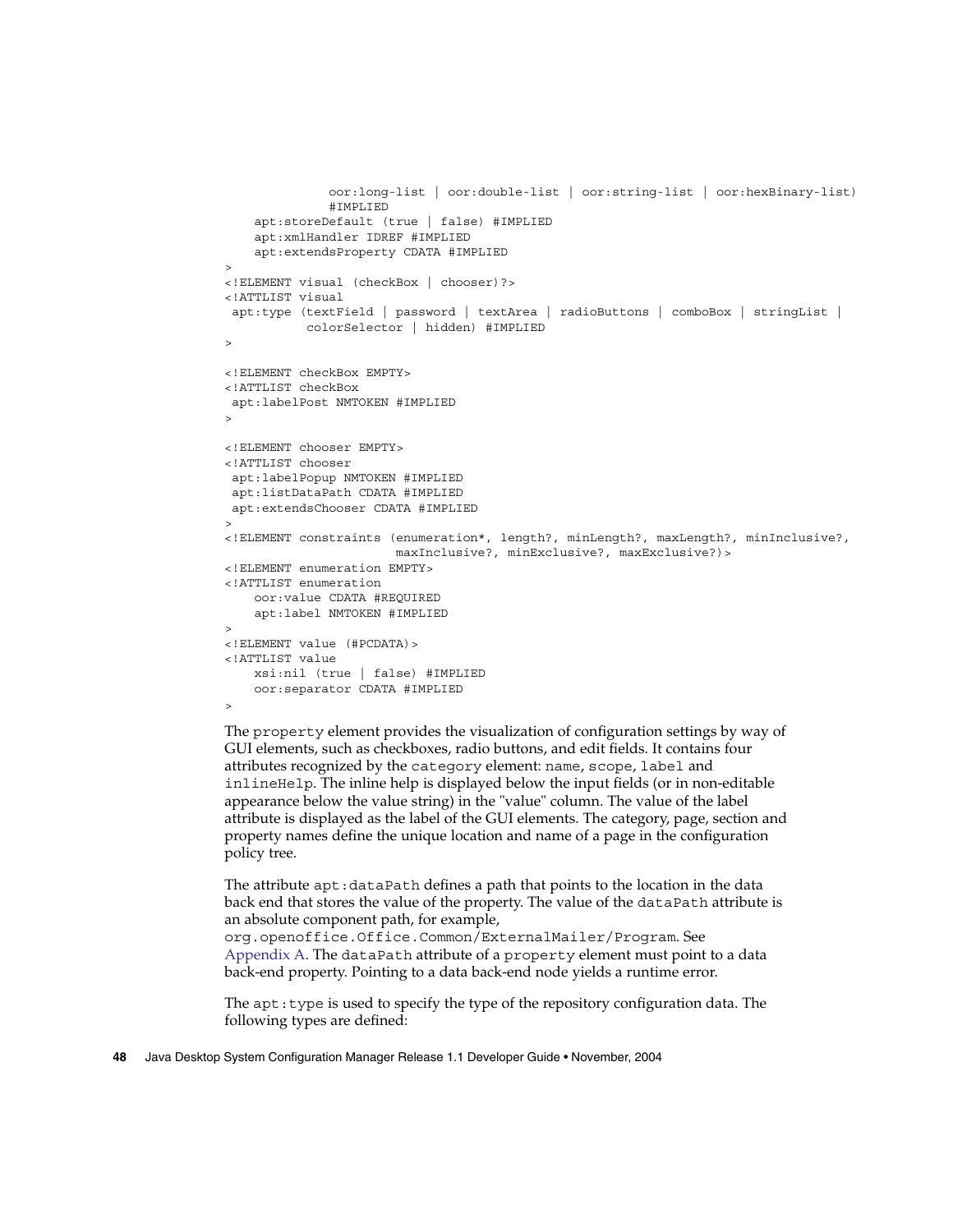| xs:boolean   | Boolean value (true/false)                                    |
|--------------|---------------------------------------------------------------|
| xs:short     | 16 - bit integer number                                       |
| xs:int       | 32 - bit integer number                                       |
| xs:long      | 64 - bit integer number                                       |
| xs:double    | Floating point number (value range as for IEEE 64-bit double) |
| xs:string    | Plain Text (Sequence of printable Unicode characters)         |
| xs:hexBinary | Sequence of uninterpreted octets, hex encoded                 |
| oor:any      | Encompasses all of the types mentioned previously             |
| oor:*-list   | List of any of the typed mentioned previously                 |

These types resemble the types defined in the StarOffice/OpenOffice registry (OOR) format. Wherever possible, the APOC templates use the syntax of the OOR format for the sake of reusability. For more information on types, use the OpenOffice.org Registry Format (OOR) documentation at

<http://util.openoffice.org/common/configuration/oor-document-format.html>

The attribute apt: storeDefault instructs the Configuration Manager to store the default data in the data back end. The default data is defined by the value element (see below) and used to display the default to the user. If the user doesn't change the value or explicitly requests storing the default data by executing the "Apply Default" action in the **Content Area**, the default data is not stored in the repository. By setting the value of the storeDefault attribute to true, the default data is stored even if the user does not change the value or executes "Apply Default".

A property element has three sub-elements: constraints, value and visual.

The visual element defines the visual type of the property on the GUI. The following visual types are recognized: checkBox, radioButtons, comboBox, stringList, textField, password, textArea, chooser, colorSelector and hidden. Every GUI element has two appearances: editable and non-editable. The non-editable appearance is rendered if the administrator using the Configuration Manager has no write privileges for that property. See the following table for the visual appearances of the visual types:

| Visual type | Editable appearance |          | Non-editable appearance |          |
|-------------|---------------------|----------|-------------------------|----------|
| textField   | Username            | testuser | Username                | testuser |
|             |                     |          |                         |          |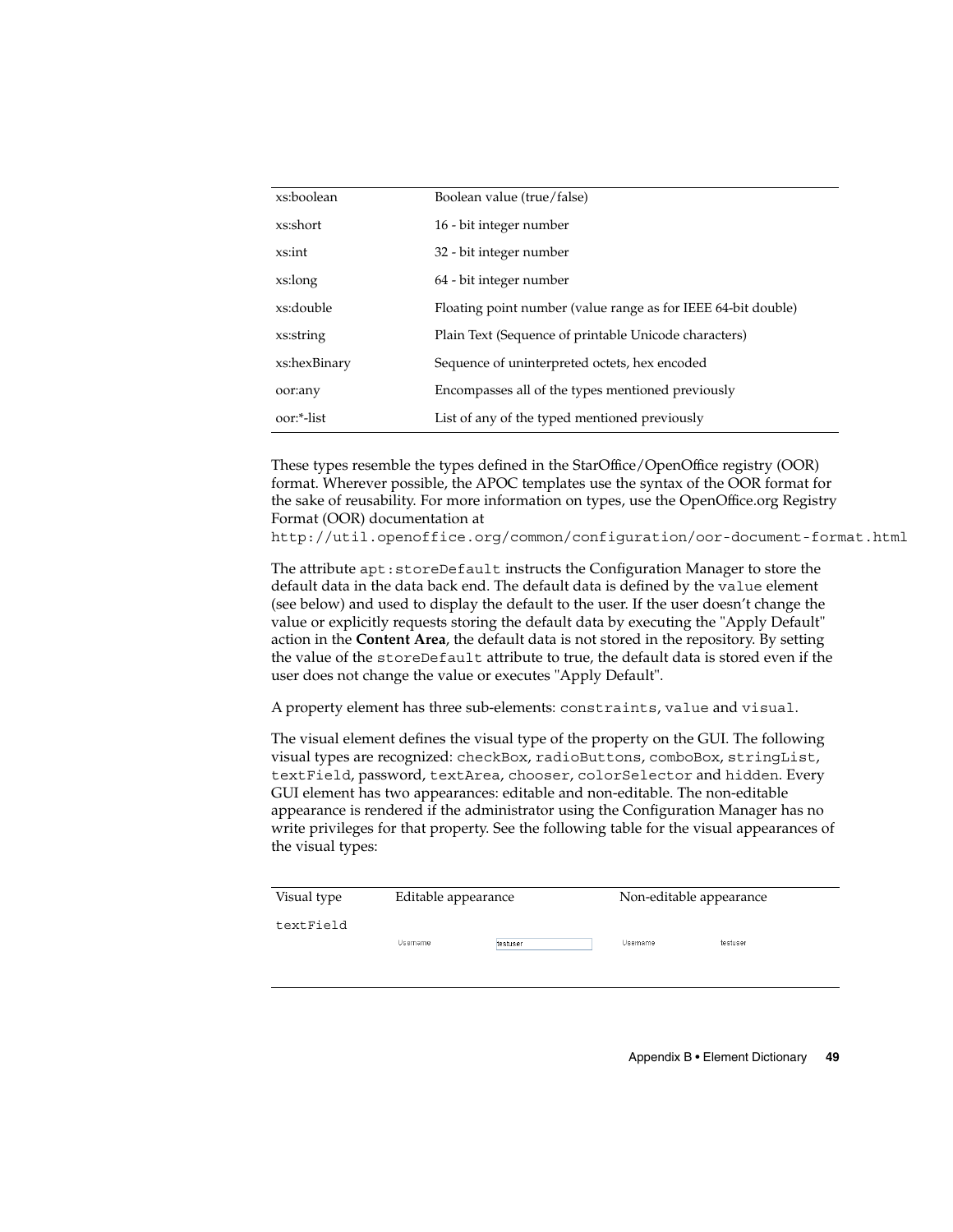| password      | Password                       | ****                                                                                          | Password                           | *************                                      |
|---------------|--------------------------------|-----------------------------------------------------------------------------------------------|------------------------------------|----------------------------------------------------|
| textArea      | Path List                      | \$(user) \$(inst)                                                                             | Path List                          | \$(user) \$(inst)                                  |
| checkBox      | Use Authentication             | $\triangleright$ Enable                                                                       | Use Authentication                 | Enabled                                            |
| radioButtons  | Network Proxy<br>Configuration | O Direct Internet Connection<br>Manual Proxy Configuration<br>O Automatic Proxy Configuration | Network Proxy<br>Configuration     | Manual Proxy Configuration                         |
| comboBox      | Run Macro                      | According to Path List                                                                        | Run Macro                          | According to Path List                             |
| chooser       | Heading                        | Albany<br>Edit<br>$\checkmark$                                                                | Heading                            | Albany                                             |
| stringList    | No Proxy For                   | 127.0.0.1<br>$\hat{\phantom{a}}$<br>New<br>localhost<br><b>Delete</b><br>Ÿ                    | No Proxy For                       | 127.0.0.1<br>$\overline{\phantom{a}}$<br>localhost |
| colorSelector | Font Color                     | #ff4040<br>redlight                                                                           | $\checkmark$<br>Edit<br>Font Color | #ff4040                                            |
|               |                                |                                                                                               |                                    |                                                    |

The hidden property does not render a visual GUI element, but passes the value associated with the property to the browser in a hidden field. This feature proves useful, for example, if one value entered on the front-end has to be saved at more than one location in the back end.

The visual type is defined by the apt: type attribute of the visual element. There are two exceptions: checkBox and chooser. These two GUI elements need additional information in order to be displayed correctly, so they have their own sub-elements containing this information.

**50** Java Desktop System Configuration Manager Release 1.1 Developer Guide • November, 2004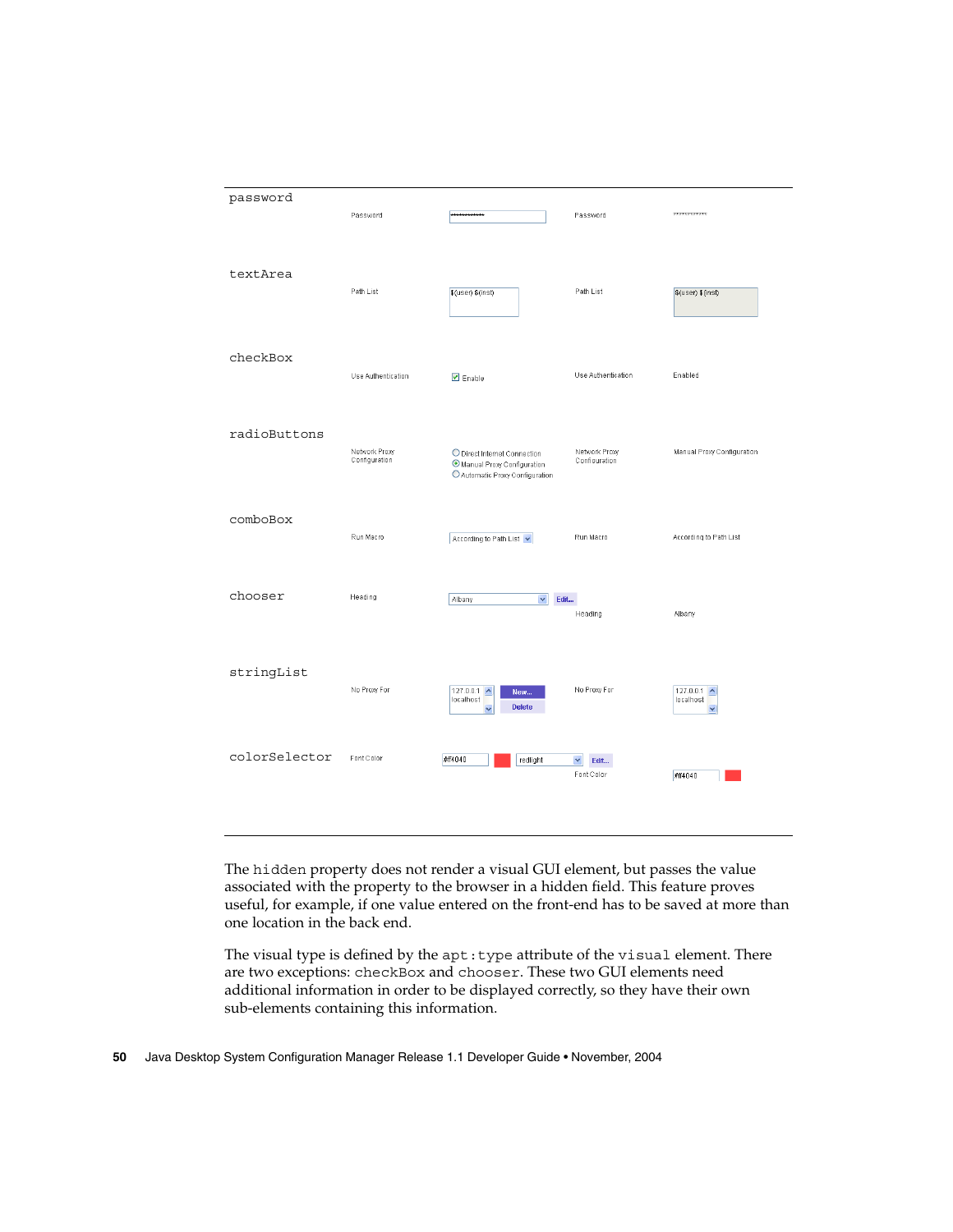The checkbox property displays strings before and after the checkbox. It is represented by the checkBox element. Two additional strings are needed for displaying the checkBox GUI element in the non-editable appearance (see previous table). As a result, a checkBox GUI element needs four strings, which are displayed as follows:

- 1. In front of the checkbox. This string is defined in the label attribute of the property element.
- 2. After the checkbox. This string is defined in the apt:labelPost attribute of the checkBox sub-element. If that attribute is not defined, ".post" is appended to the string defined in the label attribute. This string is searched as key in the resource files.
- 3. Instead of a checked checkbox, if the checkbox is rendered in the non-editable appearance. The string is defined in the label attribute of the first enumeration sub-element of the constraints element. If no constraints are given, the postfix ".checked" is appended to the string defined in the label attribute of the property element. This string is searched as key in the resource files.
- 4. Instead of an unchecked checkbox, if the checkbox is rendered in the non-editable appearance. The string is defined in the label attribute of the second enumeration sub-element of the constraints element. If no constraints are given, the postfix ".unchecked" is appended to the string defined in the label attribute of the property element. This string is searched as key in the resource files.

The chooser property enables a value from a list of entries to be set. It is represented by the chooser element. In contrast to a combobox, the list of entries is editable. This list is stored in the back end at the location specified by the  $apt:dataPath$  attribute of the chooser element.

When the Edit button is clicked, a pop-up window opens, which provides a GUI for editing the list. The title of the content of the pop-up window is defined by the apt:labelPopup attribute of the chooser element. You can specify default values for the list by using the enumeration sub-element of the constraints element (see the paragraph dealing with the constraints below).

The apt: extendsChooser property of the chooser element is used to refer to another chooser element. This eases the reuse of previously defined chooser elements. All elements and attributes defined in that referred chooser are interpreted as if they were defined in the referring chooser. Sub-elements and attributes that are defined in the referring chooser overwrite elements and attributes of the chooser referred to. A property path is used to locate the referred chooser. A property path is a concatenation of the apt:name values of every element on the path from the root category to a property, delimited by forwards slashes ("/"). For example: /StarOffice/Internet/Proxy/Settings/MyChooser.

If the visual type is not specified, the GUI element used is derived from the type attribute. If the type is xs:boolean, a checkbox is used. If the type is a list type (e.g., oor:short-list), xs:hexBinary or oor:any, a text area is rendered. For all other types, an edit field is used. If neither the visual type nor the data type are specified, an edit field is rendered and the back-end data type is assumed to be xs: string.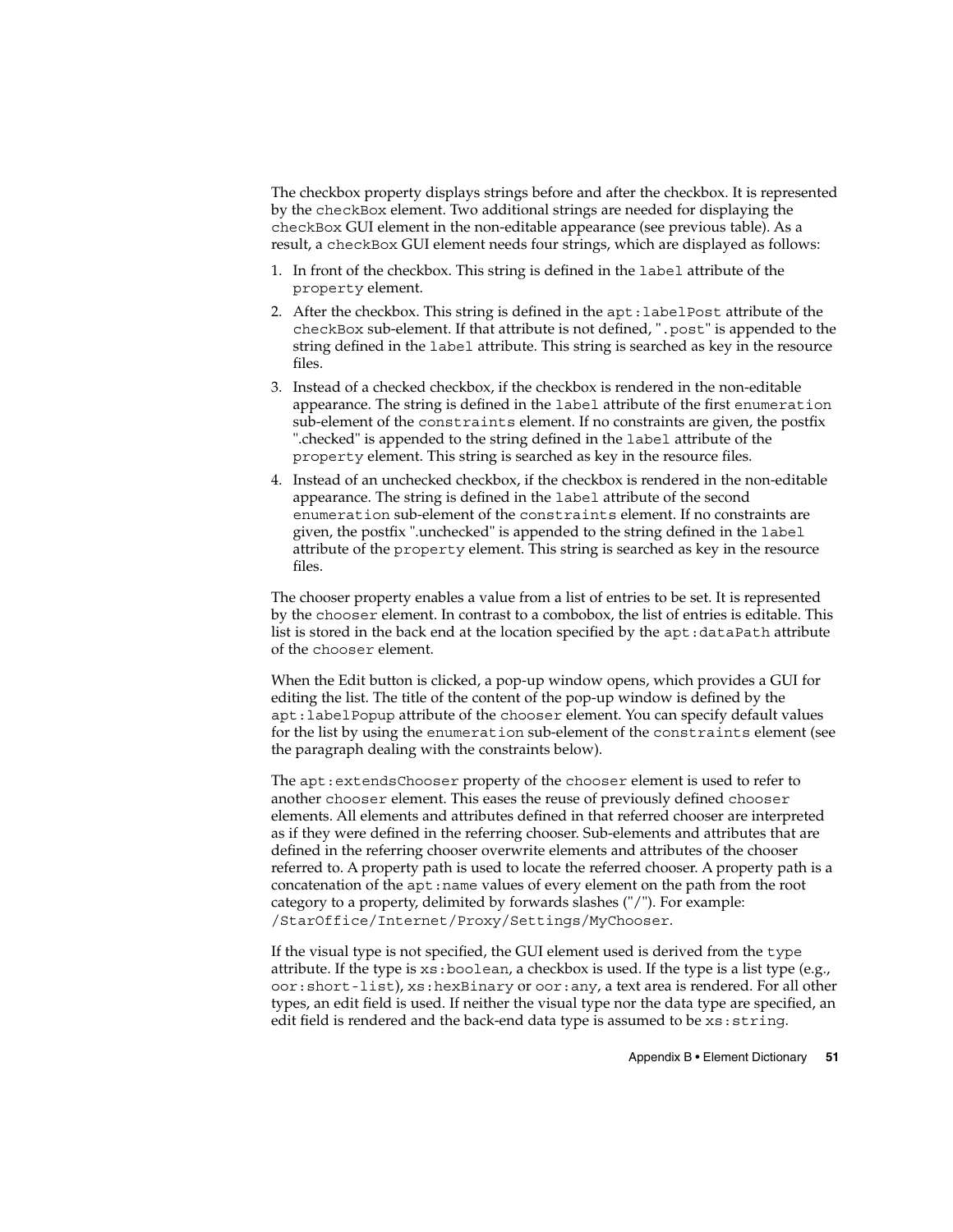The constraints element provides restrictions for the input fields. For example, if you want to allow a user to save only integer values between 1 and 5, providing an oor:type attribute with the value "xs:int" is not sufficient. You can specify the required restriction by specifying a minInclusive constraint of 1 and a maxInclusive constraint of 5.

There is a second application for the enumeration constraint if used with a checkbox property. The first enumeration constraints sub-element defines the value stored in the back end if the checkbox is checked, the second enumeration constraints sub-element defined the value stored in the back end if the checkbox is unchecked. If no constraint is given, the default values stored are true and false. The default strings displayed on the GUI in the non-editable appearance are "Enabled" and "Disabled".

The enumeration constraint has the same semantics for radiobutton and combobox properties as for checkbox properties, except that it is mandatory. The content of these elements is completely up to the developer. The name displayed on the GUI is defined by the label attribute of the constraint element. It is possible to omit the label attribute in the enumeration constraint. In that case the additional resources are specified by postfixes appended to the string defined in the label attribute of the property element.

For example, assume a drop-down box, whose property label is "securityList" and whose enumeration constraints contain the values "1", "2" and "3" but the enumeration constraint labels are not defined. The strings displayed to the user are determined by searching the resources keys "securityList.1", "securityList.2" and "securityList.3" respectively.

The list entries of chooser properties are not localized. As a consequence the apt:label attribute of the enumeration constraint has no effect on these properties.

For a complete discussion of the other constraints, see the [Property Constraints](http://util.openoffice.org/common/configuration/oor-document-format.html#constraints) section of the OpenOffice.org Registry Format (OOR) documentation.

The value element contains the default value for the property. This default value may be the same value contained in the default stratum, or it may be introduced at this point. It defines the value that is displayed by the Configuration Manager if no data can be found in the data back end.

The definition of the value element is similar to the definitions given in the OOR format. The value element has no sub-elements, but rather three attributes: nil, separator and lang. If the xsi:nil attribute is set to true, the value of the property is defined as "has no value". The oor:separator attribute is used to specify the string that is used as separator for list tokens, if the value element contains list type values.

**Tip –** The list entries of stringList properties are stored as value of type oor:string-list. The default separator is a semicolon (";").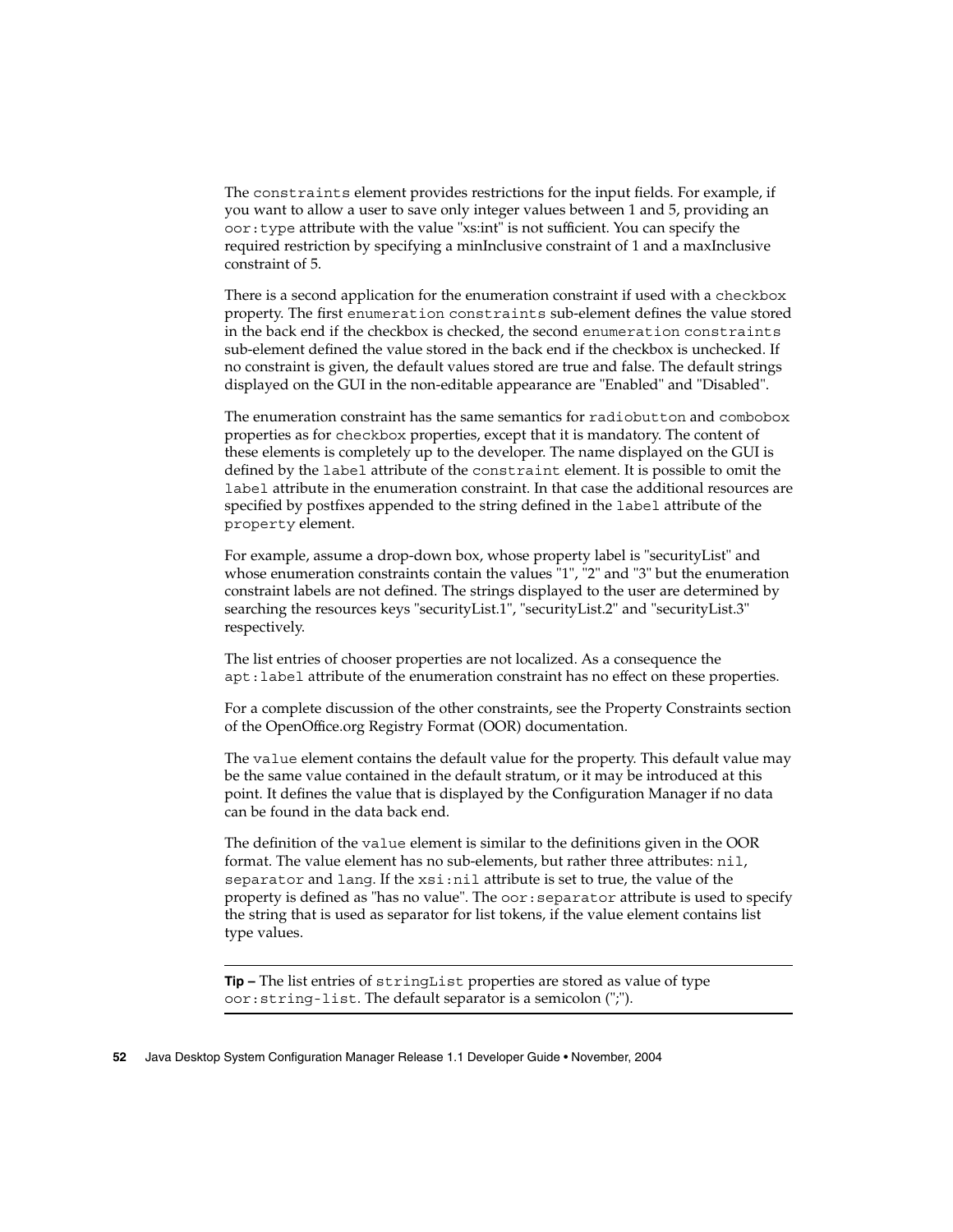<span id="page-52-0"></span>For the apt:xmlHandler attribute, refer to ["Interaction Elements: xmlHandler, event,](#page-53-0) [action, choose, command"](#page-53-0) on page 54.

## Dynamic Data Elements: set

```
<!ELEMENT set (page)>
<!ATTLIST set
   apt:name ID #REQUIRED
   apt:scope (user | host | global) #IMPLIED
   apt:label NMTOKEN #IMPLIED
   apt:labelPopup NMTOKEN #IMPLIED
   apt:dataPath CDATA #REQUIRED
   apt:elementNamePath CDATA #IMPLIED
>
```
Up to now, all elements handled static back-end content. The set element is used to handle dynamic content. It is, like the section element, a sub-element of a page and displays sets of properties in a table.

It contains three attributes recognized by the category element: name, scope and label. The value of the label attribute is displayed as the table title.

The apt:dataPath attribute defines a path that points to the data back-end node that contains the set of elements. The value of the dataPath attribute is an absolute path in the form of org.openoffice.Office.Commands/Execute/Disabled (see Appendix $\Delta$ ppendix $\Delta$ ). The dataPath attribute of a set element must point to a back-end node. Pointing to a back-end property yields an error.

The dataPath attributes of descendants of the set must contain a dynamic part. This dynamic part specifies the location of the back-end nodes that are set members. The name of any back-end set member must be different to allow access to that member. To achieve this, variables are used.

Variables are prefixed with a dollar symbol: *\$variable\_name*. Valid variable names are queriedId and silentId. If the \$queriedId variable is specified, the Configuration Manager displays an additional edit field that queries the user for a unique id. If the \$silentId variable is specified, no ID is queried form the user; the Configuration Manager generates the unique IDby itself.

For example: The dataPath attribute of a property element has the value org.openoffice.Office.Commands/Execute/Disabled/\$queriedId/Command. If the user creates a new set element, the user is additionally asked for the name of the set member. The concrete question string displayed on the GUI is specified by the apt:labelPopup attribute. If this attribute is omitted, the prompt Please enter a name for the new entry. is displayed.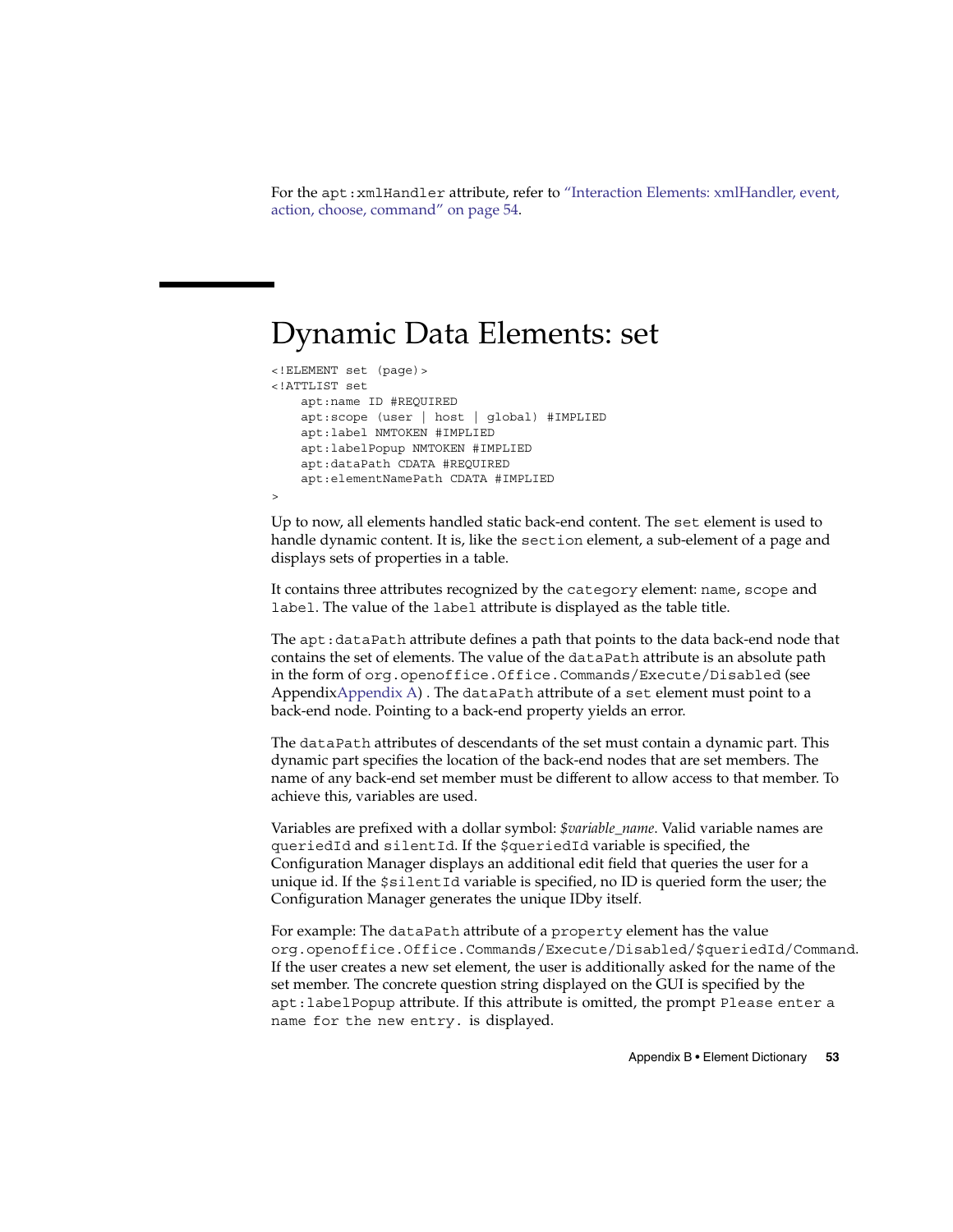<span id="page-53-0"></span>It is possible to specify a relative path as the value of the dataPath attribute of sets or properties to minimize the length of the path strings. An example of a relative path is ./\$queriedId/Command. The absolute path is constructed by ascending the template element tree and prefixing the relative path with the dataPaths of its ancestors, until an absolute path is constructed. Assuming the parent of a property is a set. This set specifies the dataPath value

org.openoffice.Office.Commands/Execute/Disabled. The Configuration Manager combines this path with the relative path . / \$queriedId/Command, resulting in the absolute path

org.openoffice.Office.Commands/Execute/Disabled/\$queriedId/Command.

It is not necessary to specify a dataPath attribute for the set, if all descendants of the set that support the dataPath attribute (set and property elements), specify an absolute path as the value of their dataPath attribute.

Recursive set structures (sets of sets) can also be handled. This is accomplished by having a set element containing a page element, which contains a set element again. The dataPath attribute of the sub set can specify a path relative to the super set.

If a set member is a back-end property, the value of the  $\infty$ r:name attribute of the back-end property is displayed as the label in the GUI. The value of the back-end property is displayed as the value of the GUI element.

If a set member is a back-end node, the value of the oor:name attribute of the back-end node is displayed as the name of the link. You can use the apt:elementNamePath attribute to override this naming scheme. The elementNamePath specifies a path relative to the back-end node. The path must point to a back-end property and its value is displayed as the name of the link. If the user clicks on such a link, the **Content Area** is refreshed, displaying the page specified by the page sub-ement of the set.

## Interaction Elements: xmlHandler, event, action, choose, command

```
<!ELEMENT xmlHandler (event+, action+)>
<!ATTLIST xmlHandler apt:name ID #REQUIRED>
<!ELEMENT event EMPTY>
<!ATTLIST event apt:type (onChange) #IMPLIED>
<!ELEMENT action (choose|command)+>
<!ELEMENT choose (when+, otherwise?)>
<!ELEMENT when (command+)>
```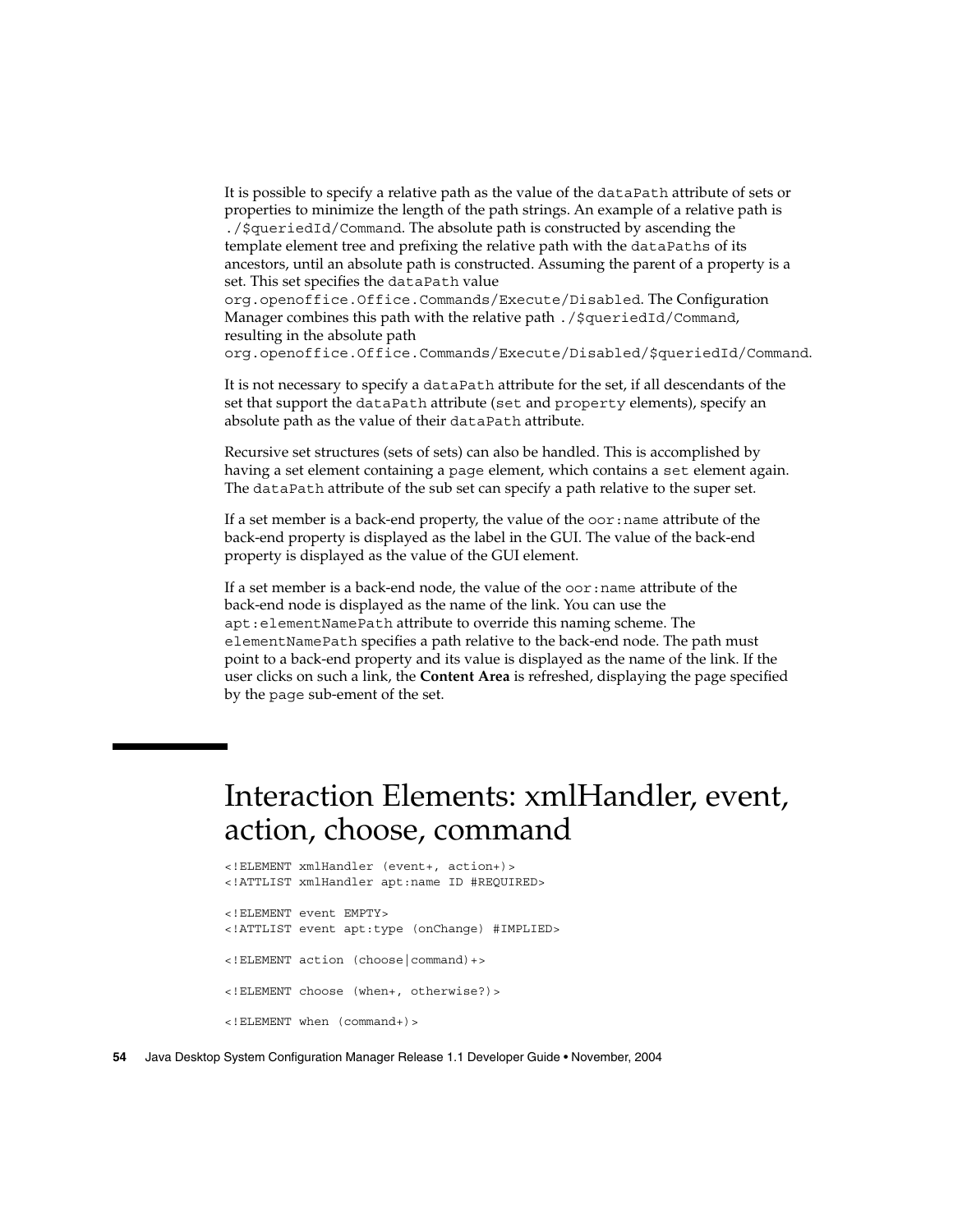<!ATTLIST when apt:test CDATA #REQUIRED>

<!ELEMENT otherwise (command+)>

<!ELEMENT command (#PCDATA)>

The xmlHandler element is used to execute JavaScript code on the client side. The code execution is triggered depending on changes in the environment. These changes are propagated by events. Events are thrown by properties if their state changes. The type of an event indicates the type of the change.

An XML handler is defined by specifying the xmlHandler sub-element of the apt: template element. It requires a name defined by the apt: name attribute. An XML handler is registered to listen for events thrown by a property by specifying the apt:xmlHandler attribute of the property element using the name of the XML handler as its value.

The event element is used to specify the events the xmlHandler listens to by using its apt:type attribute. For now, only the onChange element is defined. This event is thrown by a property if its value is changed by the user. The value of a property changes atthe very moment the user changes its input, for example, by typing a key in an edit field, by deselecting a checkbox, or by choosing an entry in a list box. Moving the focus to, or removing the focus from, a GUI element does not trigger this event.

If a handler has registered for an event at one or more properties, and that event occurs for one of these properties, the code defined in the action element is executed. The action element contains at least one choose or command element.

A command element specifies the instructions to be executed on the client side. It can (up to now) contain assignments only. There are no calculations allowed, either on the left-hand side or the right-hand side of the assignment. Assignments obey the scheme: <variable>=<value>.

Variables follow a dotted notation: <property>.<qualifier>. The <property> must be the name of a property. The <qualifier> can have two values: "value" and "enabled". The value qualifier denotes the value of that property. The value of a variable can be read and set to any value, as long that value is compatible with the type specified for the property. The "enabled" qualifier contains "true" if the property is enabled (can receive the focus) and "false" otherwise. It can be read and set to "true" or "false". Example: **propname.enabled=false**.

The choose element is similar to the choose element defined in XSLT, and allows the conditional execution of commands. It must contain at least one when element and may contain one otherwise element at the end.

The when element has one or more command sub-elements and one apt:test attribute. The test attribute must specify an expression evaluating to a Boolean value.

An expression may consist of variables, numbers, strings, and the following tokens: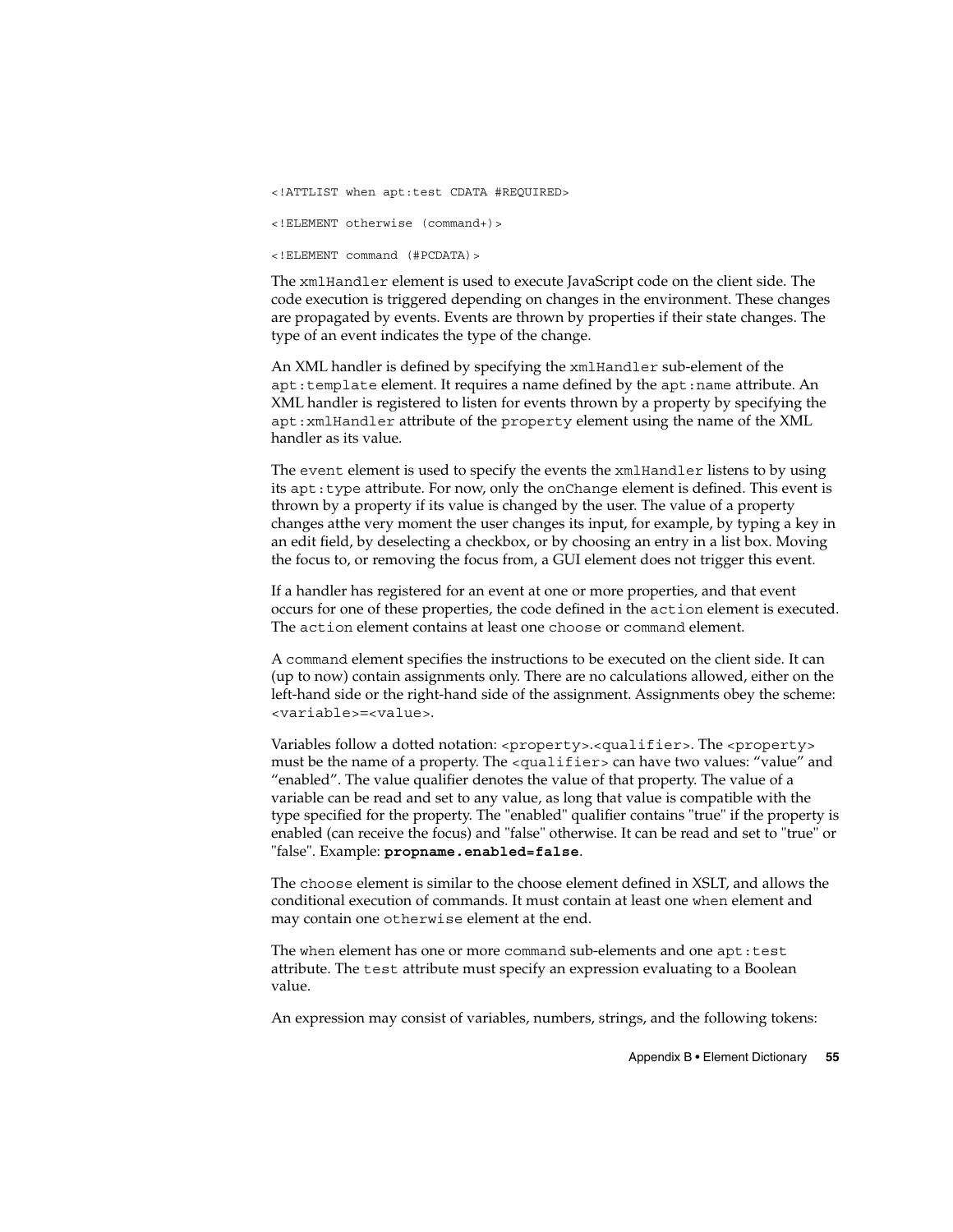| $=$                | equal                    |
|--------------------|--------------------------|
| $!=$               | not equal                |
| <                  | less than                |
| >                  | greater than             |
| $<=$               | less than or equal to    |
| $>=$               | greater than or equal to |
| $\left( \ \right)$ | parentheses              |
| not()              | Boolean NOT              |
| and                | Boolean AND              |
| or                 | Boolean OR               |
| true               | Boolean positive         |
| false              | Boolean negative         |

#### Example: **(propname.enabled!=false) and not(propname.value='foo')**.

If the expression evaluates to "true", the commands of the when element are executed and the choose statement is performed if it evaluates to "false" the next when element is evaluated. If none of the when elements is true and there is an otherwise element specified, the otherwise element commands are executed.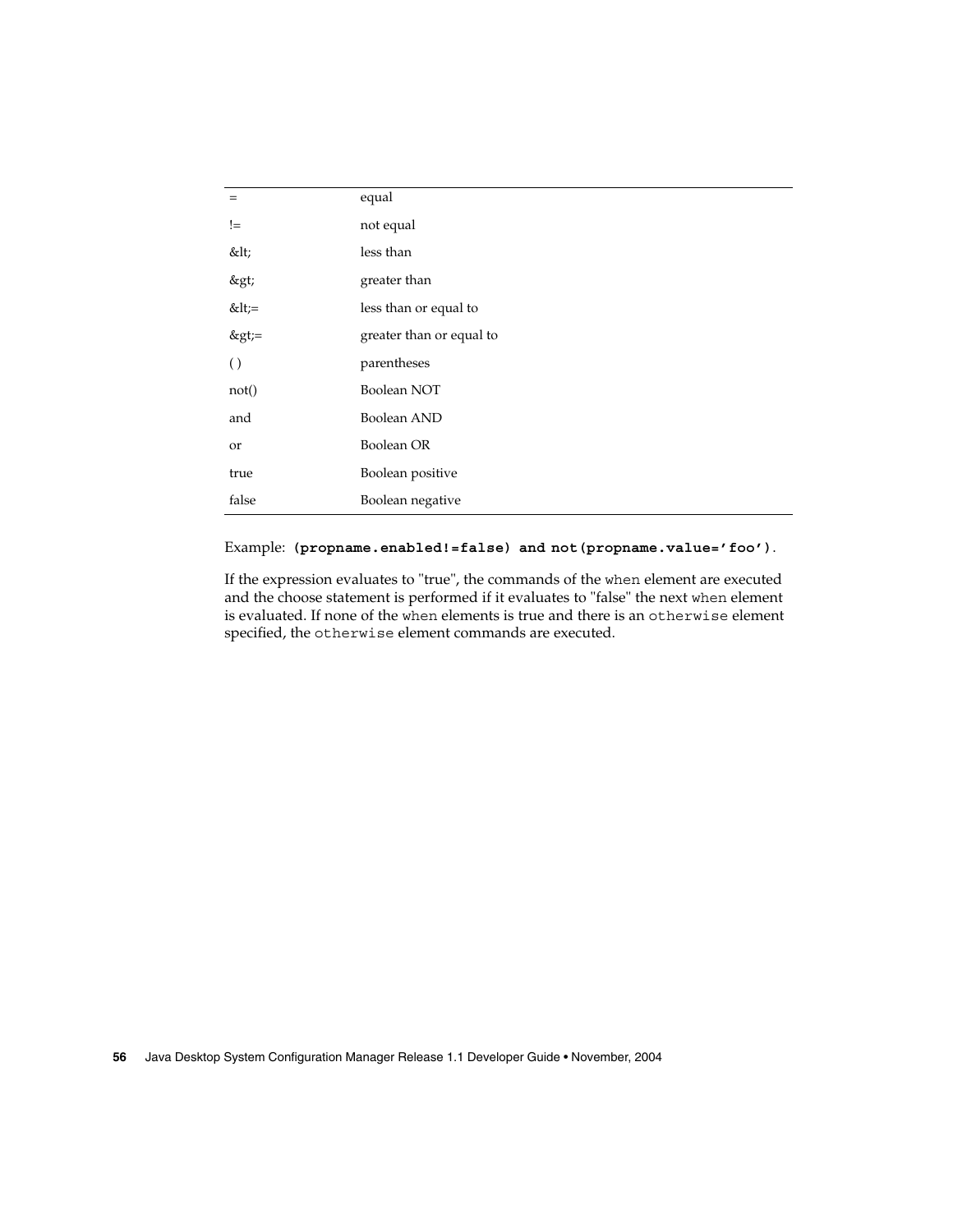<span id="page-56-0"></span>APPENDIX **C**

## The Template DTD

```
<?xml version="1.0" encoding="UTF-8"?>
<!ELEMENT apt:template (resImport*, category)>
<!ATTLIST apt:template
   xmlns:apt CDATA #FIXED "http://www.sun.com/jds/apoc/2004/template"
   xmlns:oor CDATA #FIXED "http://openoffice.org/2001/registry"
   xmlns:xs CDATA #FIXED "http://www.w3.org/2001/XMLSchema"
   xmlns:xsi CDATA #FIXED "http://www.w3.org/2001/XMLSchema-instance"
>
<!ELEMENT resImport EMPTY>
<!ATTLIST resImport
    apt:packagePath NMTOKEN #REQUIRED
>
<!ELEMENT category (category | page)>
<!ATTLIST category
    apt:name ID #REQUIRED
    apt:scope (user | host | global) #IMPLIED
   apt:label NMTOKEN #IMPLIED
    apt:inlineHelp NMTOKEN #IMPLIED
>
<!ELEMENT page ((section | set)+, xmlHandler*)>
<!ATTLIST page
    apt:name ID #REQUIRED
    apt:scope (user | host | global) #IMPLIED
    apt:label NMTOKEN #IMPLIED
   apt:inlineHelp NMTOKEN #IMPLIED
    apt:onlineHelp CDATA #IMPLIED
>
<!ELEMENT section (property+)>
<!ATTLIST section
    apt:name ID #REQUIRED
    apt:scope (user | host | global) #IMPLIED
   apt:label NMTOKEN #IMPLIED
\overline{a}
```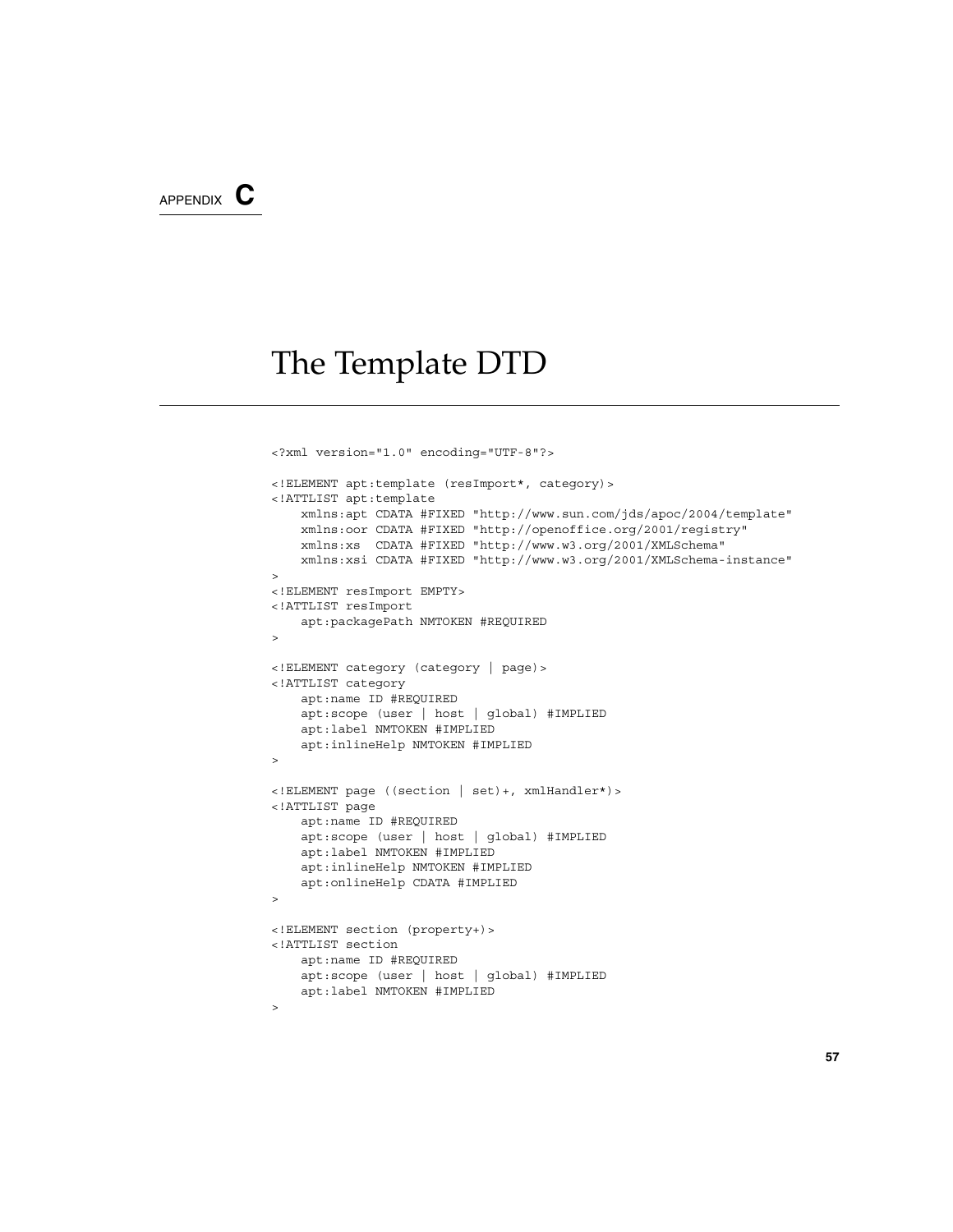```
<!ELEMENT set (page)>
<!ATTLIST set
    apt:name ID #REQUIRED
    apt:scope (user | host | global) #IMPLIED
    apt:label NMTOKEN #IMPLIED
    apt:labelPopup NMTOKEN #IMPLIED
    apt:dataPath CDATA #REQUIRED
    apt:elementNamePath CDATA #IMPLIED
\sim<!ELEMENT property (constraints?, value*, visual)>
<!ATTLIST property
    apt:name ID #REQUIRED
    apt:scope (user | host | global) #IMPLIED
    apt:label NMTOKEN #IMPLIED
    apt:inlineHelp NMTOKEN #IMPLIED
    apt:dataPath CDATA #REQUIRED
    oor:type (xs:boolean | xs:short | xs:int | xs:long | xs:double |
              xs:string | xs:hexBinary | oor:any | oor:boolean-list |
              oor:short-list | oor:int-list | oor:long-list | oor:double-list |
              oor:string-list | oor:hexBinary-list) #IMPLIED
    apt:storeDefault (true | false) #IMPLIED
    apt:xmlHandler IDREF #IMPLIED
    apt:extendsProperty CDATA #IMPLIED
\overline{\phantom{a}}<!ELEMENT visual (checkBox | chooser)?>
<!ATTLIST visual
    apt:type (textField | password | textArea | radioButtons | comboBox |
              stringList | colorSelector | hidden) #IMPLIED
>
<!ELEMENT checkBox EMPTY>
<!ATTLIST checkBox
    apt:labelPost NMTOKEN #IMPLIED
>
<!ELEMENT chooser EMPTY>
<!ATTLIST chooser
   apt:labelPopup NMTOKEN #IMPLIED
    apt:listDataPath CDATA #IMPLIED
>
<!ELEMENT value (#PCDATA)>
<!ATTLIST value
    xsi:nil (true | false) #IMPLIED
    oor:separator CDATA #IMPLIED
>
<!ELEMENT constraints (enumeration*, length?, minLength?, maxLength?, minInclusive?,
                       maxInclusive?, minExclusive?, maxExclusive?)>
<!ELEMENT enumeration EMPTY>
<!ATTLIST enumeration
    oor:value CDATA #REQUIRED
```

```
58 Java Desktop System Configuration Manager Release 1.1 Developer Guide • November, 2004
```